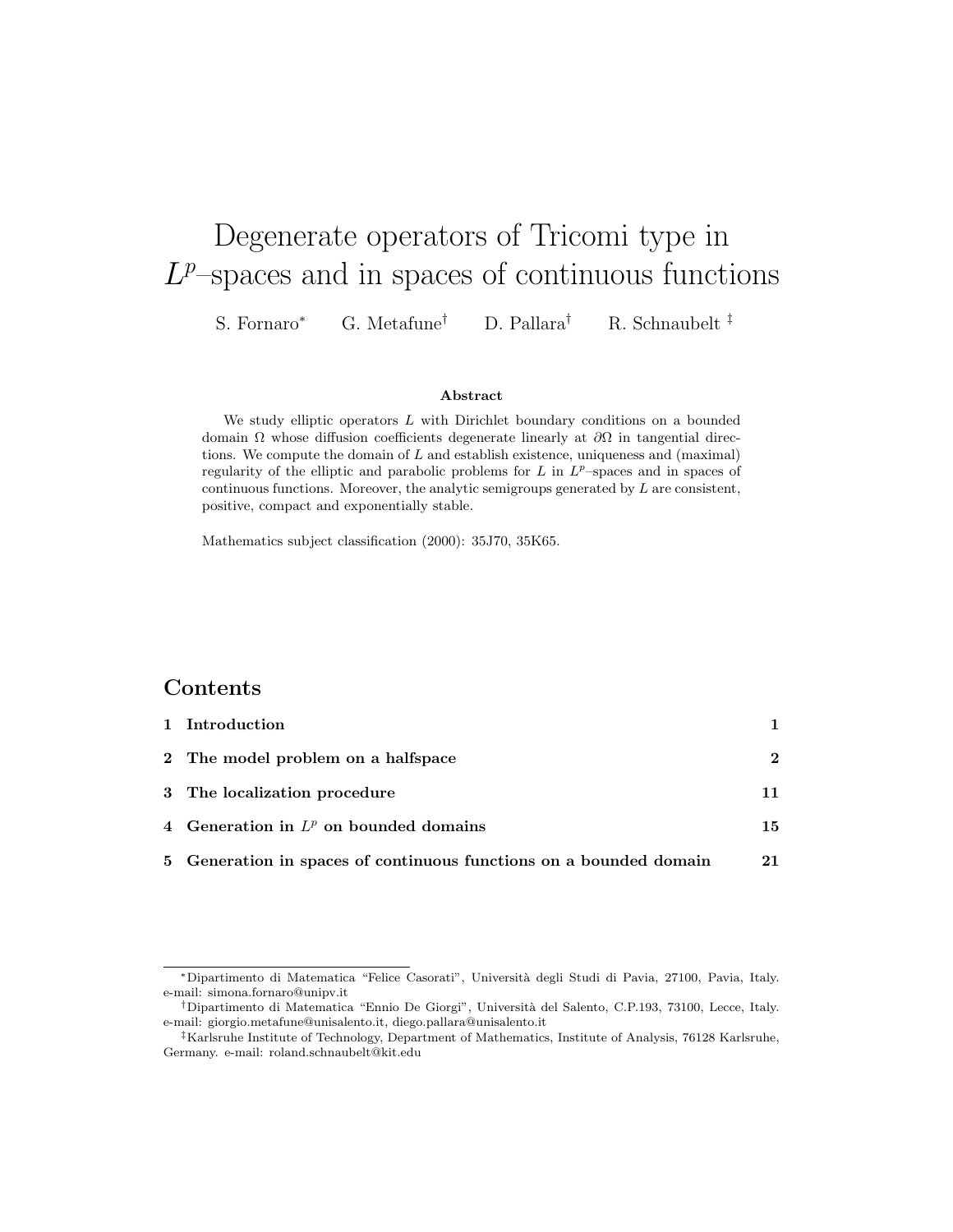#### 1 Introduction

We study elliptic operators L of second order with Dirichlet boundary conditions on a bounded domain  $\Omega$  whose diffusion coefficients degenerate at  $\partial\Omega$  in tangential directions. We aim at a complete theory including existence, uniqueness and (maximal) regularity of the elliptic and parabolic problems for  $L$  in  $L^p$ -spaces and in spaces of continuous functions. Moreover, we establish consistency, positivity, compactness and exponential stability of the analytic semigroups generated by  $L$ . The domain of  $L$  is computed explicitly in  $L^p$ ,  $p \in (1, +\infty).$ 

We consider symmetric diffusion coefficients which are positive definite at any point in the interior of  $\Omega$  and only positive semidefinite on the boundary  $\partial\Omega$ . The degeneracy affects only the tangential variables and is of the order of the distance from  $\partial\Omega$ . The prototype of this class is the well–known Tricomi operator  $L = -y\Delta_x - \partial_y^2$  in the upper halfspace  $\{(x, y) \in \mathbb{R}^N \times \mathbb{R} : y > 0\}$ . The Tricomi equation has been widely investigated also in view of its applications in transonic gas dynamics.

In an earlier paper [8], some of the authors have studied the analogous questions for the case of complete degeneracy which was also treated in the recent paper [13]. We refer to [8] and [13] for the existing literature on degenerate second order differential operators, but we remark that it is mainly confined to the Hilbert case. We are not aware of results about generation of analytic semigroups in  $L^p(\Omega)$  with  $p \neq 2$  or  $C(\overline{\Omega})$  by operators with tangential degeneracy of first order, where domains are computed explicitly.

Let us present the plan of our paper. In Section 2 we focus our attention on the model problem. We endow the Tricomi operator  $L$  with the (best possible) domain

$$
D_p^{\circ}=\big\{u\in W_0^{1,p}(\mathbb{R}_{+}^{N+1})\cap W_{\rm loc}^{2,p}(\mathbb{R}_{+}^{N+1}): \partial_y^2u, |yD_x^2u|, |\sqrt{y}\,\nabla_x\partial_yu|\in L^p(\mathbb{R}_{+}^{N+1})\big\},
$$

where  $p \in (1,\infty)$ . By means of the Mikhlin multiplier theorem, J.U. Kim has shown an  $L^p$  apriori estimate for this operator, see Theorem 0.1 in [12] which is stated below in Theorem 2.1. Using this and variational estimates, we prove that  $(-L, D_p^{\circ})$  is densely defined, closed and regularly dissipative. We then have to show that  $(\lambda + L)D_p^{\circ}$  is dense in  $L^p(\mathbb{R}^{N+1}_+)$  for some  $\lambda > 0$  in order to deduce that  $(-L, D_p^{\circ})$  generates an analytic  $C_0$ semigroup. This range condition is verified approximating the halfspace by strips  $S_{\varepsilon}$  =  $\{(x,y)\in\mathbb{R}^N\times\mathbb{R}: \varepsilon< y<\varepsilon^{-1}\}\text{ for }\varepsilon\in(0,1/2],\text{ where one has a uniformly elliptic }\varepsilon\leq 0.$ problem. Due to technical problems, we have to treat the cases  $p = 2$ ,  $p > 2$  and  $p < 2$ separately. It also follows that the corresponding inhomogeneous parabolic problem has maximal regularity of type  $L<sup>q</sup>$ , see Corollary 2.14. The section ends with the proof of the generation result for operators with constant coefficients.

In order to deal with the general case of a degenerate operator defined on a bounded smooth domain  $\Omega$ , we proceed as in the classical setting by using local charts to straighten the boundary of  $\Omega$ . First, at the beginning of Section 3 we choose a function  $\rho$  such that  $\Omega = \{ \varrho > 0 \}, \partial \Omega = \{ \varrho = 0 \}, \text{ and } \nabla \varrho(\xi)$  is directed along the inward normal vector if  $\xi \in \partial \Omega$ ( $\varrho$  is an extension of the distance function to  $\partial\Omega$ ). The operator L is of the form

$$
L = -\text{tr}(\mathbf{a} \otimes \mathbf{a} D^2) - \varrho \sum_{i,j=1}^{N+1} a_{ij} \partial_{ij} - \sum_{i=1}^{N+1} b_i \partial_i,
$$
 (1.1)

where  $a_{ij}$ ,  $b_i$  are continuous functions,  $a_{ij}$  satisfy a suitable ellipticity condition (see (H2)) and the vector field **a** is  $C^2$  and non tangential on  $\partial\Omega$ . Hence, the tangential degeneracy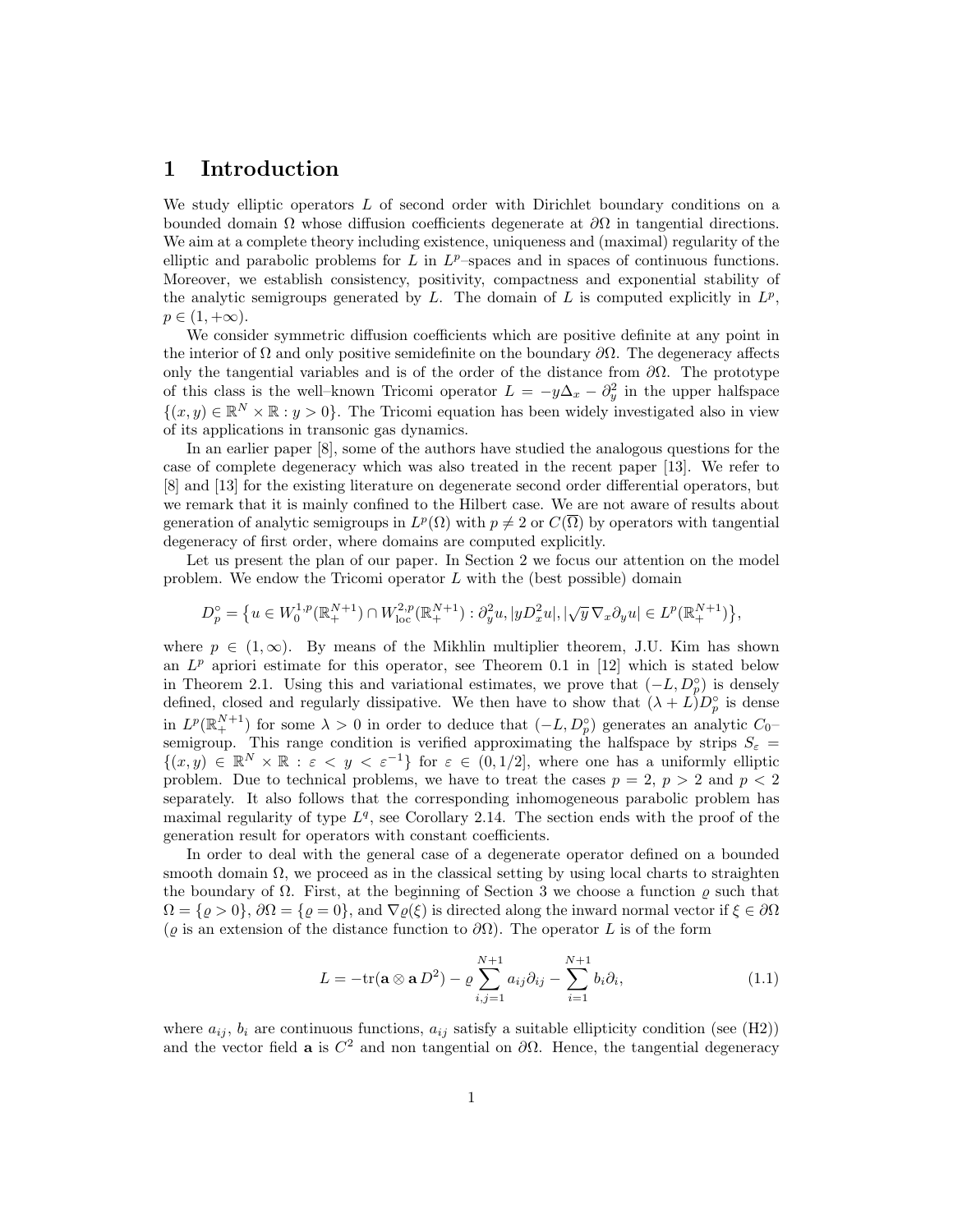of the diffusion is expressed by the properties of a. Second, following an idea in [3], we construct a local change of variables depending on  $a$  and  $\rho$  in such a way that the boundary of  $\partial\Omega$  is locally straightened and the vectors  $\mathbf{a}(\xi)$  are transformed into the last vector of the canonical basis of  $\mathbb{R}^{N+1}$ . After the change of variables, we thus recover operators having the same form as the model operator. This fact is crucial for the localization arguments in the following two sections leading to our main results.

The main Theorem 4.1 of Section 4 shows that the operator  $-L$ , now given by (1.1) and endowed with the (optimal) domain

$$
D_p(L) = \big\{u \in W^{2,p}_{\rm loc}(\Omega)\cap W^{1,p}_0(\Omega): \varrho |D^2u|, {\rm tr}({\bf a} \otimes {\bf a} \, D^2u), \sqrt{\varrho}\,|D^2u\,{\bf a}| \in L^p(\Omega)\big\},
$$

generates an analytic semigroup on  $L^p(\Omega)$ ,  $p \in (1,\infty)$ . To prove it, besides the localization procedure of Section 3, we employ the technique of freezing the coefficients that allows to apply the results of Section 2.

Section 5 is concerned with the generation of analytic semigroups in  $C(\overline{\Omega})$  and  $C_0(\Omega)$ . The main ingredients of the proofs are the results from Section 4 and the Masuda–Stewart localization technique. However, it is not straightforward to carry out this procedure because of the degeneracy exhibited by the operator. In particular, as a preliminary step we have to prove a quantitative, local version of the Morrey embedding theorem for functions  $\varphi \in L^p(Q)$ such that  $\partial_y \varphi$ ,  $\sqrt{y} |\nabla_x \varphi| \in L^p(Q)$  for large p, where Q is a parallelepiped in  $\mathbb{R}^{N+1}_+$  whose lower base lies on  $\mathbb{R}^N \times \{y=0\}$ . Moreover, in applying the Masuda–Stewart technique the required covering must be constructed following the geometry suggested by the degeneracy, which is different from both the classical one and that in [8]. In various corollaries in Sections 4 and 5, we establish additional properties of the analytic semigroups such as consistency, positivity, compactness and exponential stability, as well as maximal regularity in the  $L^p$  case.

Notation. We set  $\mathbb{R}^{N+1}_+ = \{z = (x, y) \in \mathbb{R}^N \times \mathbb{R} : y > 0\}$  and write  $B_r^+(z) =$  $B_r(z) \cap \mathbb{R}^{N+1}_+$  for the balls in  $\mathbb{R}^{N+1}_+$ . Functions defined on  $\mathbb{R}^{N+1}_+$  are extended by 0 to  $\mathbb{R}^{N+1}$ , and functions on  $\mathbb{R}^{N+1}$  are identified with functions on  $\mathbb{R}^{N+1}_+$  by restriction. In the whole paper, p denotes a number in  $(1, \infty)$ . By  $C > 0$  we mean a generic constant. The gradient and Hessian on  $\mathbb{R}^{N+1}$  are denoted by  $\nabla$  and  $D^2$  whereas  $\nabla_x$  and  $D_x^2$  only act in  $x \in \mathbb{R}^N$ . We denote both by  $z_1 \cdot z_2$  and  $\langle z_1, z_2 \rangle$  the inner product of  $z_1, z_2 \in \mathbb{R}^{N+1}$ . Given two vectors  $a, b \in \mathbb{R}^N$ , the symbol  $a \otimes b$  denotes the matrix with entries  $a_i b_j$ .

### 2 The model problem on a halfspace

We consider the Tricomi operator

$$
L = -y\Delta_x - \partial_y^2
$$

on the open upper halfspace  $\mathbb{R}^{N+1}_+$ . The following a priori estimate is established in Theorem 0.1 of [12].

**Theorem 2.1** There exists  $M > 0$  such that for every  $u \in C_c^{\infty}(\mathbb{R}^{N+1})$  with  $u(x, 0) = 0$  it holds

$$
||yD_x^2u||_{L^p(\mathbb{R}^{N+1}_+)}+||\partial_y^2u||_{L^p(\mathbb{R}^{N+1}_+)}+||\sqrt{y}\nabla_x\partial_yu||_{L^p(\mathbb{R}^{N+1}_+)}\leq M||Lu||_{L^p(\mathbb{R}^{N+1}_+)}.
$$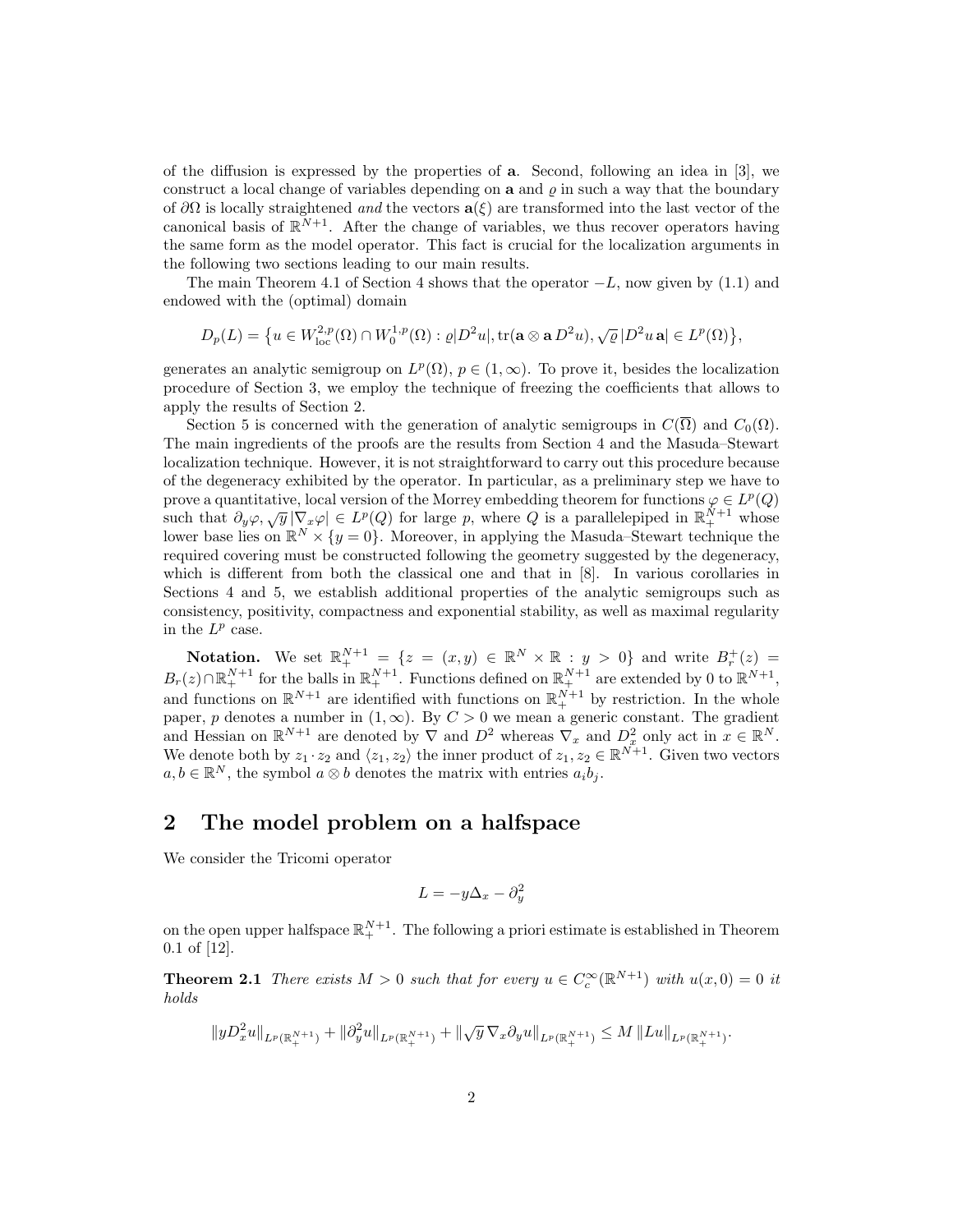We observe that in [12] this theorem is stated with the summand  $||y\Delta_x u||_{L^p(\mathbb{R}^{N+1}_+)}$  instead of  $||yD_x^2u||_{L^p(\mathbb{R}^{N+1}_+)}$ . The classical Calderón–Zygmund estimate with respect to x then implies the version of the theorem given above. Moreover, in [12] it is allowed that the function u does not vanish at the boundary. In this case, a suitable norm of the restriction of  $u$ at  $y = 0$  is added on the right hand side and the constant M depends on the width L of the strip containing the support of u. But, if  $u(x, 0) = 0$ , inspecting the proof in [12] one realizes that M can be taken independent of L. In view of Theorem 2.1, we introduce the spaces

$$
D_p = \{ u \in W^{1,p}(\mathbb{R}_+^{N+1}) \cap W^{2,p}_{loc}(\mathbb{R}_+^{N+1}) : |yD_x^2u|, \partial_y^2u, |\sqrt{y} \nabla_x \partial_y u| \in L^p(\mathbb{R}_+^{N+1}) \},
$$
  

$$
D_p^{\circ} = \{ u \in D_p : u(\cdot, 0) = 0 \text{ on } \mathbb{R}^N \},
$$

where the boundary values at  $y = 0$  are understood in the sense of traces. Endowed with the canonical norm, denoted by  $\|\cdot\|_{D_p}$ ,  $D_p^{\circ}$  and  $D_p$  are Banach spaces. We further set

$$
\mathcal{D} = \{ u \in C_c^{\infty}(\mathbb{R}^{N+1}) : u(x,0) = 0 \text{ for all } x \in \mathbb{R}^N \}.
$$

The main result of the present section is stated below.

**Theorem 2.2** The operator  $(-L, D_p^{\circ})$  generates an analytic  $C_0$ -semigroup of positive contractions  $(T_p(t))_{t\geq 0}$  in  $L^p(\mathbb{R}^{N+1}_+)$ . Moreover,  $T_p(t)f = T_q(t)f$  for all  $t \geq 0, f \in$  $L^p(\mathbb{R}^{N+1}_+) \cap L^q(\mathbb{R}^{N+1}_+)$ , and  $1 < p, q < \infty$ .

We start by proving the following Lemma which allows us to extend the a priori estimate of Theorem 2.1 to  $D_p^{\circ}$ .

**Lemma 2.3** The space  $\mathcal{D}$  is dense in  $D_p^{\circ}$ .

**Proof.** Let us first show that the functions in  $D_p^{\circ}$  with compact support in the closure of  $\mathbb{R}^{N+1}_+$  are dense in  $D_p^{\circ}$ . Let  $u \in D_p^{\circ}$  and let  $\Phi \in C_c^{\infty}(\mathbb{R}^{N+1})$  be such that  $\Phi = 1$  in  $B_1(0)$ ,  $\Phi = 0$  in  $\mathbb{R}^{N+1} \setminus B_2(0)$  and  $0 \le \Phi \le 1$  in  $\mathbb{R}^{N+1}$ . Set  $\Phi_n(z) = \Phi(z/n)$ , where  $z = (x, y)$ . Observe that  $|\nabla \Phi_n| \le C/n$ ,  $|D^2 \Phi_n| \le C/n^2$  in  $B_{2n}(0) \setminus B_n(0)$  and  $\nabla \Phi_n = 0$ ,  $D^2 \Phi_n = 0$ elsewhere. The functions  $u_n := \Phi_n u \in D_p^{\circ}$  have compact support in the closure of  $\mathbb{R}^{N+1}_+$ . By dominated convergence,  $u_n \to u$  in  $W^{1,p}(\mathbb{R}^{N+1}_+)$  and also  $\partial_y^2 u_n \to \partial_y^2 u$  in  $L^p(\mathbb{R}^{N+1}_+)$  as  $n \to \infty.$  We further obtain that the functions

$$
yD_x^2u_n = \Phi_n(yD_x^2u) + (y\nabla_x\Phi_n) \otimes \nabla_x u + \nabla_x u \otimes (y\nabla_x\Phi_n) + u(yD_x^2\Phi_n),
$$
  

$$
\sqrt{y}\nabla_x\partial_y u_n = \Phi_n(\sqrt{y}\nabla_x\partial_y u) + \sqrt{y}\nabla_x\Phi_n\partial_y u + \sqrt{y}\partial_y\Phi_n\nabla_x u + u(\sqrt{y}\nabla_x\partial_y\Phi_n)
$$

converge to  $yD_x^2u$  and  $\sqrt{y}\nabla_x\partial_yu$ , respectively, in  $L^p(\mathbb{R}^{N+1}_+)$ .

Now, let  $u \in D_p^{\circ}$  be such that supp $u \subseteq B_R^+(0)$ , for some  $R > 0$ . Denote by  $\tilde{u}$  the odd continuation of u with respect to y on  $\mathbb{R}^{N+1}$ . Then  $\tilde{u}$  belongs to  $W^{1,p}(\mathbb{R}^{N+1})$  and has compact support in  $\mathbb{R}^{N+1}$ . Let  $\rho_n$  be a standard sequence of mollifiers such that  $\rho$  is an even function in each variable. Then  $u_n := \rho_n * \tilde{u} \in \mathcal{D}$  and  $u_n \to \tilde{u}$  in  $W^{1,p}(\mathbb{R}^{N+1})$  as  $n \to \infty$ .<br>Since supp  $u_n \subseteq B_{R+1}(0)$ , we have also  $\sqrt{y} \nabla u_n \to \sqrt{y} \nabla u$  in  $L^p(\mathbb{R}^{N+1}_+)$ . Concerning the second order derivatives we have

$$
y\partial_{x_ix_j}u_n=\partial_{x_i}(y(\rho_n*\partial_{x_j}\tilde{u}))=\partial_{x_i}(\rho_n*(y\partial_{x_j}\tilde{u})+(y\rho_n)*\partial_{x_j}\tilde{u})
$$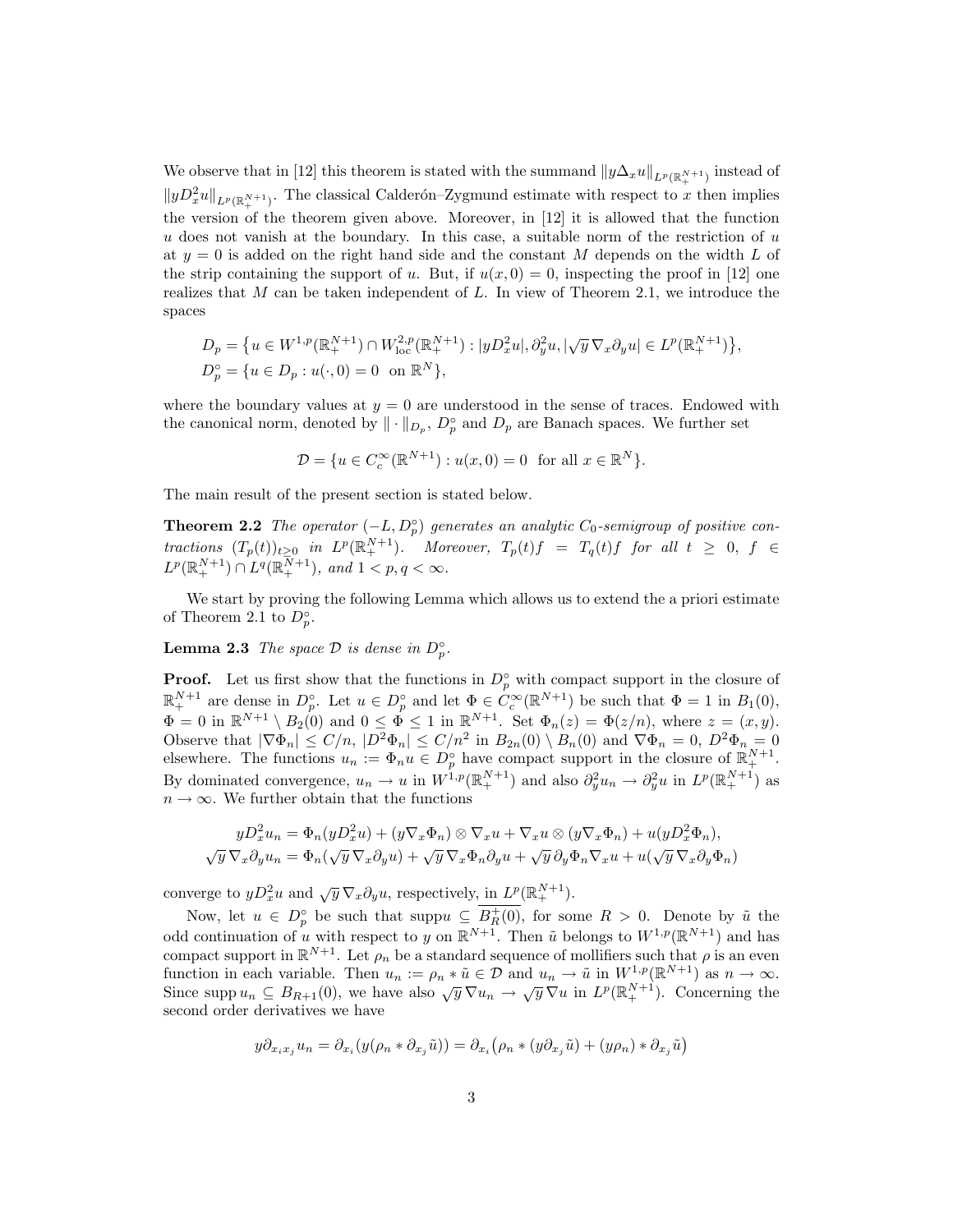$$
= \rho_n * (y \partial_{x_i x_j} \tilde{u}) + (y \partial_{x_i} \rho_n) * \partial_{x_j} \tilde{u}.
$$

The first addend clearly converges to  $y\partial_{x_ix_j}\tilde{u}$  in  $L^p(\mathbb{R}^{N+1})$ . For the second term is concerned, a direct computation shows that  $(y\partial_{x_i}\rho_n)*\partial_{x_j}\tilde{u}=(y\partial_{x_i}\rho)_n*\partial_{x_j}\tilde{u}$  and therefore it converges to  $\partial_{x_j}\tilde{u}\int_{\mathbb{R}^{N+1}}y\partial_{x_i}\rho(x,y)\,dx\,dy$ , which is zero. The convergence of  $\partial_y^2u_n = \rho_n * (\partial_y^2\tilde{u})$  to  $\partial_y^2\tilde{u}$  in  $L^p(\mathbb{R}^{N+1})$  is standard. In order to prove the convergence of the mixed second order derivative, we take advantage of Theorem 2.1. Applying this result to the difference order derivative, we take advantage of Theorem 2.1. Applying this result to the difference  $u_n - u_m$  yields that  $(\sqrt{y} \partial_{x_k} \partial_y u_n)$  is a Cauchy sequence in  $L^p(\mathbb{R}^{N+1}_+)$ ,  $k = 1, ..., N$ . As a consequence, there exists  $v \in L^p(\mathbb{R}^{N+1}_+)$  such that  $\sqrt{y} \partial_{x_k} \partial_y u_n \to v$  in  $L^p(\mathbb{R}^{N+1}_+)$ . It is not difficult to see that  $v = \sqrt{y} \partial_{x_k} \partial_y u$ . So we have shown the assertion.

For  $0 < \varepsilon \leq 1/2$ , we define the strip

$$
S_{\varepsilon} = \{(x, y) : x \in \mathbb{R}^N, \varepsilon < y < \varepsilon^{-1}\}
$$

and the spaces

$$
D_{p,\varepsilon}^{\circ} = W^{2,p}(S_{\varepsilon}) \cap W_0^{1,p}(S_{\varepsilon}),
$$
  

$$
\mathcal{D}_{\varepsilon} = \{ u \in C_c^{\infty}(\mathbb{R}^{N+1}) : u(x,y) = 0 \text{ if } y \le \varepsilon \text{ or } y \ge \varepsilon^{-1} \}.
$$

To unify the notation, we use these spaces also for  $\varepsilon = 0$  with the agreements

$$
S_0 = \mathbb{R}^{N+1}_+, \qquad D_{p,0}^{\circ} = D_p^{\circ}, \qquad \mathcal{D}_0 = \mathcal{D}.
$$

Clearly,  $\mathcal{D}_{\varepsilon}$  is dense in  $D_{p,\varepsilon}^{\circ}$  for every  $\varepsilon > 0$ . For  $p = 2$  one can easily prove the a priori estimate of Theorem 2.1 in  $D_{2,\varepsilon}^{\circ}$  with a constant M independent of  $\varepsilon \in [0,1/2]$ .

**Proposition 2.4** For every  $u \in D_{2,\varepsilon}^{\circ}$  and  $0 \leq \varepsilon \leq 1/2$ , we have

$$
\|y\,D^2_x u\|^2_{L^2(S_\varepsilon)}+\|\partial^2_y u\|^2_{L^2(S_\varepsilon)}+2\|\sqrt{y}\,\nabla_x\partial_y u\|^2_{L^2(S_\varepsilon)}=\|Lu\|^2_{L^2(S_\varepsilon)}.
$$

**Proof.** By Lemma 2.3, it suffices to prove the statement for  $u \in \mathcal{D}_{\varepsilon}$ . We then obtain

$$
\int_{S_{\varepsilon}} (Lu)^2 = \int_{S_{\varepsilon}} (y\Delta_x u)^2 + \int_{S_{\varepsilon}} (\partial_y^2 u)^2 + 2 \int_{S_{\varepsilon}} \partial_y^2 u (y\Delta_x u).
$$

Notice that the condition  $u(x,\varepsilon) = u(x,\varepsilon^{-1}) = 0$  implies that  $\nabla_x u(x,\varepsilon) = \nabla_x u(x,\varepsilon^{-1}) = 0$ . Integration by parts now leads to

$$
\int_{S_{\varepsilon}} \partial_y^2 u(y \Delta_x u) = -\int_{S_{\varepsilon}} \partial_y^2 \nabla_x u \cdot (y \nabla_x u) = \int_{S_{\varepsilon}} y |\nabla_x \partial_y u|^2 + \frac{1}{2} \int_{S_{\varepsilon}} \partial_y |\nabla_x u|^2
$$
\n
$$
= \int_{S_{\varepsilon}} y |\nabla_x \partial_y u|^2. \tag{2.1}
$$

Moreover, it is easily checked that

$$
\int_{S_{\varepsilon}} (y \Delta_x u)^2 = \int_{S_{\varepsilon}} y^2 \sum_{i,j=1}^N (\partial_{x_i x_j} u)^2,
$$

so that the proof is complete.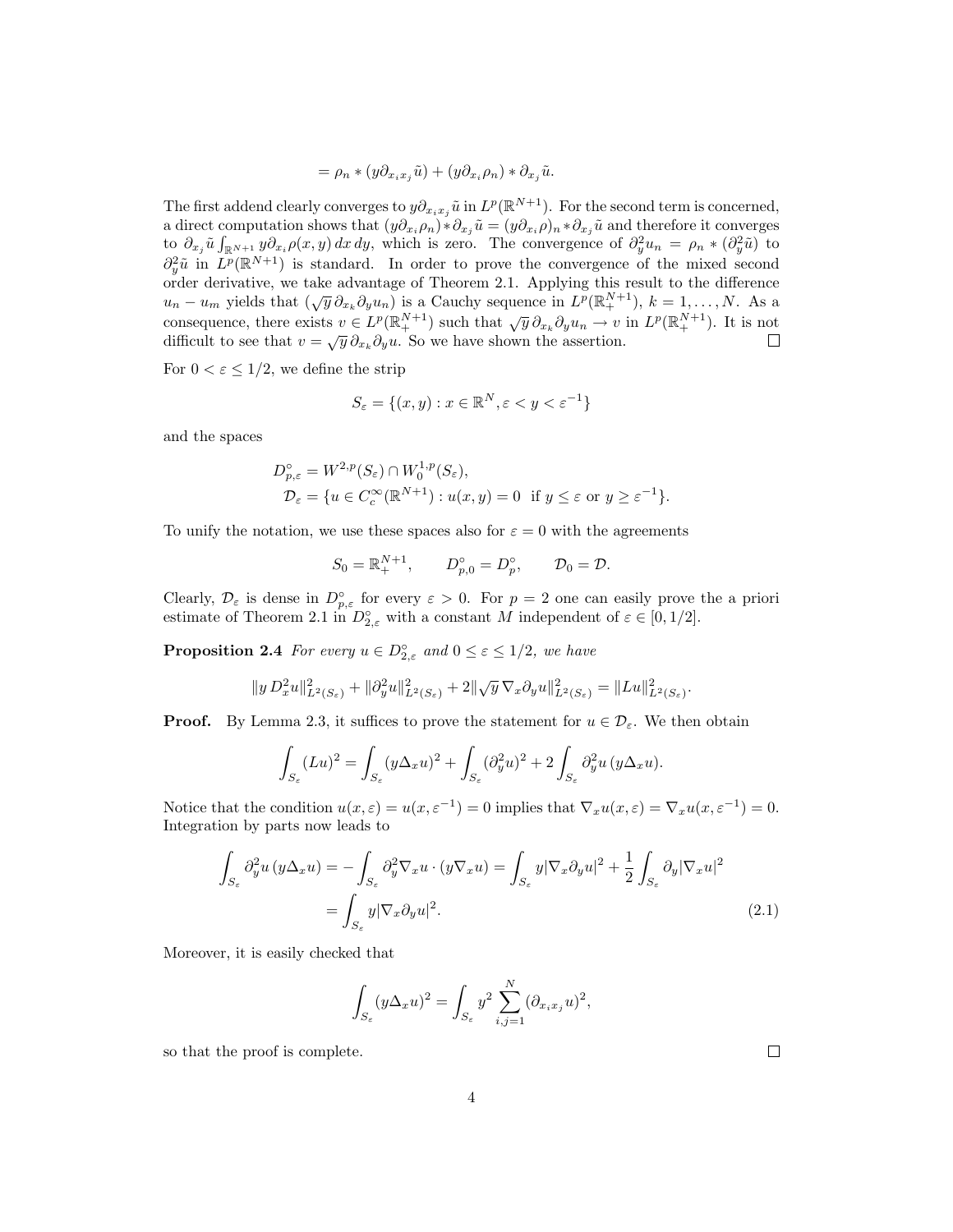Remark 2.5 The computations of the previous proof, see (2.1), yield

$$
||y D_x^2 u||_{L^2(\mathbb{R}^{N+1}_+)}^2 + ||\partial_y^2 u||_{L^2(\mathbb{R}^{N+1}_+)}^2 + 2||\sqrt{y} \nabla_x \partial_y u||_{L^2(\mathbb{R}^{N+1}_+)}^2
$$
  
=  $||Lu||_{L^2(\mathbb{R}^{N+1}_+)}^2 + \frac{1}{2}||\nabla_x u(\cdot,0)||_{L^2(\mathbb{R}^N)}^2$ 

for every  $u \in C_c^{\infty}(\mathbb{R}^{N+1})$ . This equality is satisfied also by any function  $u \in D_2$  with  $\nabla_x \partial_y u \in L^2(\mathbb{R}^{N+1}_+)$ . To see this, one can argue by approximation, as in the proof of Lemma 2.3, just replacing  $\tilde{u}$  with

$$
\hat{u}(x,y) = \begin{cases} u(x,y), & \text{if } y > 0, \\ -3u(x,-y) + 4u(x,-y/2), & \text{if } y < 0. \end{cases}
$$

We continue with interpolation inequalities in  $D_{p,\varepsilon}^{\circ}$ .

**Lemma 2.6** There exist two constants  $C, \eta_0 > 0$  such that for every  $u \in D_{p,\varepsilon}^{\circ}$ ,  $0 \leq \varepsilon \leq 1/2$ and  $0 < \eta \leq \eta_0$  the following inequalities hold.

- $(i)$   $\|\partial_y u\|_{L^p(S_\varepsilon)} \leq \eta \|\partial_y^2 u\|_{L^p(S_\varepsilon)} + (C/\eta) \|u\|_{L^p(S_\varepsilon)}$
- $(iii)$   $\|\partial_{x_i}u\|_{L^p(S_{\varepsilon})} \leq \eta (||y\partial_{x_i}^2u||_{L^p(S_{\varepsilon})} + ||\partial_y^2u||_{L^p(S_{\varepsilon})}) + (C/\eta^3)||u||_{L^p(S_{\varepsilon})}$
- (iii)  $\|\sqrt{y} \partial_{x_i} u\|_{L^p(S_{\varepsilon})} \leq \eta \|y \partial_{x_i}^2 u\|_{L^p(S_{\varepsilon})} + (C/\eta) \|u\|_{L^p(S_{\varepsilon})}.$

**Proof.** Estimate  $(i)$  is well–known. Concerning  $(ii)$ , Lemma 2.7 of  $[8]$  yields that

$$
\|\partial_{x_i} u\|_{L^p(S_{\varepsilon})} \le \eta \|y \partial_{x_i}^2 u\|_{L^p(S_{\varepsilon})} + (C/\eta) \|u/y\|_{L^p(S_{\varepsilon})}.
$$
\n(2.2)

By the one dimensional Hardy inequality applied to  $w(y) = u(x, y)\chi_{[\varepsilon, \varepsilon^{-1}]}(y), y \in (0, +\infty)$ , and by integration with respect to  $x \in \mathbb{R}^N$ , we deduce

$$
||u/y||_{L^{p}(S_{\varepsilon})} \leq \frac{p}{p-1} ||\partial_y u||_{L^{p}(S_{\varepsilon})}.
$$
\n(2.3)

.

Assertion (ii) now follows by combining (2.2) and (2.3) and using (i) with  $\eta^2$  instead of  $\eta$ for a possibly different value of C. Finally, inequality *(iii)* is proved in Lemma 2.7 of [8].  $\Box$ 

Theorem 2.1 and Lemmas 2.3 and 2.6 imply the closedness of  $(L, D_p^{\circ})$ .

**Proposition 2.7** The operator  $(L, D_p^{\circ})$  is closed in  $L^p(\mathbb{R}^{N+1}_+)$ .

In the following result we establish the dissipativity and sectoriality of the operator  $(-L, D_{p,\varepsilon}^{\circ})$  for every  $0 \leq \varepsilon \leq 1/2$ .

**Proposition 2.8** Let  $\text{Re }\lambda \geq 0$ ,  $u \in D_{p,\varepsilon}^{\circ}$ ,  $0 \leq \varepsilon \leq 1/2$ , and  $f = \lambda u + Lu$ . Set  $u^* := \bar{u}|u|^{p-2}$ . It then holds

$$
\left\|\operatorname{Re}\lambda\right\| \|u\|_{L^p(S_\varepsilon)} \leq \|f\|_{L^p(S_\varepsilon)},
$$
  

$$
\left|\operatorname{Im}\int_{S_\varepsilon} (Lu)u^*\right| \leq \frac{|p-2|}{2\sqrt{p-1}} \left(\operatorname{Re}\int_{S_\varepsilon} (Lu)u^*\right)
$$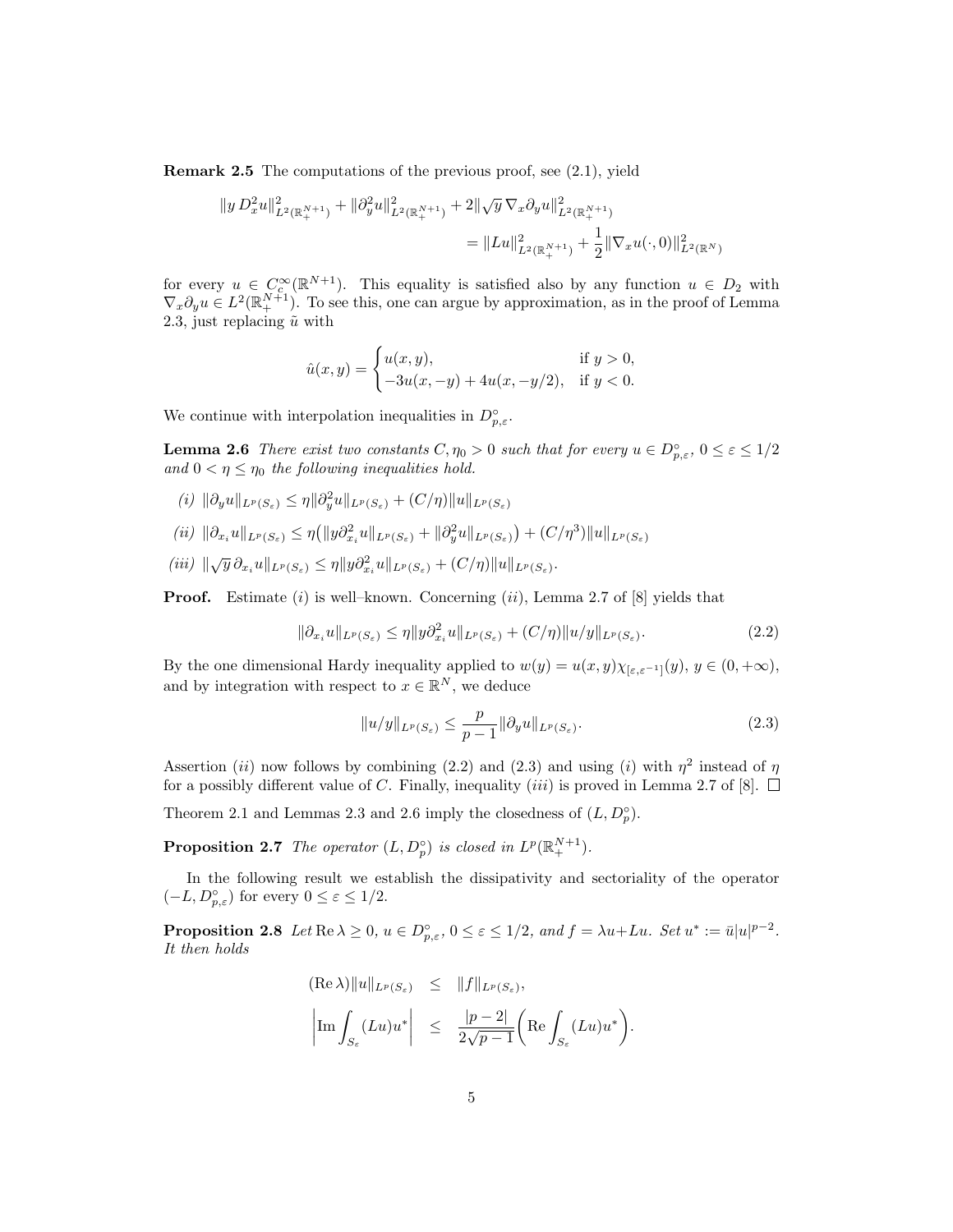**Proof.** By density, we may assume that  $u \in \mathcal{D}_{\varepsilon}$ . In the proof below we suppose that  $p \geq 2$ . The case  $1 < p < 2$  can be treated similarly by a standard regularization of the power  $|a|^{p-2}$ , cf. Lemma 2.12. Multiplying the equation  $\lambda u + Lu = f$  by  $u^*$  and integrating by parts on  $S_{\varepsilon}$ , all boundary terms vanish and we have

$$
\int_{S_{\varepsilon}} f u^* = \lambda \|u\|_{L^p(S_{\varepsilon})}^p + \int_{S_{\varepsilon}} y |u|^{p-4} \Big( (p-1) |\text{Re}(\overline{u} \nabla_x u)|^2 + |\text{Im}(\overline{u} \nabla_x u)|^2 \Big) \n+ i(p-2) \int_{S_{\varepsilon}} y |u|^{p-4} \Big( \text{Re}(\overline{u} \nabla_x u)(\text{Im}(\overline{u} \nabla_x u)) + \int_{S_{\varepsilon}} |u|^{p-4} \Big( (p-1) |\text{Re}(\overline{u} \partial_y u)|^2 + |\text{Im}(\overline{u} \partial_y u)|^2 \Big) \n+ i(p-2) \int_{S_{\varepsilon}} |u|^{p-4} \Big( \text{Re}(\overline{u} \partial_y u)(\text{Im}(\overline{u} \partial_y u)) \Big).
$$

Taking the real parts, we obtain

$$
\operatorname{Re} \int_{S_{\varepsilon}} f u^* = (\operatorname{Re} \lambda) \|u\|_{L^p(S_{\varepsilon})}^p + \int_{S_{\varepsilon}} y |u|^{p-4} \Big( (p-1) |\operatorname{Re} \left( \bar{u} \nabla_x u \right)|^2 + |\operatorname{Im} \left( \bar{u} \nabla_x u \right)|^2 \Big) + \int_{S_{\varepsilon}} |u|^{p-4} \Big( (p-1) |\operatorname{Re} \left( \bar{u} \, \partial_y u \right)|^2 + |\operatorname{Im} \left( \bar{u} \, \partial_y u \right)|^2 \Big) \geq (\operatorname{Re} \lambda) \|u\|_{L^p(S_{\varepsilon})}^p
$$
\n(2.4)

which implies the first part of the statement. Now, choose  $\lambda = 0$ . We can estimate the imaginary parts as follows:

$$
\left|\operatorname{Im}\int_{S_{\varepsilon}}(Lu)u^{*}\right| \leq |p-2|\Big(\int_{S_{\varepsilon}}y|u|^{p-4}|\text{Re}\left(\bar{u}\nabla_{x}u\right)|^{2}\Big)^{\frac{1}{2}}\Big(\int_{S_{\varepsilon}}y|u|^{p-4}|\text{Im}\left(\bar{u}\nabla_{x}u\right)|^{2}\Big)^{\frac{1}{2}}\right.
$$
  

$$
+|p-2|\Big(\int_{S_{\varepsilon}}|u|^{p-4}|\text{Re}\left(\bar{u}\partial_{y}u\right)|^{2}\Big)^{\frac{1}{2}}\Big(\int_{S_{\varepsilon}}|u|^{p-4}|\text{Im}\left(\bar{u}\partial_{y}u\right)|^{2}\Big)^{\frac{1}{2}}\Big(\int_{S_{\varepsilon}}|u|^{p-4}|\text{Im}\left(\bar{u}\partial_{y}u\right)|^{2}\Big)^{\frac{1}{2}}\Big|\\ \leq \frac{|p-2|}{2\sqrt{p-1}}\Big((p-1)\int_{S_{\varepsilon}}y|u|^{p-4}|\text{Re}\left(\bar{u}\nabla_{x}u\right)|^{2}+\int_{S_{\varepsilon}}y|u|^{p-4}|\text{Im}\left(\bar{u}\nabla_{x}u\right)|^{2}\Big)+\frac{|p-2|}{2\sqrt{p-1}}\Big((p-1)\int_{S_{\varepsilon}}|u|^{p-4}|\text{Re}\left(\bar{u}\partial_{y}u\right)|^{2}+\int_{S_{\varepsilon}}|u|^{p-4}|\text{Im}\left(\bar{u}\partial_{y}u\right)|^{2}\Big).
$$

Using (2.4) with  $\lambda = 0$ , we deduce the second assertion.

$$
\Box
$$

**Remark 2.9** Propositions 2.7 and 2.8 for  $\varepsilon = 0$  say that the operator  $(-L, D_p^{\circ})$  is closed and regularly dissipative in  $L^p(\mathbb{R}^{N+1}_+)$  (i.e.,  $-e^{i\phi}L$  is dissipative for all  $\phi \in (-\phi_0, \phi_0)$  and some  $\phi_0 \in (0, \pi/2)$ . Of course, it is densely defined. According to standard semigroup theory,  $(-L, D_p^{\circ})$  thus generates a contractive analytic  $C_0$ -semigroup if we can show that the range of  $\lambda + L$  is dense in  $L^p(\mathbb{R}^{N+1}_+)$  for some  $\lambda > 0$ . This fact will be established separately for the cases  $p = 2$ ,  $p > 2$  and  $1 < p < 2$ .

We now establish Theorem 2.2 in  $L^2(\mathbb{R}^{N+1}_+)$ . For this purpose, we first note that Proposition 2.4 and Lemma 2.6 imply the following  $L^2$ -estimates which are uniform in  $\varepsilon$ .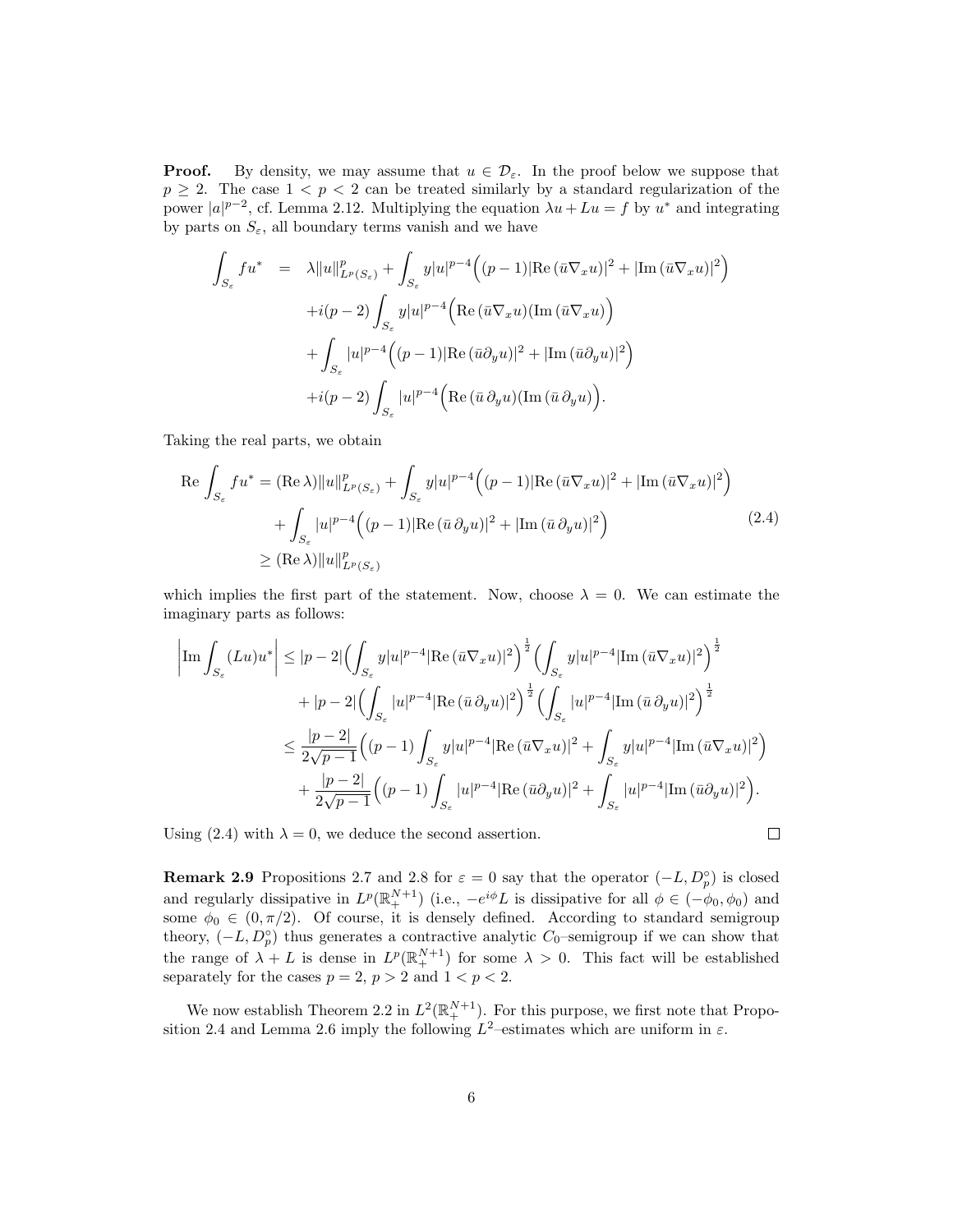**Proposition 2.10** There exists  $C > 0$  such that for every  $u \in D_{2,\varepsilon}^{\circ}$  and  $0 \leq \varepsilon \leq 1/2$ 

 $||u||_{W^{1,2}(S_{\varepsilon})} + ||\partial_y^2 u||_{L^2(S_{\varepsilon})} + ||yD_x^2 u||_{L^2(S_{\varepsilon})} + ||\sqrt{y}\,\nabla_x\partial_y u||_{L^2(S_{\varepsilon})} \leq C(||Lu||_{L^2(S_{\varepsilon})} + ||u||_{L^2(S_{\varepsilon})}).$ 

**Proof of Theorem 2.2 with**  $p = 2$ . It remains to show the range condition. To this aim, we argue as in Proposition 2.9 of [8]. Take  $\lambda > 0$  and  $f \in L^2(\mathbb{R}^{N+1}_+)$ . Then, by Proposition 2.10, there exists a suitable null sequence  $(\varepsilon_n)$  such that the solutions  $u_{\varepsilon_n} \in$  $D_{2,\varepsilon_n}^{\circ}$  of  $\lambda u_{\varepsilon_n} + Lu_{\varepsilon_n} = f$  in  $S_{\varepsilon_n}$  converge weakly in  $W_{\text{loc}}^{2,2}(\mathbb{R}^{N+1}_+)$  to a function u satisfying  $\lambda u + Lu = f$  on  $\mathbb{R}^{N+1}_+$ . Moreover, u belongs to  $D_2$  due to Proposition 2.10 and Fatou's lemma. As in the proof of Proposition 2.9 in [8] one can verify that  $u(\cdot, 0) = 0$ . In view of Propositions 2.7 and 2.8, the operator  $(-L, D_2^{\circ})$  generates an analytic  $C_0$ -semigroup of contractions  $(T_2(t))_{t\geq 0}$  in  $L^2(\mathbb{R}^{N+1}_+)$ . If f is positive, then the approximating functions  $u_{\varepsilon_n}$ are positive so that  $u$  is positive, which implies the positivity of the semigroup.  $\Box$ 

We next consider the case  $p > 2$ .

**Proposition 2.11** For every  $\lambda > 0$  and  $p > 2$ , the range  $(\lambda + L)D_p^{\circ}$  is dense in  $L^p(\mathbb{R}^{N+1}_+)$ .

**Proof.** Let  $\lambda > 0$  and  $f \in C_c^{\infty}(\mathbb{R}^{N+1})$ . By the case  $p = 2$  already discussed, there exists  $u \in D_2^{\circ}$  such that  $\lambda u + Lu = f$ . We have to show that  $u \in D_p^{\circ}$ . This will be done by showing that also the derivatives of u belong to  $D_2$ . From the proof of Theorem 2.2 with  $p = 2$ given above we know that there exist  $\varepsilon_n > 0$  converging to 0 as  $n \to +\infty$  such that u is the weak limit in  $W^{2,2}_{loc}(\mathbb{R}^{N+1}_+)$  of  $u_{\varepsilon_n}$ , where  $u_{\varepsilon_n} \in D^{\circ}_{2,\varepsilon_n}$  satisfies  $\lambda u_{\varepsilon_n} + Lu_{\varepsilon_n} = f$  in  $S_{\varepsilon_n}$ . Fix  $k \in \{1, \ldots, N\}$ . Differentiating with respect to  $x_k$ , we find that

$$
\begin{cases} \lambda \partial_{x_k} u_{\varepsilon_n} + L(\partial_{x_k} u_{\varepsilon_n}) = \partial_{x_k} f & \text{in } S_{\varepsilon_n} \\ \partial_{x_k} u_{\varepsilon_n} = 0 & \text{on } \partial S_{\varepsilon_n} \end{cases}
$$

where  $\partial_{x_k} u_{\varepsilon_n}, \partial_{x_k} f \in L^2(S_{\varepsilon_n})$ . From elliptic regularity theory, we deduce that  $\partial_{x_k} u_{\varepsilon_n} \in$  $D_{2,\varepsilon_n}^{\circ}$ . Further, up to a subsequence, the sequence  $\partial_{x_k} u_{\varepsilon_n}$  converges to  $\partial_{x_k} u$  strongly in  $L^2_{\text{loc}}(\mathbb{R}^{N+1}_+)$ . On the other hand, applying the estimate of Proposition 2.10 to  $\partial_{x_k}u_{\varepsilon_n}$ , we can extract a new subsequence, still denoted by  $\partial_{x_k} u_{\varepsilon_n}$ , which converges weakly in  $W^{2,2}_{loc}(\mathbb{R}^{N+1}_+)$  to the solution v in  $D_2^{\circ}$  of  $\lambda v + Lv = \partial_{x_k} f$  in  $\mathbb{R}^{N+1}_+$ , as n tends to  $+\infty$ . Therefore  $v = \partial_{x_k} u$ . This implies that  $\partial_{x_k} u \in D_2^{\circ}$ , for any  $k \in \{1, ..., N\}$ . In particular, Therefore  $v = \sigma_{x_k} u$ . This implies that  $\sigma_{x_k} u \in D_2$ , for any  $k \in \{1, \ldots, N\}$ . In particular,  $D_x^2 u$ ,  $\nabla_x \partial_y u$ ,  $yD_x^3 u$ ,  $\nabla_x \partial_y^2 u$  and  $\sqrt{y}D_x^2 \partial_y u$  belong to  $L^2(\mathbb{R}^{N+1}_+)$ . By iteration, we deduce that any x-derivative of u belongs to  $D_2^{\circ}$ . Next we write

$$
\lambda u - \Delta u = g, \qquad u(\cdot, 0) = 0
$$

where  $g = f + (y - 1)\Delta_x u \in W^{1,2}(\mathbb{R}^N \times (0,M))$ , for any  $M > 0$ . From standard regularity theory, we infer that  $u \in W^{3,2}(\mathbb{R}^N \times (0,M))$  for any  $M > 0$ . Take functions  $\eta_n \in C^{\infty}(\mathbb{R})$ such that

$$
\eta_n = 1 \text{ in } (-\infty, n], \qquad \eta_n = 0 \text{ in } [n+1, +\infty), \qquad 0 \le \eta_n \le 1,
$$
  

$$
\|\eta'_n\|_{\infty} + \|\eta''_n\|_{\infty} + \|\eta'''_n\|_{\infty} \le C
$$

for a constant  $C > 0$  and all  $n \in \mathbb{N}$ . By straightforward computations one sees that  $v := \partial_y(\eta_n u) \in D_2$  and  $\nabla_x \partial_y v \in L^2(\mathbb{R}^{N+1}_+)$ . We can thus apply Remark 2.5 and we obtain

$$
\|\partial_y^2 v\|_{L^2(\mathbb{R}^{N+1}_+)} \le C \big( \|\partial_y^2 v + y \Delta_x v\|_{L^2(\mathbb{R}^{N+1}_+)} + \|v(\cdot, 0)\|_{W^{1,2}(\mathbb{R}^N)} \big). \tag{2.5}
$$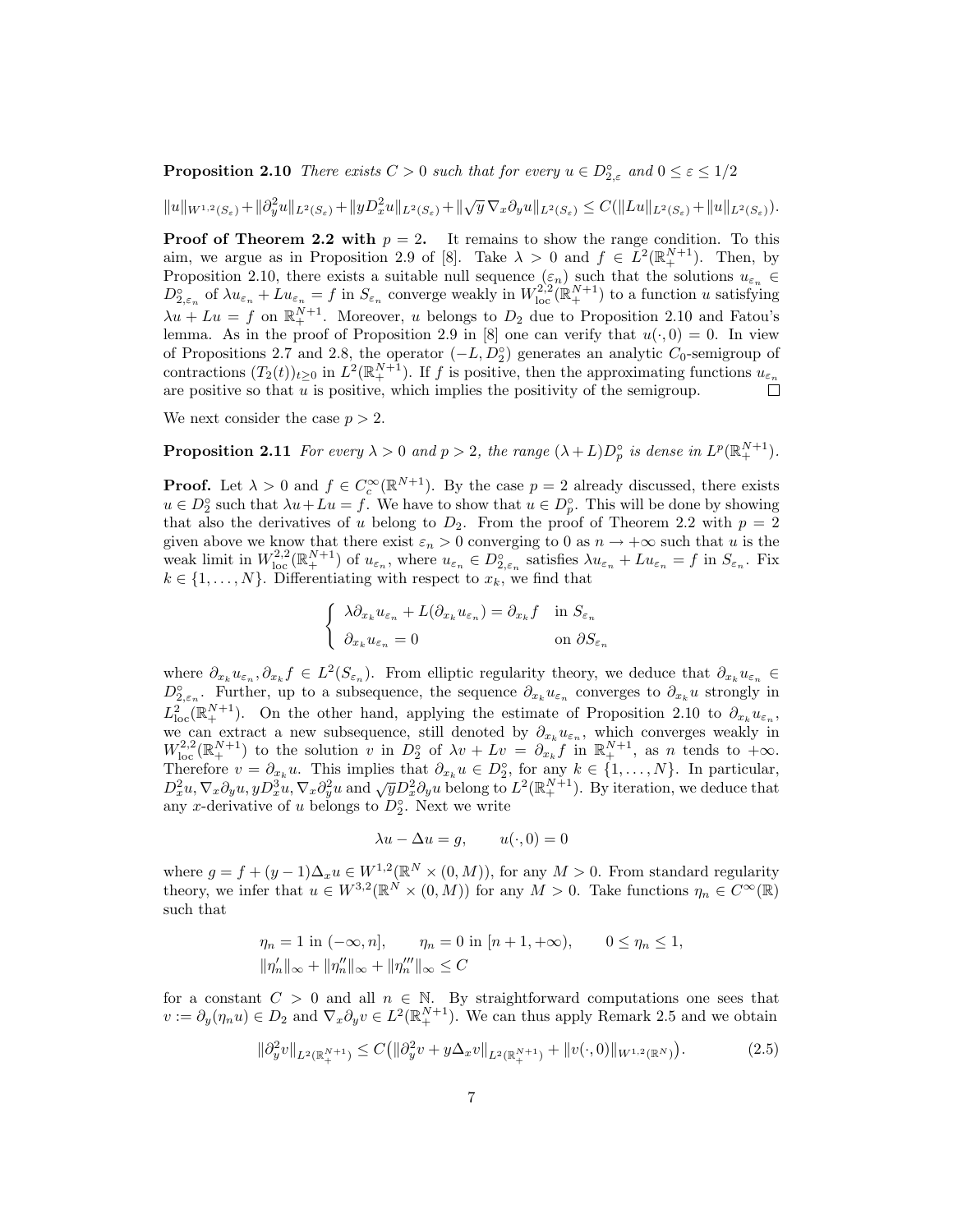Observe that  $(\lambda + L)\partial_y u = \partial_y f + \Delta_x u$ . We now estimate the first addend of the right hand side by writing it explicitly

$$
\begin{aligned} \partial_y^2 v + y \Delta_x v &= -\eta_n L(\partial_y u) + \eta_n'(y \Delta_x u + 3 \partial_y^2 u) + 3\eta_n'' \partial_y u + \eta_n''' u \\ &= \eta_n(\lambda \partial_y u - \partial_y f - \Delta_x u) + \eta_n'(y \Delta_x u + 3 \partial_y^2 u) + 3\eta_n'' \partial_y u + \eta_n''' u. \end{aligned}
$$

Due to the previous steps the right hand side can be estimated in terms of  $||u||_{D_2}$  and  $||f||_{W^{1,2}(\mathbb{R}^{N+1}_+)}$  independently of n. We thus obtain

$$
\|\partial_y^2 v + y \Delta_x v\|_{L^2(\mathbb{R}_+^{N+1})} \leq C(\|u\|_{D_2} + \|f\|_{W^{1,2}(\mathbb{R}_+^{N+1})}).
$$

Moreover,

$$
||v(\cdot,0)||_{W^{1,2}(\mathbb{R}^N)} = ||(\partial_y u)(\cdot,0)||_{W^{1,2}(\mathbb{R}^N)} = ||(\partial_y u)(\cdot,0)||_{L^2(\mathbb{R}^N)} + ||(\nabla_x \partial_y u)(\cdot,0)||_{L^2(\mathbb{R}^N)}
$$
  
\n
$$
\leq C(||\partial_y u||_{L^2(\mathbb{R}^{N+1}_+)} + ||\partial_y^2 u||_{L^2(\mathbb{R}^{N+1}_+)}
$$
  
\n
$$
+ ||\nabla_x \partial_y u||_{L^2(\mathbb{R}^{N+1}_+)} + ||\nabla_x \partial_y^2 u||_{L^2(\mathbb{R}^{N+1}_+)}).
$$

Taking into account the estimates from (2.5), it follows that

$$
\|\partial_y^3 u\|_{L^2(\mathbb{R}^N\times(0,n))} \le \|\partial_y^2 v\|_{L^2(\mathbb{R}^{N+1}_+)} \le C(\|u\|_{D_2} + \|f\|_{W^{1,2}(\mathbb{R}^{N+1}_+)} + \|\nabla_x u\|_{D_2}),
$$

for some C independent of n. Hence,  $\partial_y^3 u \in L^2(\mathbb{R}^{N+1}_+)$  which implies that

$$
y\Delta_x\partial_y u = \lambda\partial_y u - \partial_y^3 u - \Delta_x u - \partial_y f
$$

also belongs to  $L^2(\mathbb{R}^{N+1}_+)$ . Summing up, we have shown that  $\partial_y u \in D_2$ . It is clear that we can iterate the procedure, and then infer that all derivatives of u belong to  $D_2$ . Using Sobolev's embedding, we thus deduce that u,  $\nabla u$ ,  $\partial_y^2 u$ ,  $y D_x^2 u$  and  $y D_x^2 \partial_y u$  belong to  $L^p(\mathbb{R}^{N+1}_+)$ . Lemma 2.6 now yields that  $\sqrt{y}\nabla_x\partial_y u \in L^p(\mathbb{R}^{N+1}_+)$ , and thus  $u \in D_p^{\circ}$ .

In the case  $1 < p < 2$  the above argument does not help since here the higher order Sobolev spaces  $W^{k,2}(\mathbb{R}^{N+1}_+)$  are not embedded into  $L^p(\mathbb{R}^{N+1}_+)$ . However, compactly supported functions  $u \in D_2$  of course belong to  $D_p$  if  $p < 2$ . In order to exploit this fact we first prove an estimate for gradient terms.

**Lemma 2.12** Let  $1 < p < 2$ ,  $\lambda \geq 0$ ,  $u \in D_{p,\varepsilon}^{\circ}$ ,  $0 \leq \varepsilon \leq 1/2$ , and  $f = \lambda u + Lu$ . Then there is a constant  $C_p > 0$  not depending on  $\varepsilon$  and f such that

$$
\|\partial_y u\|_{L^p(S_\varepsilon)} + \|\sqrt{y}\,\nabla_x u\|_{L^p(S_\varepsilon)} \leq C_p(\|f\|_{L^p(S_\varepsilon)} + \|u\|_{L^p(S_\varepsilon)}).
$$

**Proof.** By density, we can again limit ourselves to proving the statement for any  $u \in \mathcal{D}_{\varepsilon}$ . Let  $\delta > 0$  and multiply the equation  $\lambda u + Lu = f$  by  $u(u^2 + \delta)^{\frac{p-2}{2}}$ . Integrating by parts over  $S_{\varepsilon}$ , we obtain

$$
\int_{S_{\varepsilon}} f u(u^{2} + \delta)^{\frac{p-2}{2}} = \lambda \int_{S_{\varepsilon}} u^{2} (u^{2} + \delta)^{\frac{p-2}{2}} + (p-1) \int_{S_{\varepsilon}} (\partial_{y} u)^{2} (u^{2} + \delta)^{\frac{p-2}{2}}
$$

$$
- (p-2) \delta \int_{S_{\varepsilon}} (\partial_{y} u)^{2} (u^{2} + \delta)^{\frac{p-4}{2}}
$$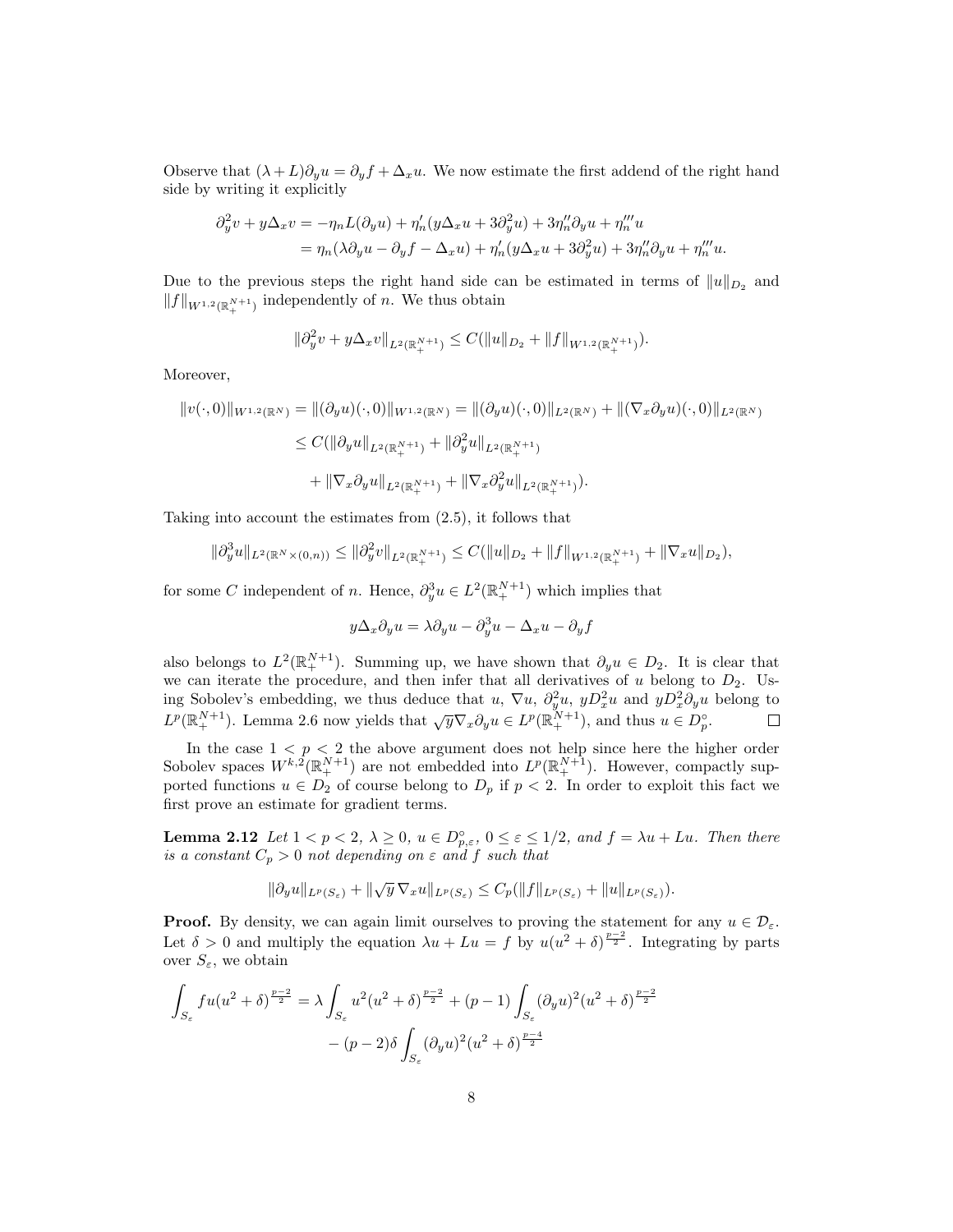$$
+ (p-1) \int_{S_{\varepsilon}} y |\nabla_x u|^2 (u^2 + \delta)^{\frac{p-2}{2}} - (p-2) \delta \int_{S_{\varepsilon}} y |\nabla_x u|^2 (u^2 + \delta)^{\frac{p-4}{2}}.
$$

Since  $(p-2)\delta < 0$ , we infer from Hölder's inequality that

$$
(p-1)\int_{S_{\varepsilon}} ((\partial_y u)^2 + y |\nabla_x u|^2) (u^2 + \delta)^{\frac{p-2}{2}} \le \int_{S_{\varepsilon}} f u (u^2 + \delta)^{\frac{p-2}{2}} \le ||f||_p \, ||(u^2 + \delta)^{\frac{1}{2}}||_p^{p-1}.
$$

Hölder's and Young's inequalities now yield

$$
\int_{S_{\varepsilon}} (\partial_y u)^p = \int_{S_{\varepsilon}} (\partial_y u)^p (u^2 + \delta)^{\frac{p(p-2)}{4}} (u^2 + \delta)^{\frac{p(2-p)}{4}}
$$
  

$$
\leq \frac{p}{2} \int_{S_{\varepsilon}} (\partial_y u)^2 (u^2 + \delta)^{\frac{p-2}{2}} + \frac{2-p}{2} \int_{S_{\varepsilon}} (u^2 + \delta)^{\frac{p}{2}}
$$
  

$$
\leq ||f||_{L^p(S_{\varepsilon})}^p + c_p ||(u^2 + \delta)^{\frac{1}{2}}||_{L^p(S_{\varepsilon})}^p,
$$

and similarly for  $\sqrt{y}\nabla_x u$ . Letting  $\delta \to 0$ , the statement follows.

**Proposition 2.13** For every  $\lambda > 0$  and  $1 < p < 2$ , the range  $(\lambda + L)D_p^{\circ}$  is dense in  $L^p(\mathbb{R}^{N+1}_+).$ 

**Proof.** Let  $\lambda > 0$  and  $f \in C_c^{\infty}(\mathbb{R}^{N+1})$ . For every  $\varepsilon > 0$ , there is an  $u_{\varepsilon} \in D_{p,\varepsilon}^{\circ}$  such that  $(\lambda + L)u_{\varepsilon} = f$  on  $S_{\varepsilon}$ . Propositions 2.8 and 2.10 and Lemma 2.12 yield

$$
||u_{\varepsilon}||_{L^{p}(S_{\varepsilon})}+||u_{\varepsilon}||_{D_{2,\varepsilon}^{\circ}}+||\partial_{y}u_{\varepsilon}||_{L^{p}(S_{\varepsilon})}\leq C\left(||f||_{L^{p}(\mathbb{R}_{+}^{N+1})}+||f||_{L^{2}(\mathbb{R}_{+}^{N+1})}\right),
$$

for a constant  $C > 0$  independent of  $\varepsilon$ . Moreover, as  $\partial_{x_k} u_{\varepsilon}$  solves the equation  $(\lambda + L)\partial_{x_k} u_{\varepsilon} =$  $\partial_{x_k} f$ , we also have

$$
\|\partial_{x_k} u_{\varepsilon}\|_{L^p(S_{\varepsilon})} \leq \lambda^{-1} \|\partial_{x_k} f\|_{L^p(\mathbb{R}^{N+1}_+)}
$$

for every  $k \in \{1, ..., N\}$ . By weak compactness, there exists a sequence  $\varepsilon_n \to 0$  such that  $u_{\varepsilon_n}$  converge to some u weakly in  $W_{\text{loc}}^{2,2}(\mathbb{R}^{N+1}_+)$  and in  $W^{1,p}(\mathbb{R}^{N+1}_+)$ . The proof of Theorem 2.2 with  $p = 2$  yields that u belongs to  $D_2^{\circ}$  and satisfies  $\lambda u + Lu = f$  in  $\mathbb{R}^{N+1}_+$ . Moreover,  $u \in W^{1,p}(\mathbb{R}^{N+1}_+).$ 

Take  $\Phi \in C_c^{\infty}(\mathbb{R}^{N+1})$  with  $\Phi = 1$  in  $B_1(0)$ ,  $\Phi = 0$  in  $\mathbb{R}^{N+1} \setminus B_2(0)$  and  $0 \le \Phi \le 1$  in  $\mathbb{R}^{N+1}$ . Set  $\Phi_n(z) = \Phi(z/n)$ , where  $z = (x, y)$ . For every  $n \in \mathbb{N}$ , it holds  $|\nabla \Phi_n| \le C/n$ ,  $|D^2\Phi_n| \leq C/n^2$  in  $B_{2n}(0) \setminus B_n(0)$  and  $\nabla \Phi_n = 0$ ,  $D^2\Phi_n = 0$  elsewhere. The functions  $u_n := \Phi_n u$  belong to  $D_p^{\circ}$  since they are compactly supported. We want to show that  $u_n$ converges to u in  $D_p$  as  $n \to \infty$  which implies the assertion. Due to Proposition 2.7, it suffices to prove that  $u_n \to u$  and  $Lu_n \to Lu$  in  $L^p(\mathbb{R}^{N+1}_+)$ . The first convergence is clear. To check the second one, we observe that

$$
L(u - u_n) = (1 - \Phi_n)Lu + 2\partial_y \Phi_n \partial_y u + u \partial_{yy} \Phi_n + 2y \nabla_x \Phi_n \cdot \nabla_x u + y u \Delta_x \Phi_n.
$$

Since  $Lu = f - \lambda u \in L^p(\mathbb{R}^{N+1}_+)$  and  $u \in W^{1,p}(\mathbb{R}^{N+1}_+)$ , the properties of  $\Phi_n$  and dominated convergence easily imply that the functions  $L(u - u_n)$  tend to 0 in  $L^p(\mathbb{R}^{N+1}_+)$ .  $\Box$ 

Proof of Theorem 2.2. In view of Remark 2.9 and Propositions 2.11 and 2.13, it remains to show positivity and consistency. The proofs of Propositions 2.11 and 2.13 show that the resolvents of  $(-L, D_p^{\circ})$  coincide on  $C_c^{\infty}(\mathbb{R}^{N+1})$  for all  $\lambda > 0$ , so that they coincide on  $L^p(\mathbb{R}^{N+1}_+) \cap L^q(\mathbb{R}^{N+1}_+)$ . This fact shows consistency. Positivity then follows from the case  $p = 2$  already proved.

 $\Box$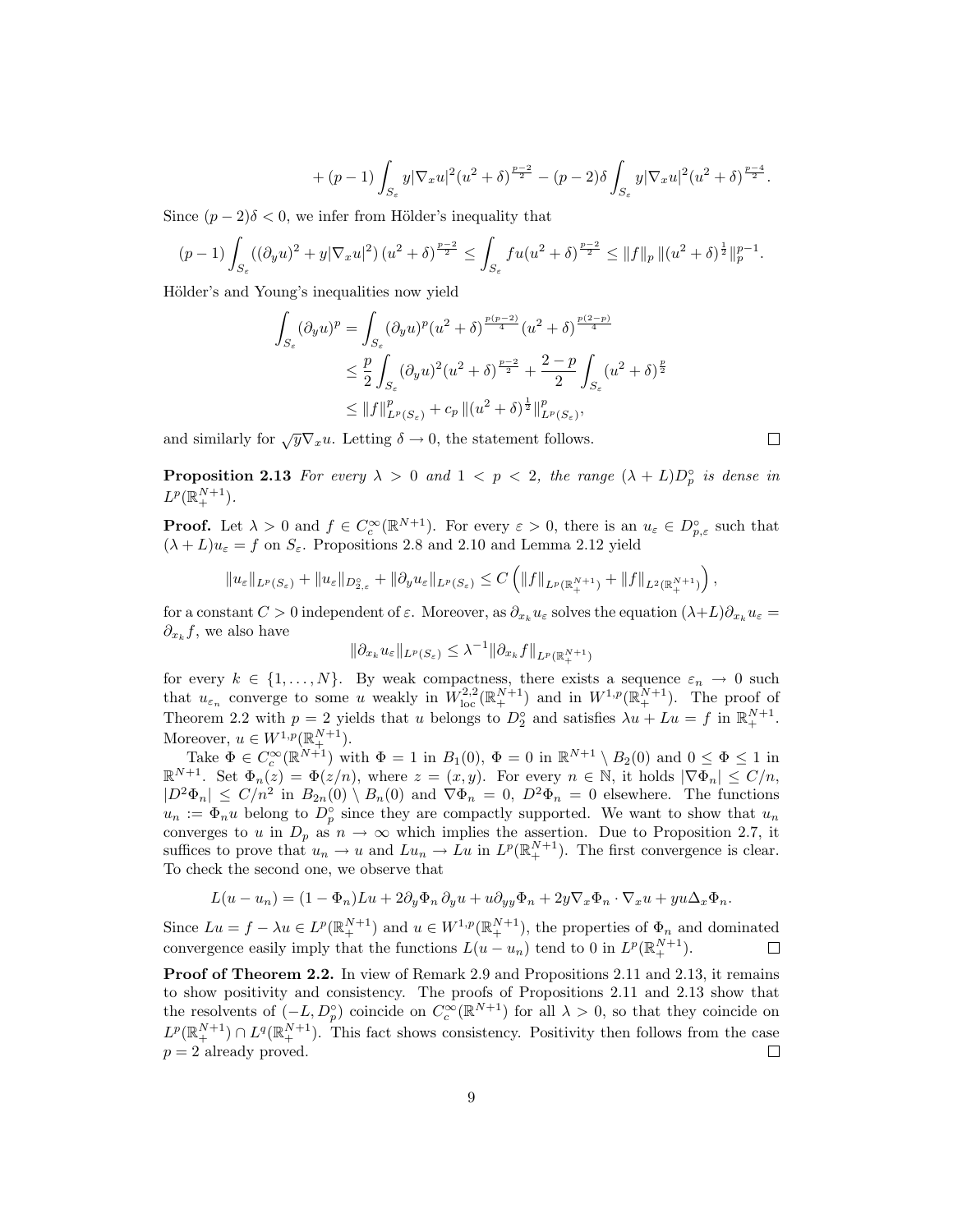Let  $q \in (1,\infty)$ ,  $T > 0$  and  $J = (0,T)$ . We say that a closed, densely defined operator A on a Banach space X has maximal regularity of type  $L^q$  if for all  $f \in L^q(J, X)$  there is a unique solution  $u \in L^q(J, D(A)) \cap W^{1,q}(J, X)$  of the Cauchy problem

$$
u'(t) = Au(t), \quad t \in J, \qquad u(0) = 0.
$$

We refer to [6] and [14] for a thorough discussion of this property and for further references. Here we just note that this property does not depend on  $T > 0$  and  $q \in (1,\infty)$  and that A generates an analytic semigroup if it has maximal regularity of type  $L<sup>q</sup>$ . In our setting we can use that  $A$  has maximal regularity of type  $L<sup>q</sup>$  if it generates a positive and contractive analytic semigroup on an  $L^p$  space with  $p \in (1,\infty)$ . This fact follows from Corollary 5.2 and Theorems 5.3 and 6.1 of [11].

**Corollary 2.14** Let  $p, q \in (1, \infty)$ . The operator  $(-L, D_p^{\circ})$  has maximal  $L^q$ -regularity.

As a preparation for the following sections, we further introduce the operator

$$
L_0 = -a_0 \partial_y^2 - y \sum_{i,j=1}^N a_{ij} \partial_{x_i x_j} + \sum_{i=1}^{N+1} b_i \partial_i u \tag{2.6}
$$

with constant coefficients  $a_0, a_{ij}, b_i \in \mathbb{R}$  satisfying the conditions  $a_0 > 0$  and  $a_{ij} = a_{ji}$  for all  $i, j = 1, \ldots, N$  as well as

$$
\sum_{i,j=1}^{N} a_{ij} \xi_i \xi_j \ge \mu |\xi|^2
$$

for all  $\xi \in \mathbb{R}^N$  and some  $\mu > 0$ . Set  $M = \max\{|a_{ij}|, |b_i|, a_0, a_0^{-1}, \mu^{-1}\}$ . We endow  $-L_0$  with the domain  $D_p^{\circ}$ .

**Theorem 2.15** Let  $p \in (1,\infty)$ . There are constants  $\Lambda_p \geq \omega_p \geq 0$  and  $C_1 \geq 0$  depending on M, N and p such that for every  $\lambda \in \mathbb{C}$  with  $\text{Re}\lambda > \omega_p$  and  $f \in L^p(\mathbb{R}^{N+1}_+)$  there exists a unique solution  $u \in D_p^{\circ}$  of  $\lambda u + L_0 u = f$  such that

$$
|\lambda| \|u\|_{L^p(\mathbb{R}^{N+1}_+)} \le C_1 \|f\|_{L^p(\mathbb{R}^{N+1}_+)},\tag{2.7}
$$

$$
\|\partial_y^2 u\|_{L^p(\mathbb{R}^{N+1}_+)} + \|yD_x^2 u\|_{L^p(\mathbb{R}^{N+1}_+)} + \|\sqrt{y}\,\nabla_x \partial_y u\|_{L^p(\mathbb{R}^{N+1}_+)} \le C_1 \|f\|_{L^p(\mathbb{R}^{N+1}_+)},\tag{2.8}
$$

Morover, for  $\text{Re}\lambda > \Lambda_p$  we have

$$
|\lambda|^{\frac 12}\big(\|\partial_y u\|_{L^p(\mathbb{R}^{N+1}_+)}+\|\sqrt y\,\nabla_x u\|_{L^p(\mathbb{R}^{N+1}_+)}\big)+|\lambda|^{\frac 14}\|\nabla_x u\|_{L^p(\mathbb{R}^{N+1}_+)}\leq C_1\|f\|_{L^p(\mathbb{R}^{N+1}_+)}.
$$

**Proof.** Assume first that  $b_i = 0$  for every  $i = 1, ..., N+1$  and that  $\text{Re }\lambda > 0$ . Let Q be a nonsingular  $N \times N$  matrix such that  $\sum_{i,j=1}^{N} a_0^{\frac{1}{2}} a_{ij} \partial_{x_i x_j} \varphi(x) = \Delta \psi(Qx)$  whenever  $\varphi(x) = \psi(Qx)$ for  $x \in \mathbb{R}^N$ . We use the endomorphism of  $\mathbb{R}^{N+1}$  mapping  $z = (x, y)$  to  $\zeta = (\xi, \eta)$  $(Qx, a_0^{-\frac{1}{2}}y)$ . Setting  $u(z) = w(\zeta)$  and  $f(z) = \phi(\zeta)$ , the equation  $\lambda u(z) + L_0 u(z) = f(z)$  is now equivalent to

$$
\lambda w(\zeta) + Lw(\zeta) = \lambda w(\zeta) - \partial_{\eta}^{2} w(\zeta) - \eta \Delta_{\xi} w(\zeta) = \phi(\zeta),
$$

and the first part of the statement follows easily from Theorem 2.2. Applying Theorem 2.2 to w we have

$$
\|\partial_y^2 u\|_{L^p(\mathbb{R}^{N+1}_+)} + \|yD_x^2u\|_{L^p(\mathbb{R}^{N+1}_+)} + \|\sqrt{y}\,\nabla_x\partial_y u\|_{L^p(\mathbb{R}^{N+1}_+)}
$$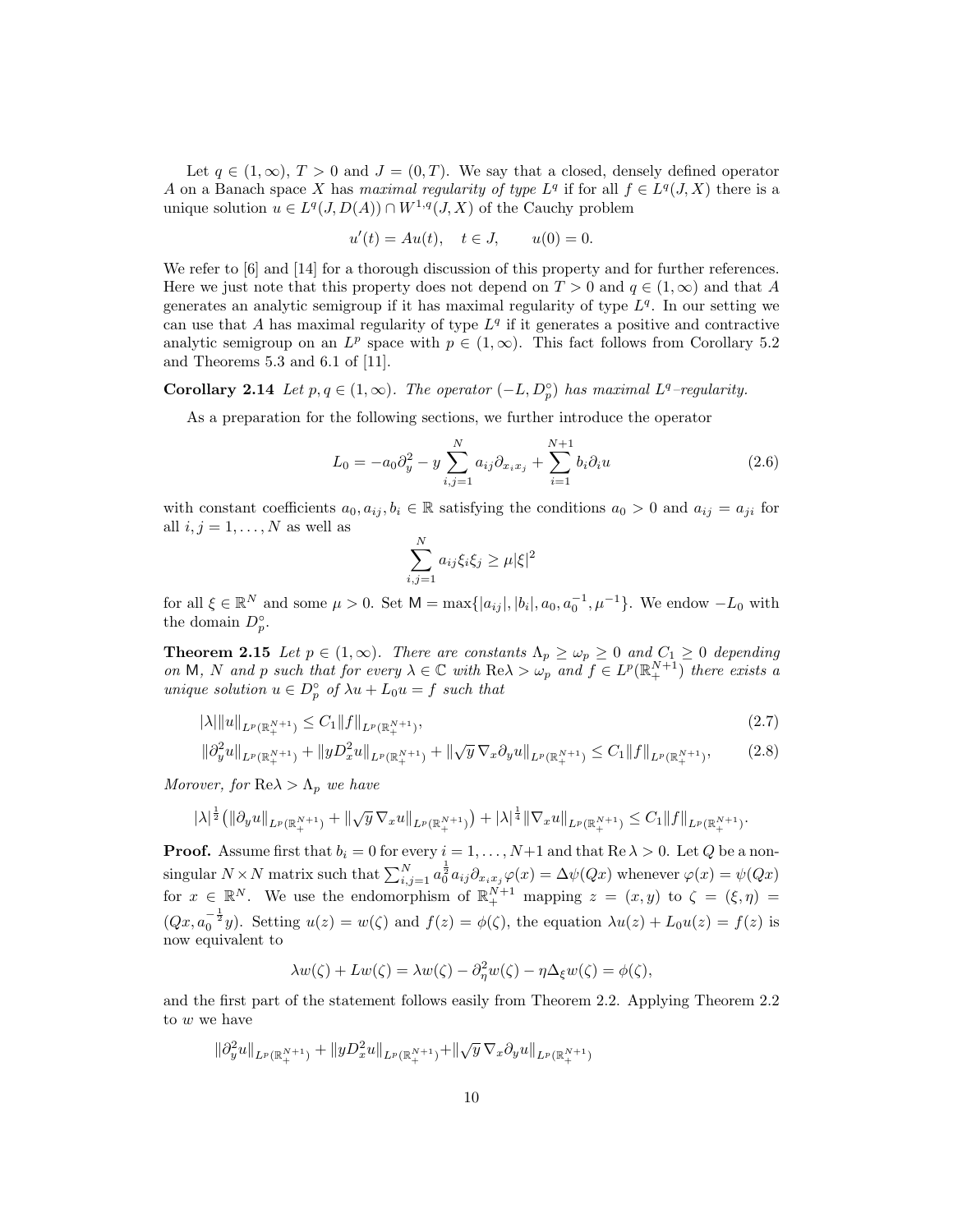$$
\leq C \left( \|Lw\|_{L^p(\mathbb{R}^{N+1}_+)} + \|w\|_{L^p(\mathbb{R}^{N+1}_+)} \right)
$$
  

$$
\leq C \left( \|f\|_{L^p(\mathbb{R}^{N+1}_+)} + |\lambda|^{-1} \|f\|_{L^p(\mathbb{R}^{N+1}_+)} \right).
$$

Therefore estimate (2.8) follows. Finally, by Lemma 2.6 there exist  $C, \eta_0 > 0$  such that for every  $0 < \varepsilon \leq \eta_0$ 

$$
\|\partial_y u\|_{L^p(\mathbb{R}^{N+1}_+)} \leq \varepsilon \|\partial_y^2 u\|_{L^p(\mathbb{R}^{N+1}_+)} + \frac{C}{\varepsilon} \|u\|_{L^p(\mathbb{R}^{N+1}_+)}.
$$

Taking  $(2.8)$  and  $(2.7)$  into account, we get

$$
\|\partial_y u\|_{L^p(\mathbb{R}^{N+1}_+)} \leq C\varepsilon \|f\|_{L^p(\mathbb{R}^{N+1}_+)} + \frac{C}{\varepsilon |\lambda|} \|f\|_{L^p(\mathbb{R}^{N+1}_+)}.
$$

Choosing  $\varepsilon = |\lambda|^{-1/2}$  yields the desired estimate. The remaining terms can be estimated analogously.

Finally, the general case where first order terms are present in  $L_0$  can be handled by a perturbation argument, since estimates (i) and (ii) of Lemma 2.6 show that the operator  $B = \mathbf{b} \cdot \nabla$ , with  $\mathbf{b} = (b_1, \ldots, b_{N+1})$ , is a small perturbation of  $-a_0 \partial_y^2 - y \sum_{i,j=1}^N a_{ij} \partial_{x_i x_j}$ (see  $[7, Section III.2]$ ).

#### 3 The localization procedure

Let  $\Omega$  be a bounded open subset of  $\mathbb{R}^{N+1}$  with boundary of class  $C^2$  and let  $\varrho$  be a function in  $C^2(\mathbb{R}^{N+1})$  such that

$$
\Omega = \{ \varrho > 0 \}, \quad \partial \Omega = \{ \varrho = 0 \} \text{ and } \nabla \varrho(\xi) = \nu(\xi), \ \xi \in \partial \Omega. \tag{3.1}
$$

Here,  $\nu(\xi)$  is the inward unitary normal vector to  $\partial\Omega$  at  $\xi$ . Such a function  $\rho$  can be constructed by extending the distance function from the boundary of  $\Omega$ . Let us introduce the operator  $L$  defined on smooth functions as

$$
L\varphi = -\text{tr}(\mathbf{a} \otimes \mathbf{a} D^2 \varphi) - \varrho \sum_{i,j=1}^{N+1} a_{ij} \partial_{ij} \varphi - \sum_{i=1}^{N+1} b_i \partial_i \varphi.
$$
 (3.2)

In the remainder of the paper we shall assume the following conditions on the coefficients.

- (H1)  $\mathbf{a} = (a_1, \ldots, a_{N+1})$  is a vector-valued  $C^2$  function in a neighbourhood of  $\overline{\Omega}$  such that at each point  $\xi \in \partial\Omega$  the vector  $\mathbf{a}(\xi)$  is non tangent at  $\partial\Omega$ , namely  $\mathbf{a}(\xi) \cdot \nu(\xi) \neq 0$ .
- (H2)  $a_{ij}$  are real–valued continuous functions on  $\overline{\Omega}$  with  $a_{ij} = a_{ji}$  and satisfy the ellipticity conditions

$$
\sum_{i,j=1}^{N+1} a_{ij}(\xi)\tau_i\tau_j \ge \mu_0|\tau|^2, \quad \text{for every } \xi \in \partial\Omega, \ \tau \in \mathbb{R}^{N+1} \text{ with } \tau \cdot \mathbf{a}(\xi) = 0,
$$
  

$$
\sum_{i,j=1}^{N+1} \left( a_i(\xi)a_j(\xi) + \varrho(\xi)a_{ij}(\xi) \right) \zeta_i\zeta_j \ge \mu(\xi)|\zeta|^2, \quad \text{for every } \xi \in \Omega, \ \zeta \in \mathbb{R}^{N+1},
$$

for some constant  $\mu_0 > 0$  and a suitable function  $\mu$  with  $\inf_K \mu > 0$ , for any compact set K contained in  $\Omega$ .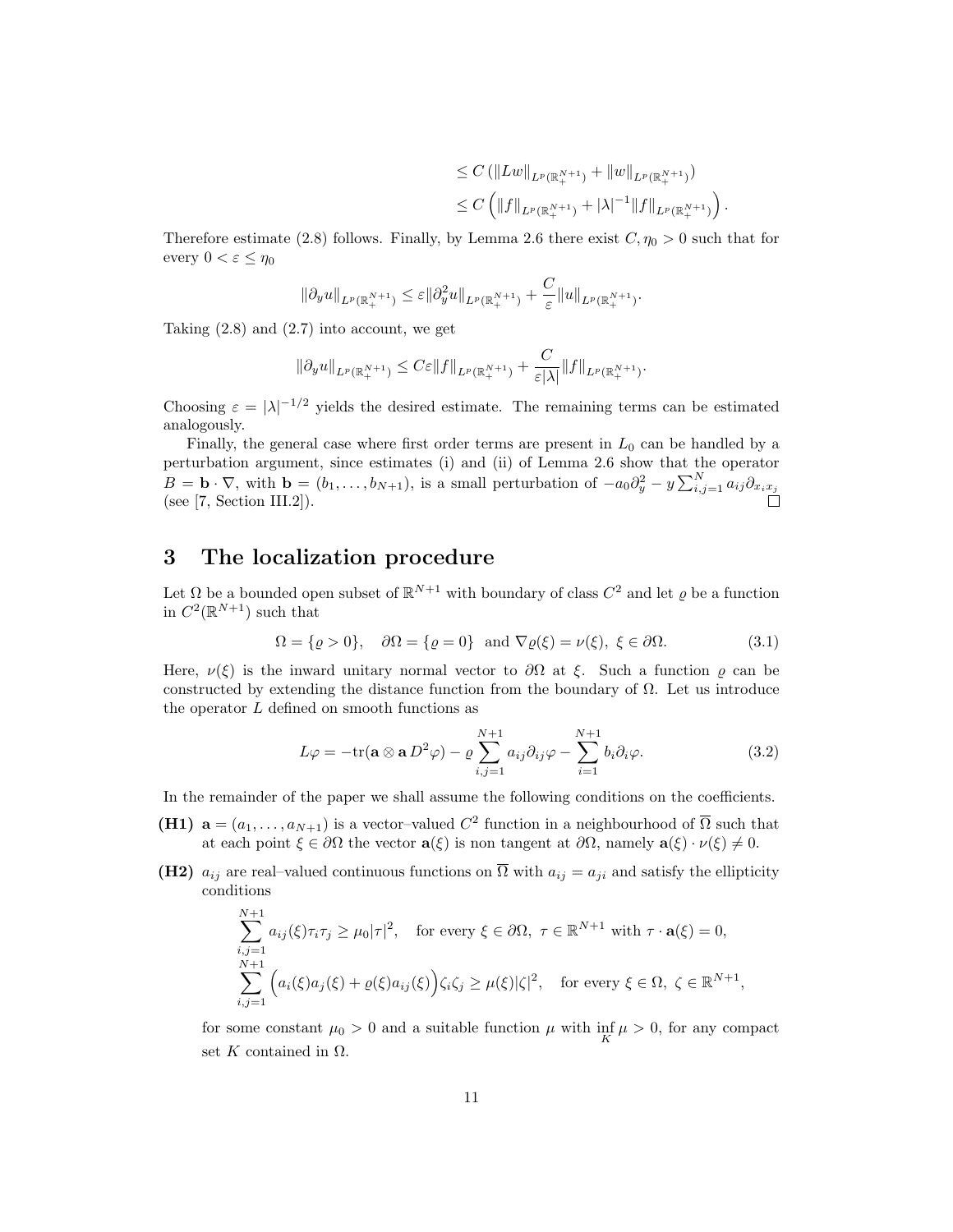(H3)  $b_i$  are real–valued continuous functions on  $\overline{\Omega}$ .

**Example 3.1** Let us consider  $\Omega = B_1(0)$  in  $\mathbb{R}^{N+1}$  and choose  $\mathbf{a}(\xi) = \xi$ , for any  $\xi \in \overline{\Omega}$ . Set  $r = |\xi|$ . Then the operator

$$
L\varphi = -r^2 \partial_r^2 \varphi - (1 - r^2) \Delta \varphi = -\partial_r^2 \varphi - (1 - r^2) \frac{N}{r} \partial_r \varphi - \frac{1 - r^2}{r^2} \Delta_S \varphi, \qquad r \neq 0
$$

where  $\Delta_S$  denotes the (negative) Laplace-Beltrami operator on  $\partial\Omega$ , is of the form (3.2) with  $\rho(\xi) = 1 - r^2$ . Another simple example is

$$
L_1 \varphi = -\partial_r^2 \varphi - \frac{N}{r} \partial_r \varphi - \frac{1 - r^2}{r^2} \Delta_S \varphi, \qquad r \neq 0
$$

which differs from L by the first-order bounded perturbation  $rN\partial_r$ . More generally, any operator which is uniformly elliptic in the interior and can be written near the boundary in the form

$$
L\varphi = -\partial_r^2 \varphi - (1 - r^2)\Delta_S \varphi + B\varphi,
$$

where  $B$  is a first-order bounded perturbation, satisfies our assumptions.

Without loss of generality, we can assume that

$$
\mathsf{m} = \min_{\xi \in \partial \Omega} \mathbf{a}(\xi) \cdot \nu(\xi) > 0 \tag{3.3}
$$

and define

$$
M = \max_{1 \le i,j \le N+1} \{ ||\mathbf{a}||_{\infty}, ||a_{ij}||_{\infty}, ||b_i||_{\infty} \}.
$$

Let  $\xi_0 \in \partial\Omega$  be fixed. Following [3], in a neighborhood  $U = U(\xi_0)$  of  $\xi_0$  we consider functions  $\theta_1, \ldots, \theta_N \in C^2(U)$  solving the equation

$$
\sum_{i=1}^{N+1} a_i(\xi) \, \partial_i \theta(\xi) = 0, \qquad \xi \in U,
$$
\n(3.4)

such that  $\nabla \theta_1(\xi_0), \ldots, \nabla \theta_N(\xi_0)$  are linearly independent. Such functions exist by classical results on partial differential equations of first order, see e.g. Theorem 33.3 of [5]. We then define the transformation

$$
J: U \to \mathbb{R}^{N+1}, \quad \xi \mapsto (\boldsymbol{\theta}(\xi), \varrho(\xi))
$$

where  $\theta(\xi) = (\theta_1(\xi), \ldots, \theta_N(\xi))$ . Due to (H1), (3.1) and (3.4), the Jacobian matrix of J at  $\xi_0$  is non-singular. Therefore, possibly taking U smaller, we obtain that J is a  $C^2$ diffeormorphism from U onto  $J(U)$ . It further holds that  $J(U \cap \Omega) = J(U) \cap \mathbb{R}^{N+1}_+$  and  $J(U \cap \partial \Omega) = J(U) \cap \{y = 0\}$ . So  $(U, J)$  is a local chart. We denote by H the inverse of J. We can cover  $\partial\Omega$  by the finite union  $V = U_1 \cup \cdots \cup U_m$  of open sets of the above type. Thus, below we may always assume that  $U(\xi_0) \subset U_i$  for some of the  $U_i$  and that J and H are restrictions of the diffeomorphism on  $U_i$ . Hence, all the derivatives of  $J$  and  $H$  up to the second order may be assumed to be bounded by a constant independent of  $\xi_0$ . To fix the notation we suppose that for any  $k = 1, \ldots, N + 1$ 

$$
||J_k||_{\infty} + ||\nabla J_k||_{\infty} + ||D^2 J_k||_{\infty} \le L,
$$
  

$$
||H_k||_{\infty} + ||\nabla H_k||_{\infty} + ||D^2 H_k||_{\infty} \le L.
$$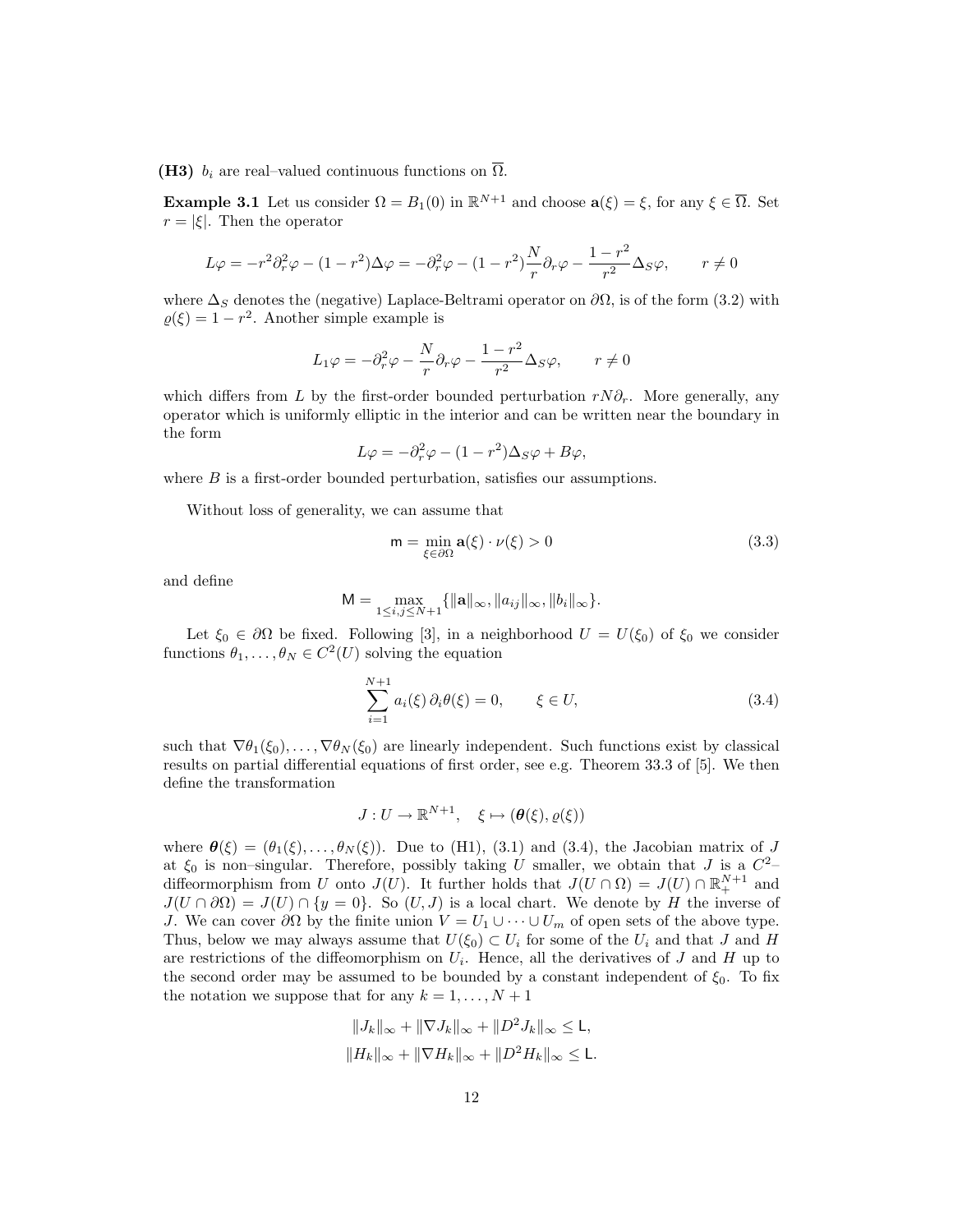Finally, we can assume that

$$
\mathbf{a}(\xi) \cdot \nabla \varrho(\xi) \ge \mathsf{m}/2 \quad \text{for all } \xi \in U \cap \Omega,
$$
\n(3.5)

by virtue of (3.3). Such local coordinates have the advantage of transforming all the vectors  $a(\xi)$  at points  $\xi \in U \cap \Omega$  into the normal direction at  $\{y = 0\}$  by the formula

$$
(\text{Jac }J(\xi))\mathbf{a}(\xi) = (\mathbf{a}(\xi) \cdot \nabla \varrho(\xi))e_{N+1}.
$$
\n(3.6)

It follows that

$$
(\operatorname{Jac} H(z))e_{N+1} = \frac{\mathbf{a}(\xi)}{\mathbf{a}(\xi) \cdot \nabla \varrho(\xi)}
$$
(3.7)

for  $z = J(\xi)$ . Define  $\phi(z) = \varrho(Hz)$ , for  $z \in J(U) \cap \mathbb{R}^{N+1}_+$ . Using Taylor's formula with respect to the last variable, for  $z = (x, y)$  we find that

$$
\phi(z) = \phi(x, y) = \phi(x, 0) + \partial_y \phi(x, 0) y + \frac{1}{2} \partial_y^2 \phi(x, t) y^2 = y \left( \partial_y \phi(x, 0) + \frac{1}{2} \partial_y^2 \phi(x, t) y \right),
$$

for some  $t \in (0, y)$ . Recalling (3.7), we obtain

$$
\partial_y \phi(z) = \langle \big(\text{Jac}\,H(z)\big)e_{N+1}, \nabla \varrho(Hz) \rangle = \frac{\mathbf{a}(\xi) \cdot \nabla \varrho(\xi)}{\mathbf{a}(\xi) \cdot \nabla \varrho(\xi)} = 1
$$

with  $\xi = Hz$ . Therefore we may write

$$
\phi(z) = y \, d(z), \qquad z \in J(U) \cap \mathbb{R}^{N+1}_+, \tag{3.8}
$$

where d is a continuous function with  $d(x, 0) = 1$  which is bounded from above and below by positive constants independently of  $\xi_0$ .

Given a function  $u: U \cap \Omega \to \mathbb{R}$ , set  $Tu = u \circ H$  on  $J(U) \cap \mathbb{R}^{N+1}_+$ . One can check that

$$
\nabla T u = (\text{Jac}\,H)^*(\nabla u) \circ H.
$$

In particular, equality (3.7) yields

$$
\partial_y T u(z) = \langle \nabla T u(z), e_{N+1} \rangle = \frac{\mathbf{a}(\xi) \cdot \nabla u(\xi)}{\mathbf{a}(\xi) \cdot \nabla \varrho(\xi)}
$$

for  $\xi = Hz$ . The boundedness of the derivatives of H and its inverse implies that T induces isomorphisms from  $L^p(U \cap \Omega)$  onto  $L^p(J(U) \cap \mathbb{R}^{N+1}_+)$  and from  $W^{1,p}(U \cap \Omega)$  onto  $W^{1,p}(J(U) \cap \mathbb{R}^{N+1}_+)$ , for any  $p \in [1, +\infty]$ . Let  $u \in W^{1,p}(U \cap \Omega) \cap W^{2,p}_{loc}(U \cap \Omega)$ . Due to (3.8), the function  $\varrho D^2 u$  belongs to  $L^p(U \cap \Omega)$  iff  $yD^2(Tu)$  is contained in  $L^p(J(U) \cap \mathbb{R}^{N+1}_+)$ . Since

$$
\partial_y^2 T u = \langle (\text{Jac } H)^*(D^2 u)(\text{Jac } H)e_{N+1}, e_{N+1} \rangle + \text{first order terms}
$$

$$
= (\mathbf{a}(\xi) \cdot \nabla \varrho(\xi))^{-2} \text{tr}(\mathbf{a} \otimes \mathbf{a} D^2 u) + \text{first order terms},
$$

it holds  $\text{tr}(\mathbf{a}\otimes \mathbf{a} D^2u) \in L^p(U\cap\Omega)$  iff  $\partial_y^2(Tu) \in L^p(J(U)\cap\mathbb{R}^{N+1}_+)$ . Finally from the expression

$$
\sqrt{y} \,\partial_{x_k}\partial_y Tu = \sqrt{y} \big\langle (\text{Jac } H)^*(D^2u)(\text{Jac } H)e_{N+1}, e_k \big\rangle + \text{first order terms}
$$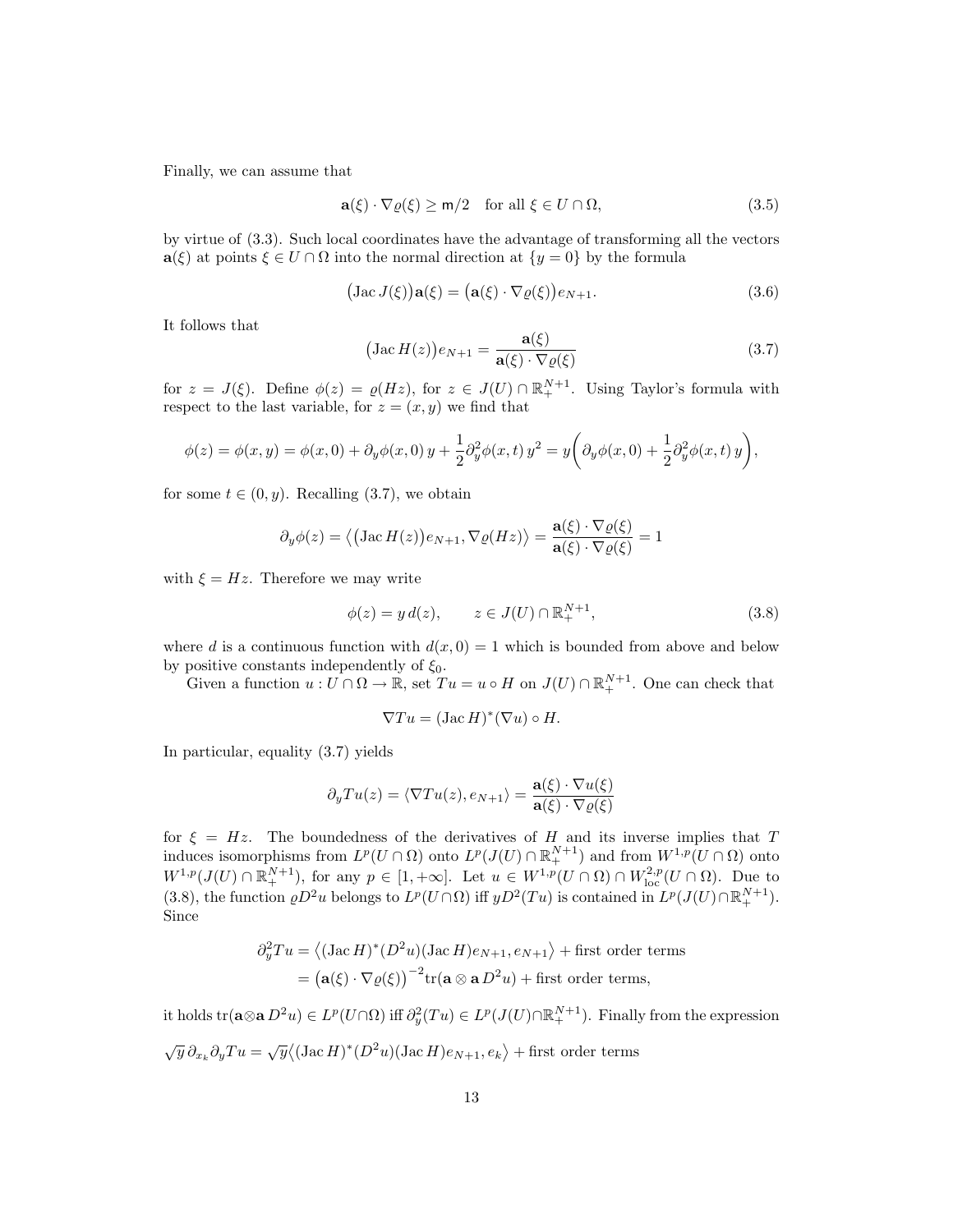$$
= \frac{1}{\sqrt{d(J(\xi))}\big(\mathbf{a}(\xi)\cdot\nabla\varrho(\xi)\big)}\big\langle (\sqrt{\varrho}D^2u\,\mathbf{a})(\xi),(\mathrm{Jac}\,H)(J(\xi))e_k\big\rangle + \text{first order terms}
$$

it follows that  $\sqrt{y} \nabla \partial_y T u \in L^p(J(U) \cap \mathbb{R}^{N+1}_+)$  iff  $\sqrt{\varrho} D^2 u \mathbf{a} \in L^p(U \cap \Omega)$ . Moreover, in these equivalences also the norms of the respective functions are uniformly equivalent. Moreover, all the operator norms of T and  $T^{-1}$  can be estimated by constants independent of  $\xi_0$ .

The differential operator  $L$  is locally transformed into the operator  $\mathcal L$  given by

$$
\mathcal{L} = -\alpha(z)\partial_y^2 - \phi(z)\sum_{h,k=1}^{N+1} \alpha_{hk}(z)\partial_{hk} - \phi(z)\sum_{k=1}^{N+1} \beta_k(z)\partial_k - \sum_{k=1}^{N+1} \gamma_k(z)\partial_k \tag{3.9}
$$

with the coefficients

$$
\alpha(z) = (\mathbf{a}(Hz) \cdot \nabla \varrho(Hz))^2,
$$
  
\n
$$
\alpha_{hk}(z) = \sum_{i,j=1}^{N+1} a_{ij}(Hz) \partial_{\xi_j} J_h(Hz) \partial_{\xi_i} J_k(Hz),
$$
  
\n
$$
\beta_k(z) = \sum_{i,j=1}^{N+1} a_{ij}(Hz) \partial_{\xi_i \xi_j} J_k(Hz),
$$
  
\n
$$
\gamma_k(z) = \sum_{i,j=1}^{N+1} a_i(Hz) a_j(Hz) \partial_{\xi_i \xi_j} J_k(Hz) + \sum_{i=1}^{N+1} b_i(Hz) \partial_{\xi_i} J_k(Hz).
$$
\n(3.10)

Notice that the sup–norms of all the coefficients of  $\mathcal L$  are controlled by constants depending on M, L,  $\|\nabla \varrho\|_{\infty}$  and not deepending on  $\xi_0$ . In order to deal with the class of operators introduced in (2.6), we freeze the coefficients of  $\mathcal L$  at the point  $z_0 = J(\xi_0)$  as follows

$$
\mathcal{L}^{\circ} = -\alpha(z_0)\partial_y^2 - y \sum_{h,k=1}^N \alpha_{hk}(z_0)\partial_{x_h x_k} - \sum_{k=1}^{N+1} \gamma_k(z_0)\partial_k.
$$
 (3.11)

**Remark 3.2** Let us prove that the matrix  $(\alpha_{hk}(z_0))_{h,k=1}^N$  satisfies the ellipticity condition with a constant independent of  $\xi_0$ . Let  $\zeta \in \mathbb{R}^N$  and set  $\tilde{\zeta} = (\zeta, 0) \in \mathbb{R}^{N+1}$ . Then, by the definition of  $\alpha_{hk}(z_0)$  we have

$$
\sum_{h,k=1}^{N} \alpha_{hk}(z_0) \zeta_h \zeta_k = \sum_{i,j=1}^{N+1} a_{ij}(\xi_0) X_i X_j,
$$

where  $X_i = \sum_{i=1}^{N}$  $h=1$  $\partial_{\xi_i} J_h(\xi_0) \zeta_h$  and thus  $X = (\text{Jac } J(\xi_0))^* \tilde{\zeta}$ . In order to apply (H2), we have to show that the vector X is orthogonal to  $a(\xi_0)$ . To this aim, using (3.6) we find

$$
\langle X, \mathbf{a}(\xi_0) \rangle = \langle \tilde{\zeta}, \big( \text{Jac } J(\xi_0) \big) \mathbf{a}(\xi_0) \rangle = \big( \mathbf{a}(\xi_0) \cdot \nu(\xi_0) \big) \langle \tilde{\zeta}, e_{N+1} \rangle = 0.
$$

Therefore

$$
\sum_{h,k=1}^N \alpha_{hk}(z_0)\zeta_h\zeta_k \ge \mu_0 |X|^2 \ge C\mu_0 |\zeta|^2,
$$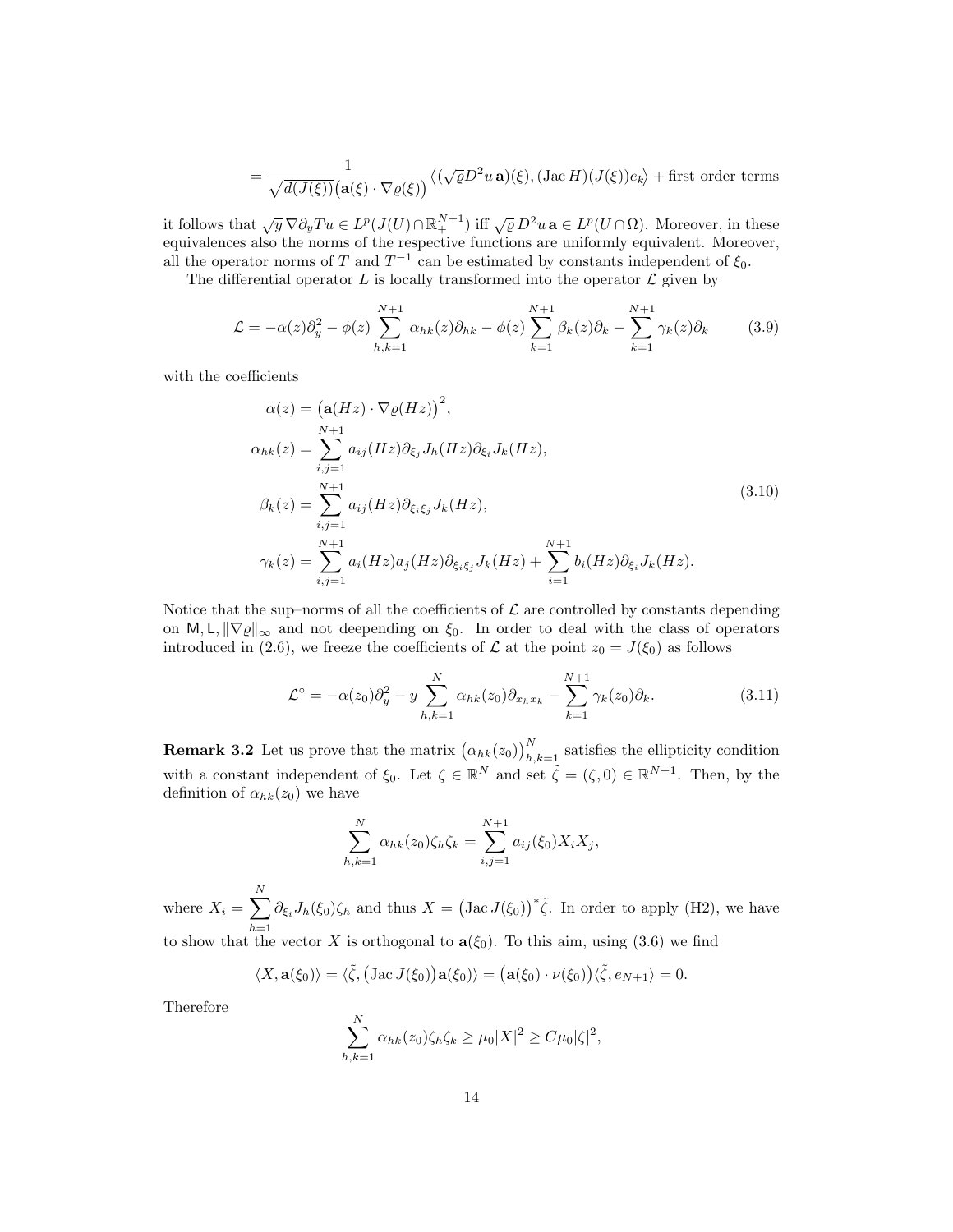for some constant C independent of  $\xi_0$ . Moreover, estimate (3.3) implies that  $\alpha(z_0) \geq m^2$ . Therefore the operator  $\mathcal{L}^{\circ}$ , defined by (3.11), satisfies the assertions of Theorem 2.15 with constants  $C_1, \Lambda_p, \omega_p$  independent of  $\xi_0$ .

In the next sections we shall use a suitable covering of  $\overline{\Omega}$ , constructed as follows. For every  $\xi_0 \in \partial\Omega$ , let  $(U_{\xi_0}, J_{\xi_0})$  be the local chart constructed at the beginning of the section. Given  $\varepsilon > 0$ , choose a ball  $B_{r(\xi_0)}(\xi_0) \subset U_{\xi_0}$  such that if  $z \in J_{\xi_0}(B_{r(\xi_0)}(\xi_0)) \cap \mathbb{R}^{N+1}_+$ , then

$$
|\alpha(z) - \alpha(z_0)| < \varepsilon,
$$
  
\n
$$
|d(z)\alpha_{hk}(z) - \alpha_{hk}(z_0)| < \varepsilon,
$$
  
\n
$$
|b(z)| + |\sqrt{y} d(z)| < \varepsilon,
$$
  
\n
$$
|\gamma_k(z) - \gamma_k(z_0)| < \varepsilon,
$$
  
\n
$$
k = 1, ..., N + 1
$$
\n(3.12)

where  $z_0 = J_{\xi_0}(\xi_0)$ ,  $\alpha_{hk}, \gamma_k$  are given in (3.10) and  $d, \phi$  in (3.8). Set  $\mathscr{F}_{\varepsilon} = \{B_{r(\xi)}(\xi) : \xi \in$  $\partial\Omega$ }. By a suitable covering argument (see e.g. [1, Theorem 2.18]), recalling that  $\partial\Omega$  is compact, we can extract a finite subcovering  $\mathscr{G}_{\varepsilon} = \{B_{r(\xi_i)}(\xi_i) : i = 1, \ldots, m\}$  such that at most  $c_N$  among the balls of  $\mathscr{G}_{\varepsilon}$  overlap. Here  $c_N$  is a natural number which depends only

on the dimension. Set  $U_i = B_{r(\xi_i)}(\xi_i)$ ,  $J_i = J_{\xi_i|B_{r(\xi_i)}(\xi_i)}$  and  $U_i = J_i(U_i)$ ,  $z_i = J_i(\xi_i)$ .<br>We shall see that the arbitrariness of  $\varepsilon$  will play an important role in the proofs of the main results.

## 4 Generation in  $L^p$  on bounded domains

Let  $1 < p < \infty$ . We introduce the domain

$$
D_p(L) = \big\{ u \in W^{2,p}_{loc}(\Omega) \cap W^{1,p}_0(\Omega) : \varrho D^2 u, \text{tr}(\mathbf{a} \otimes \mathbf{a} D^2 u), \sqrt{\varrho} D^2 u \, \mathbf{a} \in L^p(\Omega) \big\},
$$

which is a Banach space with respect to the canonical norm

$$
||u||_{D_p(L)} = ||u||_{W^{1,p}(\Omega)} + ||\varrho D^2 u||_{L^p(\Omega)} + ||\text{tr}(\mathbf{a} \otimes \mathbf{a} D^2 u)||_{L^p(\Omega)} + ||\sqrt{\varrho} D^2 u \mathbf{a}||_{L^p(\Omega)}.
$$

The main result of this section is stated in the next theorem.

**Theorem 4.1** Under assumptions (H1), (H2) and (H3) the operator  $(-L, D_p(L))$  generates an analytic semigroup in  $L^p(\Omega)$  for  $p \in (1,\infty)$ . In particular, there exists  $\omega_p > 0$  such that

$$
\sup_{\text{Re}\lambda \ge \omega_p} \|\lambda(\lambda + L)^{-1}\| < +\infty.
$$

We shall use the following interpolative estimates, whose proof is based on the use of the local charts introduced in Section 3 and on the estimates in Lemma 2.6 (see also [8, Lemma 3.3]).

**Lemma 4.2** There exist  $\varepsilon_0$ ,  $C > 0$  such that for every  $0 < \varepsilon \leq \varepsilon_0$  and every  $u \in D_p(L)$ 

$$
\|\mathbf{a} \cdot \nabla u\|_{L^p(\Omega)} \le \varepsilon \|u\|_{D_p(L)} + \frac{C}{\varepsilon} \|u\|_{L^p(\Omega)}
$$
  

$$
\|\sqrt{\varrho} \nabla u\|_{L^p(\Omega)} \le \varepsilon \|u\|_{D_p(L)} + \frac{C}{\varepsilon} \|u\|_{L^p(\Omega)}
$$
  

$$
\|\nabla u\|_{L^p(\Omega)} \le \varepsilon \|u\|_{D_p(L)} + \frac{C}{\varepsilon^3} \|u\|_{L^p(\Omega)}.
$$
 (4.1)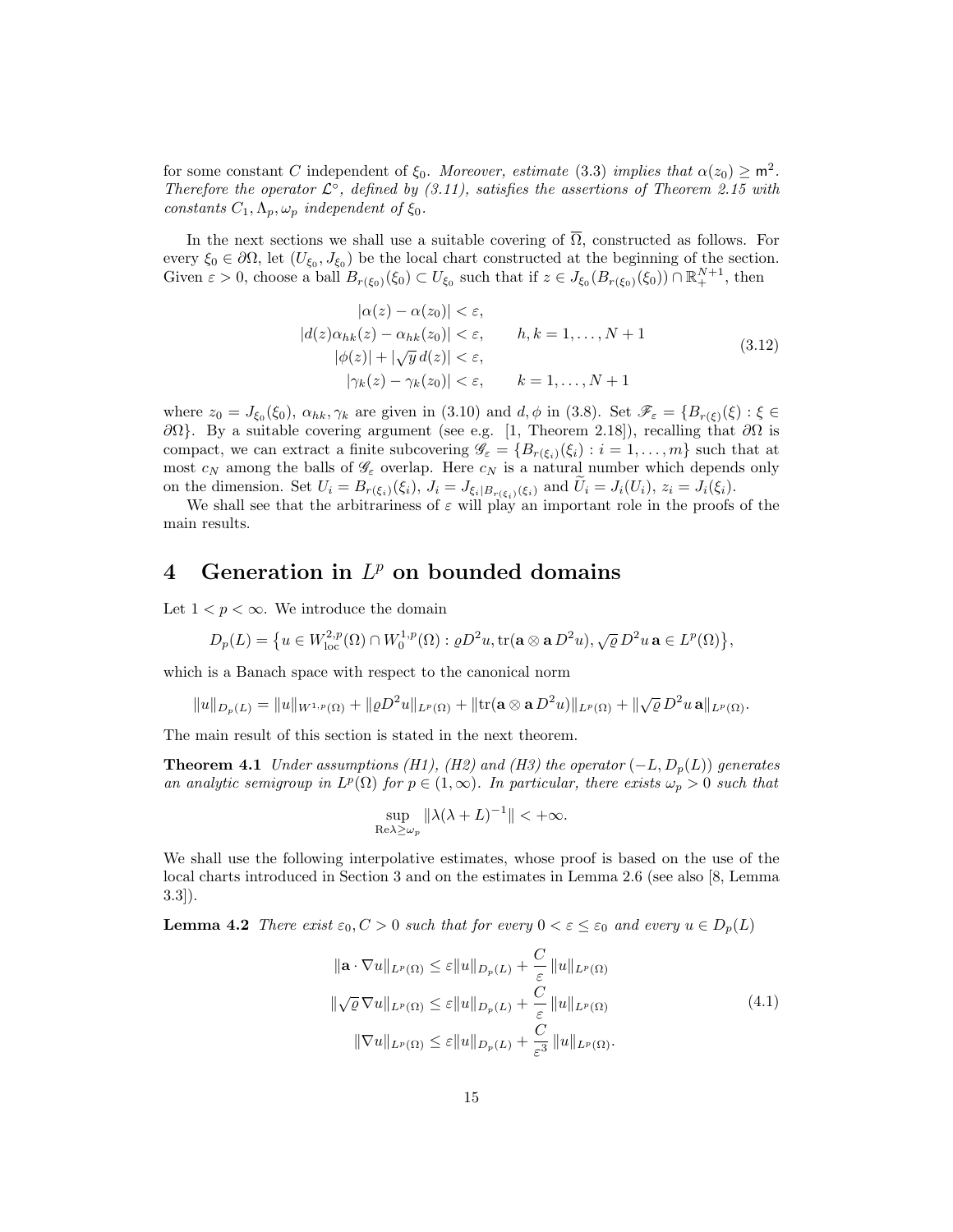**Proof of Theorem 4.1.** We first construct a right inverse of  $\lambda + L$  satisfying the sectioriality estimate. In a second step the injectivity of  $\lambda + L$  is established.

**Step 1.** We claim that there exist  $\omega_p^1, C > 0$  such that for every  $\lambda \in \mathbb{C}$  with  $\text{Re }\lambda \geq \omega_p^1$ and  $f \in L^p(\Omega)$  there is  $u \in D_p(L)$  satisfying  $\lambda u + Lu = f$  and  $|\lambda| ||u||_{L^p(\Omega)} \leq C ||f||_{L^p(\Omega)}$ . Consider the open covering  $\{U_1, \ldots, U_m\}$  of  $\partial\Omega$  satisfying (3.12) with  $\varepsilon$  to be determined. Let  $U_0$  be an open set with boundary of class  $C^2$  such that  $U_0 \subset\subset \Omega$  and  $\{U_0, U_1, \ldots, U_m\}$ is a covering of  $\overline{\Omega}$ . Let  $H_i = J_i^{-1}$  and  $\widetilde{U}_i = J_i(U_i)$  for  $i \in \{1, \dots, m\}$ . We define

$$
T_i: L^p(U_i) \to L^p(\widetilde{U}_i), \qquad T_i \varphi = \varphi \circ H_i \tag{4.2}
$$

Set  $\Omega_i = U_i \cap \Omega$ . We consider  $T_i$  also on  $L^p(\Omega_i)$ . Let  $\{\eta_i^2\}_{i=0}^m$  with  $0 \leq \eta_i \leq 1$  be a partition of unity subordinate to  $U_0, U_1, \cdots, U_m$ . To simplify the notation, in the constant C below (that may change from line to line) the dependence on  $U_i$  and  $\eta_i$  is made explicit by writing a subscript i, whereas we omit the dependence on the other quantities  $N, p, m, \mu, M, L$  and the set  $\Omega$ .

Let  $f \in L^p(\Omega)$  be fixed. Since the operator L is nondegenerate in  $U_0$ , it is well-known that if  $\lambda \in \mathbb{C}$  and  $\text{Re }\lambda \geq \lambda_0$ , for a suitable  $\lambda_0 \in \mathbb{R}$ , then there exists a unique solution  $u_0 \in W^{2,p}(U_0) \cap W_0^{1,p}(U_0)$  of the equation  $\lambda u_0 + Lu_0 = \eta_0 f$ . Set  $R_0(\lambda)f = \eta_0 u_0$  and extend it by 0. Then  $R_0(\lambda) f \in D_p(L)$  and

$$
(\lambda + L)R_0(\lambda)f = \eta_0^2 f + [L, \eta_0]u_0 = \eta_0^2 f + E_0 f,
$$

where  $[L, \eta_0]$  denotes the commutator between L and the multiplicative operator by  $\eta_0$ . It is easily seen that

$$
||E_0 f||_{L^p(\Omega)} \le \frac{C_0}{|\lambda|^{1/2}} ||f||_{L^p(U_0)},
$$
\n(4.3)

where the constant  $C_0$  depends on  $U_0$ .

Now, fix  $i \geq 1$ . Denote by  $\mathcal{L}_i$ ,  $\mathcal{L}_i^{\circ}$  the operators obtained from  $\mathcal{L}, \mathcal{L}^{\circ}$ , defined in (3.9),  $(3.11)$ , replacing J, H,  $z_0$  with  $J_i$ ,  $H_i$ ,  $z_i$ , respectively. By Theorem 2.15 and Remark 3.2, for every  $\lambda \in \mathbb{C}$  with  $\text{Re }\lambda > \Lambda_p$ , there exists a unique solution  $v_i \in D_p^{\circ}$  of  $\lambda v_i + \mathcal{L}_i^{\circ} v_i = T_i(\eta_i f)$ in  $\mathbb{R}^{N+1}_+$  with

$$
||v_i||_{L^p(\mathbb{R}^{N+1}_+)} \leq \frac{C}{|\lambda|} ||T_i(\eta_i f)||_{L^p(\mathbb{R}^{N+1}_+)}
$$
  

$$
||\partial_y v_i||_{L^p(\mathbb{R}^{N+1}_+)} + ||\sqrt{y} \nabla_x v_i||_{L^p(\mathbb{R}^{N+1}_+)} \leq \frac{C}{|\lambda|^{1/2}} ||T_i(\eta_i f)||_{L^p(\mathbb{R}^{N+1}_+)}.
$$
  

$$
||v_i||_{D_p} \leq C ||T_i(\eta_i f)||_{L^p(\mathbb{R}^{N+1}_+)}.
$$
  
(4.4)

We set

$$
R_i(\lambda)f = T_i^{-1}(T_i(\eta_i)v_i)
$$

and extend this function by 0 to  $\Omega$ . Then  $R_i(\lambda)f$  belongs to  $D_p(L)$  and has compact support contained in  $\Omega_i$ . By the identity  $L = T_i^{-1} \mathcal{L}_i T_i$  holding in  $L^p(\Omega_i)$ , we easily get

$$
(\lambda + L)R_i(\lambda)f = T_i^{-1}(\lambda + \mathcal{L}_i)(T_i(\eta_i)v_i) = \eta_i^2f + B_if + E_if
$$

on  $\Omega_i$ , where

$$
B_i f = T_i^{-1} \big( T_i(\eta_i) (\mathcal{L}_i - \mathcal{L}_i^{\circ}) v_i \big) \quad \text{and} \quad E_i f = T_i^{-1} \big( [\mathcal{L}_i, T_i(\eta_i)] v_i \big).
$$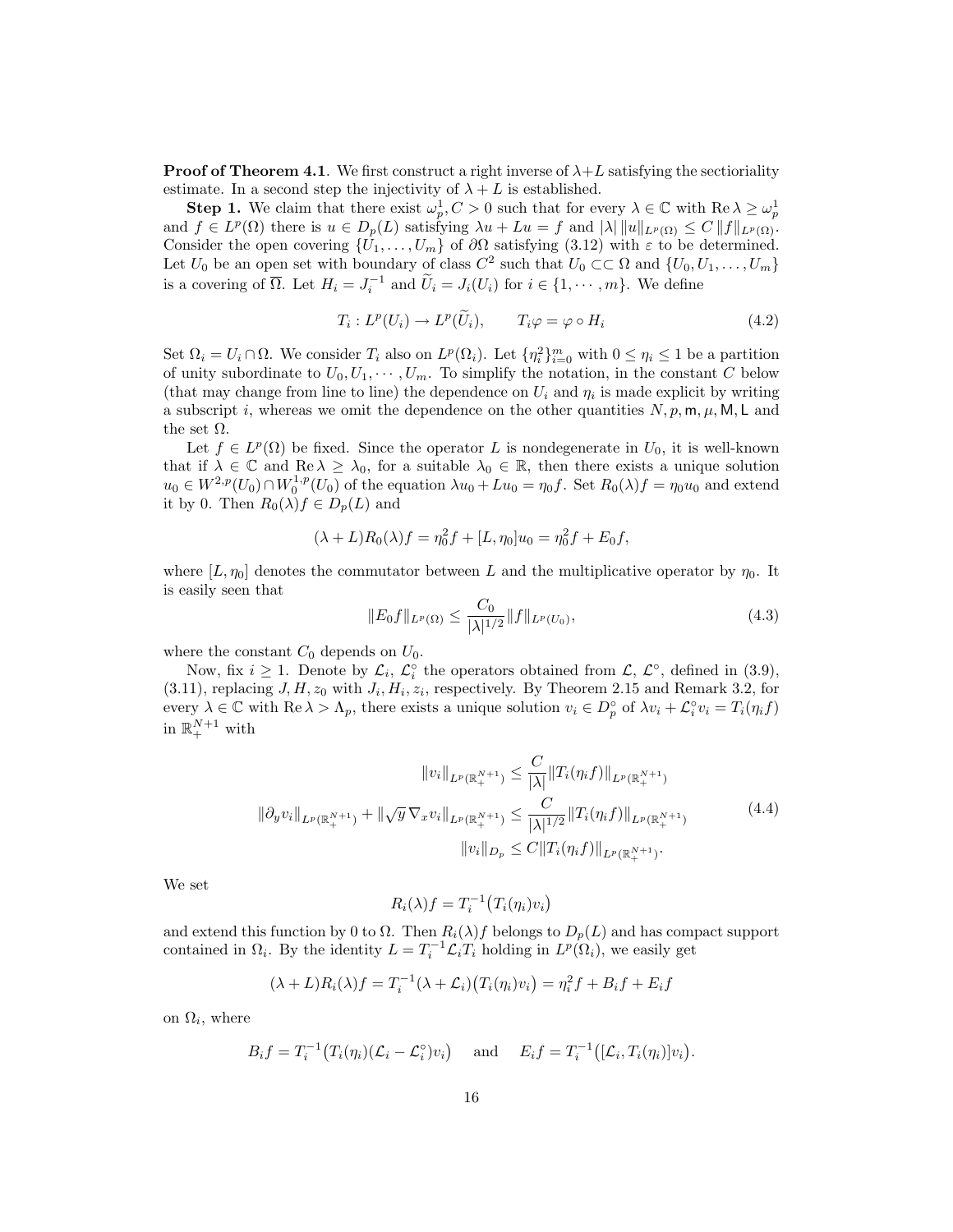We now estimate the  $L^p$ -norms of  $B_i f$  and  $E_i f$ . It holds

$$
(\mathcal{L}_{i} - \mathcal{L}_{i}^{0})v_{i}(z) = -(\alpha^{i}(z) + \phi^{i}(z)\alpha^{i}_{N+1N+1}(z) - \alpha^{i}(z_{i}))\partial_{y}^{2}v_{i}
$$
  

$$
-\sum_{h,k=1}^{N} y(\dot{d}^{i}(z)\alpha^{i}_{hk}(z) - \alpha^{i}_{hk}(z_{i}))\partial_{x_{h}x_{k}}v_{i} - 2\sqrt{y}\,d^{i}(z)\sum_{h=1}^{N}\sqrt{y}\,\alpha^{i}_{hN+1}(z)\partial_{x_{h}y}v_{i}
$$
  

$$
-\phi^{i}(z)\sum_{k=1}^{N+1}\beta^{i}_{k}(z)\partial_{k}v_{i} - \sum_{k=1}^{N+1}(\gamma^{i}_{k}(z) - \gamma^{i}_{k}(z_{i}))\partial_{k}v_{i}
$$
 (4.5)

for every  $z \in \widetilde{U}_i \cap \mathbb{R}^{N+1}_+$ , where the superscript i means that the corresponding function is relative to  $(U_i, J_i)$  and the function d was defined in  $(3.8)$ . Therefore  $(3.12)$  yields

$$
||B_i f||_{L^p(\Omega)} \leq C ||(\mathcal{L}_i - \mathcal{L}_i^{\circ})v_i||_{L^p(\widetilde{U}_i \cap \mathbb{R}^{N+1}_+)} \leq C \varepsilon ||v_i||_{D_p}.
$$

By (4.4) it turns out that

$$
||B_i f||_{L^p(\Omega)} \leq C\varepsilon ||f||_{L^p(\Omega_i)}.
$$
\n(4.6)

Concerning  $E_i f$ , we have

$$
[\mathcal{L}_i, T_i(\eta_i)]v_i = -\alpha^i(z)v_i \partial_y^2 T_i(\eta_i) - \phi^i(z)v_i \sum_{h,k=1}^{N+1} \alpha_{hk}^i(z)\partial_{hk} T_i(\eta_i)
$$

$$
-\phi^i(z)v_i \sum_{k=1}^{N+1} \beta_k^i(z)\partial_k T_i(\eta_i) - v_i \sum_{k=1}^{N+1} \gamma_k^i(z)\partial_k T_i(\eta_i)
$$

$$
-2\alpha^i(z)\partial_y v_i \partial_y T_i(\eta_i) - 2\phi^i(z) \sum_{h,k=1}^{N+1} \alpha_{hk}^i(z)\partial_h T_i(\eta_i)\partial_k v_i
$$

and therefore

$$
||E_i f||_{L^p(\Omega)} \leq C ||[\mathcal{L}_i, T_i(\eta_i)]v_i||_{L^p(\widetilde{U}_i \cap \mathbb{R}^{N+1}_+)}\leq C_i (||v_i||_{L^p(\mathbb{R}^{N+1}_+)} + ||\partial_y v_i||_{L^p(\mathbb{R}^{N+1}_+)} + ||\sqrt{y} \nabla_x v_i||_{L^p(\mathbb{R}^{N+1}_+)}).
$$

The estimates (4.4) then lead to

$$
||E_i f||_{L^p(\Omega)} \le \frac{C_i}{|\lambda|^{1/2}} ||f||_{L^p(\Omega_i)}.
$$
\n(4.7)

Setting 
$$
R(\lambda)f = \sum_{i=0}^{m} R_i(\lambda)f
$$
 and  $S(\lambda)f = E_0f + \sum_{i=1}^{m} (B_i f + E_i f)$  we have  
\n
$$
(\lambda + L)R(\lambda)f = f + S(\lambda)f.
$$
\n(4.8)

Estimates  $(4.3)$ ,  $(4.6)$  and  $(4.7)$  imply that

$$
||S(\lambda)f||_{L^{p}(\Omega)} \leq \sum_{i=1}^{m} C \varepsilon ||f||_{L^{p}(\Omega_{i})} + \sum_{i=0}^{m} \frac{C_{i}}{|\lambda|^{1/2}} ||f||_{L^{p}(\Omega_{i})}.
$$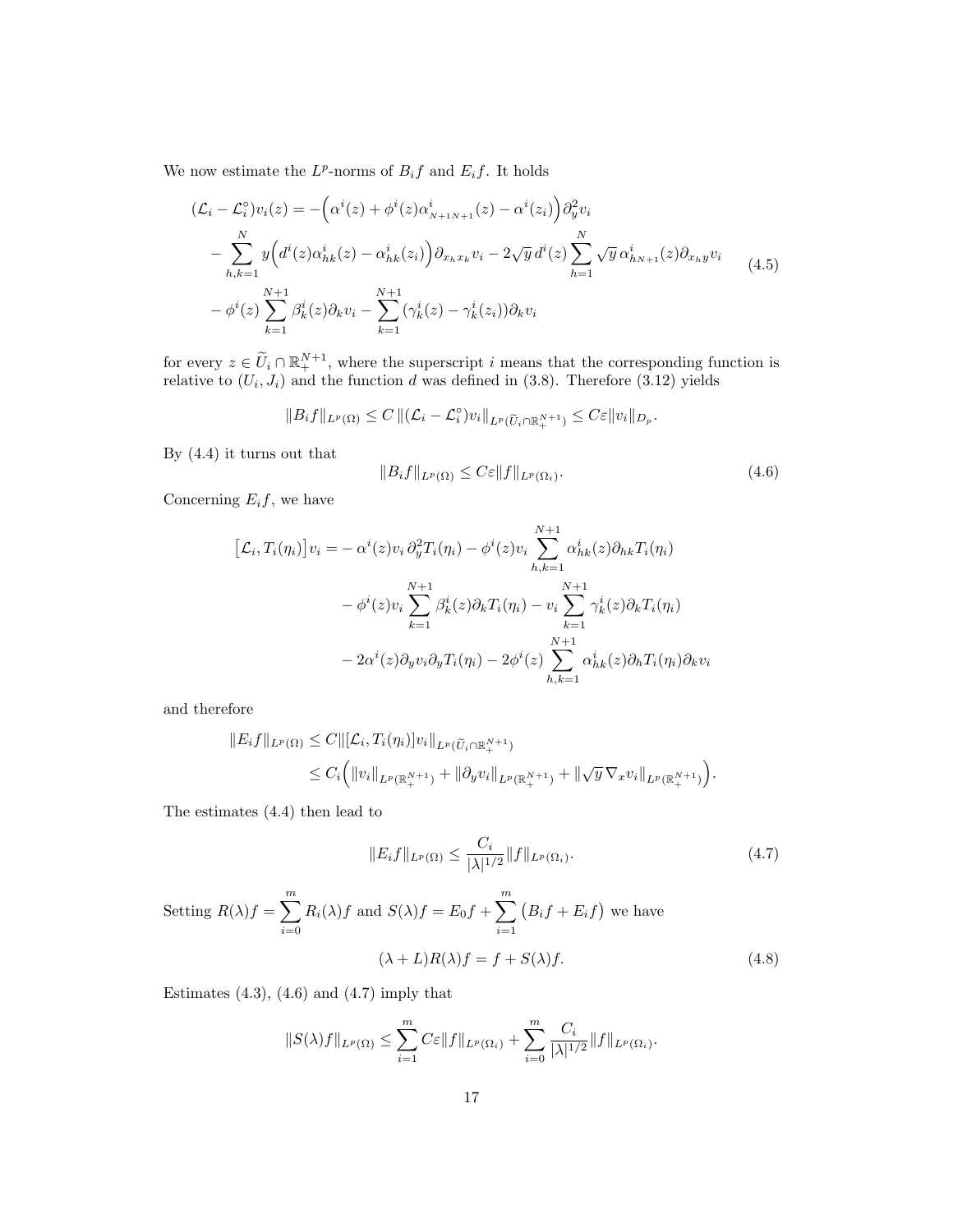Since at most  $c_N$  among the  $U_i$ 's overlap, we get

$$
||S(\lambda)f||_{L^p(\Omega)} \leq c_N C \varepsilon ||f||_{L^p(\Omega)} + \sum_{i=0}^m \frac{C_i}{|\lambda|^{1/2}} ||f||_{L^p(\Omega_i)}.
$$

Now, choose  $\varepsilon > 0$  sufficiently small and  $|\lambda|$  large enough to get  $||S(\lambda)|| \leq 1/2$ . This shows that there exists  $\omega_p^1 > 0$  such that for every  $\lambda \in \mathbb{C}$  with  $\text{Re }\lambda \geq \omega_p^1$ ,  $I + S(\lambda) : L^p(\Omega) \to L^p(\Omega)$ is invertible with inverse  $V(\lambda)$  satisfying  $||V(\lambda)|| \le 2$ . By (4.8), with  $V(\lambda)f$  instead of f, we derive that  $u = R(\lambda)V(\lambda)f$  belongs to  $D_p(L)$  and solves the equation  $\lambda u + Lu = f$ . It further follows that

$$
||u||_{L^p(\Omega)} \le \sum_{i=0}^m ||R_i(\lambda)V(\lambda)f||_{L^p(\Omega)} \le \frac{C}{|\lambda|}||V(\lambda)f||_{L^p(\Omega)} \le \frac{2C}{|\lambda|}||f||_{L^p(\Omega)}.
$$
 (4.9)

**Step 2.** Using the results and the notation of the first step, for any  $u \in D_p(L)$  and  $\lambda \in \mathbb{C}$  with  $\text{Re }\lambda > \max\{0, \omega_p^1\}$  we can write

$$
R_i(\lambda)(\lambda + L)u = \eta_i^2 u + F_i u + G_i u, \quad i \ge 1,
$$
  

$$
R_0(\lambda)(\lambda + L)u = \eta_0^2 u + Hu
$$

where

$$
F_i u = T_i^{-1} (T_i(\eta_i)(\lambda + \mathcal{L}_i^c)^{-1} (\mathcal{L}_i - \mathcal{L}_i^c) T_i(\eta_i u))
$$
  
\n
$$
G_i u = T_i^{-1} (T_i(\eta_i)(\lambda + \mathcal{L}_i^c)^{-1} T_i([\eta_i, L]u)),
$$
  
\n
$$
Hu = \eta_0 (\lambda + L_0)^{-1} ([L, \eta_0]u),
$$

and  $L_0$  denotes the realization of L in  $L^p(U_0)$  with Dirichlet boundary conditions. Summing over  $i$ , it turns out that

$$
\sum_{i=0}^{m} R_i(\lambda)(\lambda + L)u = u + \sum_{i=1}^{m} (F_i u + G_i u) + Hu.
$$

Let  $u \in D_p(L)$  be such that  $(\lambda + L)u = 0$ . The above identity yields

$$
u = -\sum_{i=1}^{m} (F_i u + G_i u) - Hu.
$$
 (4.10)

We claim that  $u = 0$ . To prove this, we need to estimate the norms of u in  $D_p(L)$  and in  $L^p(\Omega)$ . To shorten the notation we set

$$
\|\cdot\|_{p,i} = \|\cdot\|_{L^p(\Omega_i)}
$$
  

$$
\|\cdot\|_{D_{p,i}} = \|\cdot\|_{W^{1,p}(\Omega_i)} + \|\varrho D^2(\cdot)\|_{p,i} + \|\text{tr}(\mathbf{a} \otimes \mathbf{a} D^2(\cdot))\|_{p,i} + \|\sqrt{\varrho} D^2(\cdot) \mathbf{a}\|_{p,i}
$$

As Hu is supported in  $U_0$ , its norm in  $D_p(L)$  is equivalent to the  $W^{2,p}$ -norm, therefore the classical  $L^p$  estimates yield

$$
||Hu||_{D_p(L)} \leq C_0 ||[L, \eta_0]u||_{p,0}.
$$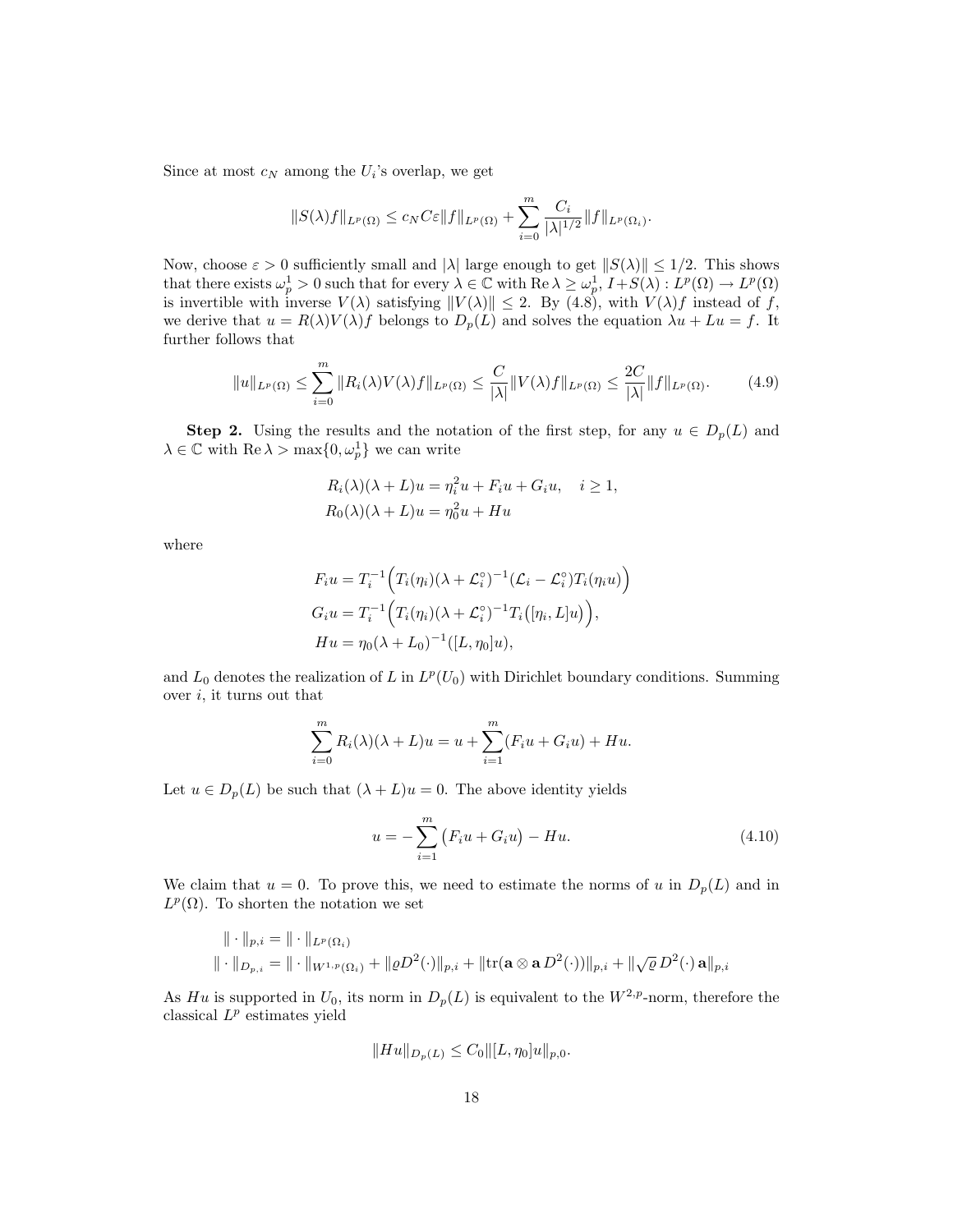Since  $[L, \eta_0]$  is a first-order operator, for every  $\delta > 0$  there exists  $C_{\delta} > 0$  such that

$$
||Hu||_{D_p(L)} \leq C_0 \delta ||u||_{D_{p,0}} + C_\delta ||u||_{p,0}.
$$
\n(4.11)

On the other hand

$$
||Hu||_{L^p(\Omega)} \le \frac{C_0}{|\lambda|} ||u||_{D_{p,0}}.
$$
\n(4.12)

Here,  $C_0$  denotes a suitable constant depending on  $\eta_0$ . Let us estimate  $F_i u$  and  $G_i u$  for every  $i \geq 1$ . Set

$$
f_i = (\mathcal{L}_i - \mathcal{L}_i^{\circ}) T_i(\eta_i u), \quad g_i = T_i([\eta_i, L]u)
$$

and

$$
\varphi_i = (\lambda + \mathcal{L}_i^{\circ})^{-1} f_i, \quad \psi_i = (\lambda + \mathcal{L}_i^{\circ})^{-1} g_i.
$$

We have

$$
\|F_i u\|_{D_p(L)} \le C \|T_i(\eta_i)\varphi_i\|_{D_p} \tag{4.13}
$$
  

$$
\le C \|\varphi_i\|_{D_p} + C_i \Big( \|\varphi_i\|_{L^p(\mathbb{R}^{N+1}_+)} + \|\partial_y \varphi_i\|_{L^p(\mathbb{R}^{N+1}_+)} + \|\sqrt{y} \nabla_x \varphi_i\|_{L^p(\mathbb{R}^{N+1}_+)} \Big),
$$

where  $C_i$  depends on  $\|\nabla \eta_i\|_{\infty}, \|D^2 \eta_i\|_{\infty}$  and  $\Omega$ . Theorem 2.15, Remark 3.2 and (3.12) further imply

$$
\|\varphi_i\|_{D_p} \le C \|f_i\|_{L^p(\mathbb{R}^{N+1}_+)} \le C\varepsilon \|\eta_i u\|_{D_{p,i}}
$$
  

$$
\|\varphi_i\|_{L^p(\mathbb{R}^{N+1}_+)} \le \frac{C}{|\lambda|} \|f_i\|_{L^p(\mathbb{R}^{N+1}_+)} \le \frac{C\varepsilon}{|\lambda|} \|\eta_i u\|_{D_{p,i}}.
$$

Similarly, for  $\mathrm{Re\,}\lambda>\Lambda_p$  we derive

$$
\|\partial_y \varphi_i\|_{L^p(\mathbb{R}^{N+1}_+)} + \|\sqrt{y} \, \nabla_x \varphi_i\|_{L^p(\mathbb{R}^{N+1}_+)} \le \frac{C}{|\lambda|^{1/2}} \|f_i\|_p \le \frac{C\varepsilon}{|\lambda|^{1/2}} \|\eta_i u\|_{D_{p,i}}.
$$
\n(4.14)

Using

$$
\|\eta_i u\|_{D_{p,i}} \leq \|u\|_{D_{p,i}} + C_i(\|u\|_{p,i} + \|\nabla u\|_{p,i}),
$$

we arrive at

$$
||F_i u||_{D_p(L)} \leq \left( C\varepsilon + \frac{C_i}{|\lambda|^{1/2}} \right) ||u||_{D_{p,i}} + C_i (||u||_{p,i} + ||\nabla u||_{p,i}). \tag{4.15}
$$

For the  $L^p$  norm of  $F_i u$  we further obtain the better estimate

$$
||F_i u||_{L^p(\Omega)} \le C ||\varphi_i||_{L^p(\mathbb{R}_+^{N+1})} \le \frac{C}{|\lambda|} ||f_i||_{L^p(\mathbb{R}_+^{N+1})} \le \frac{C_i}{|\lambda|} ||u||_{D_{p,i}}.
$$
\n(4.16)

The estimates for  $G_i u$  are similar. Replacing  $\varphi_i, f_i$  with  $\psi_i, g_i$ , respectively, in (4.13), (4.14) and observing that

$$
||g_i||_{L^p(\mathbb{R}^{N+1}_+)} \leq C_i(||u||_{p,i} + ||\nabla u||_{p,i}),
$$

we infer

$$
||G_i u||_{D_p(L)} \le C_i (||u||_{p,i} + ||\nabla u||_{p,i}),
$$
\n(4.17)

and

$$
||G_i u||_{L^p(\Omega)} \le \frac{C}{|\lambda|} ||g_i||_{L^p(\mathbb{R}^{N+1}_+)} \le \frac{C_i}{|\lambda|} ||u||_{D_{p,i}}.
$$
\n(4.18)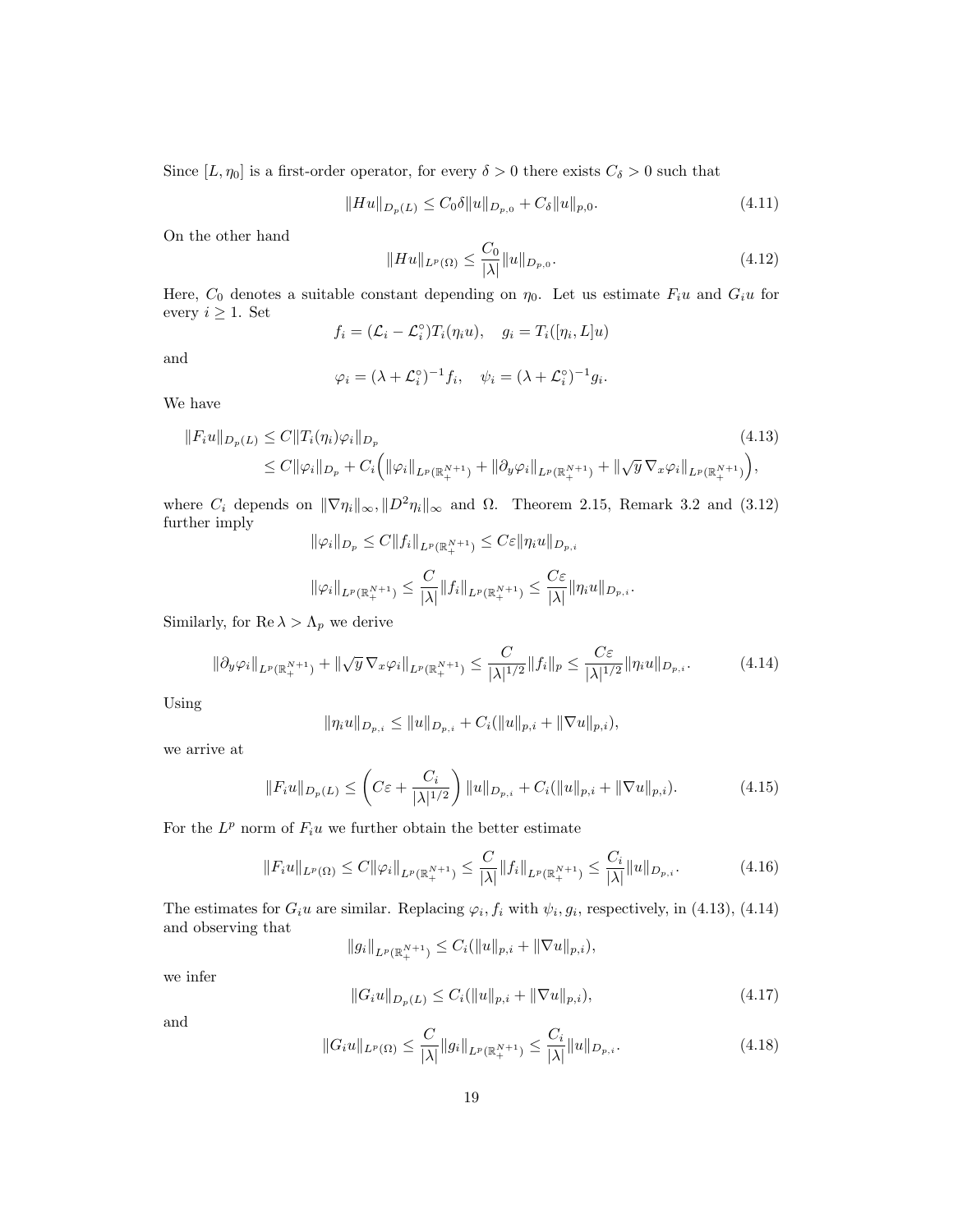Formulae (4.10), (4.11), (4.15) and (4.17) now yield

$$
||u||_{D_p(L)} \leq \sum_{i=1}^m \left( C\varepsilon + \frac{C_i}{|\lambda|^{1/2}} \right) ||u||_{D_{p,i}} + \sum_{i=1}^m C_i (||u||_{p,i} + ||\nabla u||_{p,i})
$$
  
+  $C_0 \delta ||u||_{D_{p,0}} + C_\delta ||u||_{p,0}.$ 

At this point, as in the last part of the first step, we take sufficiently small  $\varepsilon, \delta > 0$  and sufficiently large  $|\lambda|$  to conclude

$$
||u||_{D_p(L)} \leq C(||u||_{L^p(\Omega)} + ||\nabla u||_{L^p(\Omega)}).
$$

The interpolative estimate (4.1) further implies

$$
||u||_{D_p(L)} \leq C||u||_{L^p(\Omega)}.
$$

Moreover, from (4.10), (4.12), (4.16) and (4.18) it follows that

$$
||u||_{L^p(\Omega)} \leq \frac{C}{|\lambda|} ||u||_{D_p(L)}.
$$

Combining the last two estimates we obtain

$$
||u||_{D_p(L)} \leq \frac{C}{|\lambda|} ||u||_{D_p(L)}.
$$

If  $|\lambda|$  is large enough, u must be 0. Therefore, there exists  $\omega_p \geq \omega_p^1$  such that  $\lambda + L : D_p(L) \to$  $L^p(\Omega)$  is injective for every  $\lambda \in \mathbb{C}$  with  $\text{Re }\lambda \geq \omega_p$ . Taking into account the first step and (4.9) we have proved that  $\lambda + L$  is bijective from  $D_p(L)$  onto  $L^p(\Omega)$  with  $\|\lambda(\lambda + L)^{-1}\| \leq C$ for every  $\lambda \in \mathbb{C}$  with  $\text{Re}\lambda \geq \omega_p$ .  $\Box$ 

We now discuss further properties of the generator  $(-L, D_p(L))$  and its semigroup  $(T_p(t))_{t\geq0}$ , see also Corollary 5.4. Taking  $\varepsilon = |\lambda|^{-1/4}$  in Lemma 4.2, we first deduce the following estimate from the sectoriality of L.

**Corollary 4.3** Assume that (H1), (H2) and (H3) hold and that  $p \in (1,\infty)$ . There exist  $C, \gamma_p > 0$  such that for every  $\text{Re }\lambda \geq \gamma_p$  and  $u \in D_p(L)$  we have

$$
\|\nabla u\|_{L^p(\Omega)} \le \frac{C}{|\lambda|^{1/4}} \|\lambda u + Lu\|_{L^p(\Omega)}.
$$

Corollary 4.4 Assume that (H1), (H2) and (H3) hold and that  $1 < p < q < +\infty$ . Then the following assertions hold.

- (i) We have  $T_p(t)f = T_q(t)f$  for every  $f \in L^q(\Omega)$  and  $t \geq 0$ . Therefore, we simply write  $T(t)$  instead of  $T_p(t)$ .
- (ii)  $T(t)$  is compact for  $t > 0$  and the spectra and the eigenspaces of  $(L, D_p(L))$  and  $(L, D_q(L))$  coincide.
- (iii)  $T(t)$  is positive for  $t \geq 0$ .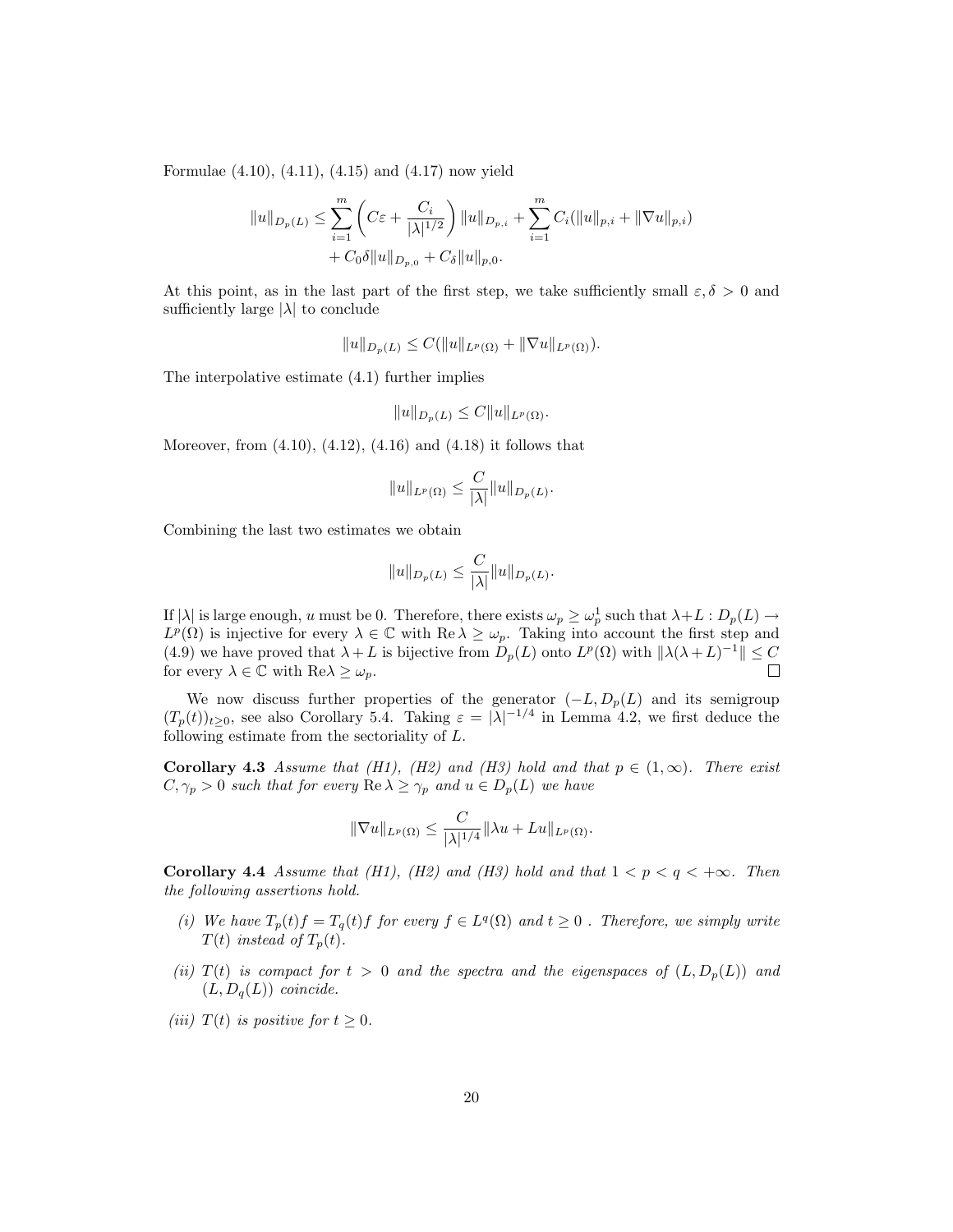**Proof.** The consistency of the semigroups  $(T_p(t))_{t>0}$  and  $(T_q(t))_{t>0}$  follows from the consistency of the corresponding resolvents which is an immediate consequence of the inclusion  $D_q(L) \subset D_p(L)$ . The resolvent is compact since  $D_p(L) \hookrightarrow W^{1,p}(\Omega)$  by Corollary 4.3 and  $\Omega$ is bounded. The analyticity of  $T(t)$  thus yields the compactness of the semigroup. In this situation it is known that the remaining assertions in (ii) are true, cf. [2, Proposition 2.6]. To prove (iii), it suffices to show that  $u = (\lambda + L)^{-1} f \in D_p(L)$  is positive for all  $\lambda \geq \omega_p$ ,  $p > N + 1$  and positive  $f \in C(\overline{\Omega})$ . In this case u is continuous by Sobolev's embedding and it vanishes at the boundary. If there were a  $z_0 \in \Omega$  with  $u(z_0) < 0$ , then u would have an interior minimum  $u(z_1) < 0$ . Hence,  $Lu(z_1) = f(z_1) - \lambda u(z_1) > 0$ . But this inequality contradicts Bony's maximum principle, [4, Theorem 1], and so  $u \geq 0$  as needed. П

**Corollary 4.5** Let (H1), (H2) and (H3) hold and that  $p \in (1,\infty)$ . If the coefficients of L are  $C_b^2(\Omega)$ , then  $L + \omega_p'$  is accretive on  $D_p(L)$  for some  $\omega_p' \geq 0$ . Moreover,  $(-L, D_p(L))$  has maximal regularity of type  $L^q$ .

**Proof.** We rewrite L in divergence form obtaining first order coefficients with bounded derivatives. The accretivity of the shifted operator then follows easily. As in Corollary 2.14, the second assertion is then a consequence of the results in [11].  $\Box$ 

## 5 Generation in spaces of continuous functions on a bounded domain

In this section we shall prove that the operator  $-L$  defined in (3.2) and endowed with the domain

$$
D_0(L) = \bigg\{ u \in C(\overline{\Omega}) \cap \bigcap_{1 \le p < \infty} W^{2,p}_{\text{loc}}(\Omega) \bigg| \mathbf{a} \cdot \nabla u, \sqrt{\varrho} \nabla u, Lu \in C(\overline{\Omega}), u_{|\partial\Omega} = 0 \bigg\},
$$

generates an analytic semigroup in  $C(\overline{\Omega})$ . The main ingredients will be the localization procedure already implemented in the previous section and a suitable adaptation of the Masuda-Stewart method to the model operator in the halfspace.

Let  $\overline{z} = (\overline{x}, \overline{y}) \in \mathbb{R}^{N+1}_+$  and  $r, s, \kappa > 0$ . Let us introduce the cubes

$$
\mathcal{C}(\overline{x}) = \prod_{i=1}^{N} [\overline{x}_i, \overline{x}_i + r], \qquad \mathcal{C}_{\kappa}(\overline{x}) = \prod_{i=1}^{N} [\overline{x}_i - \frac{r}{2}\kappa, \overline{x}_i + (\frac{\kappa}{2} + 1)r]
$$

and the parallelepipeds

$$
\mathcal{Q}(\overline{z}) = \mathcal{C}(\overline{x}) \times [\overline{y}, \overline{y} + s], \qquad \mathcal{Q}_{\kappa}(\overline{z}) = \mathcal{C}_{\kappa}(\overline{x}) \times [\overline{y} - \frac{s}{2}\kappa, \overline{y} + (\frac{\kappa}{2} + 1)s]. \tag{5.1}
$$

Set  $\mathcal{Q}_{\kappa}^+(\overline{z}) = \mathcal{Q}_{\kappa}(\overline{z}) \cap \mathbb{R}^{N+1}_+$ . We start with a lemma collecting all the relevant properties of weighted spaces we need in the sequel, relying on Grisvard's paper [10]. Notice that in [10] the weighted spaces involved are slightly different from ours, but we shall show that we may use Grisvard's results. We fix a parallelepiped  $Q = \mathcal{Q}(\overline{z})$  with  $\overline{z} = (\overline{x}, 0)$  and side lengths r, s, set  $C = \mathcal{C}(\overline{x})$  and, following the notation in [10], we introduce the weighted spaces

$$
W^{1,p}_{p/2}(Q)=\{u\in W^{1,p}_{\rm loc}(Q):\ \sqrt{y}u,\sqrt{y}\nabla u\in L^p(Q)\},
$$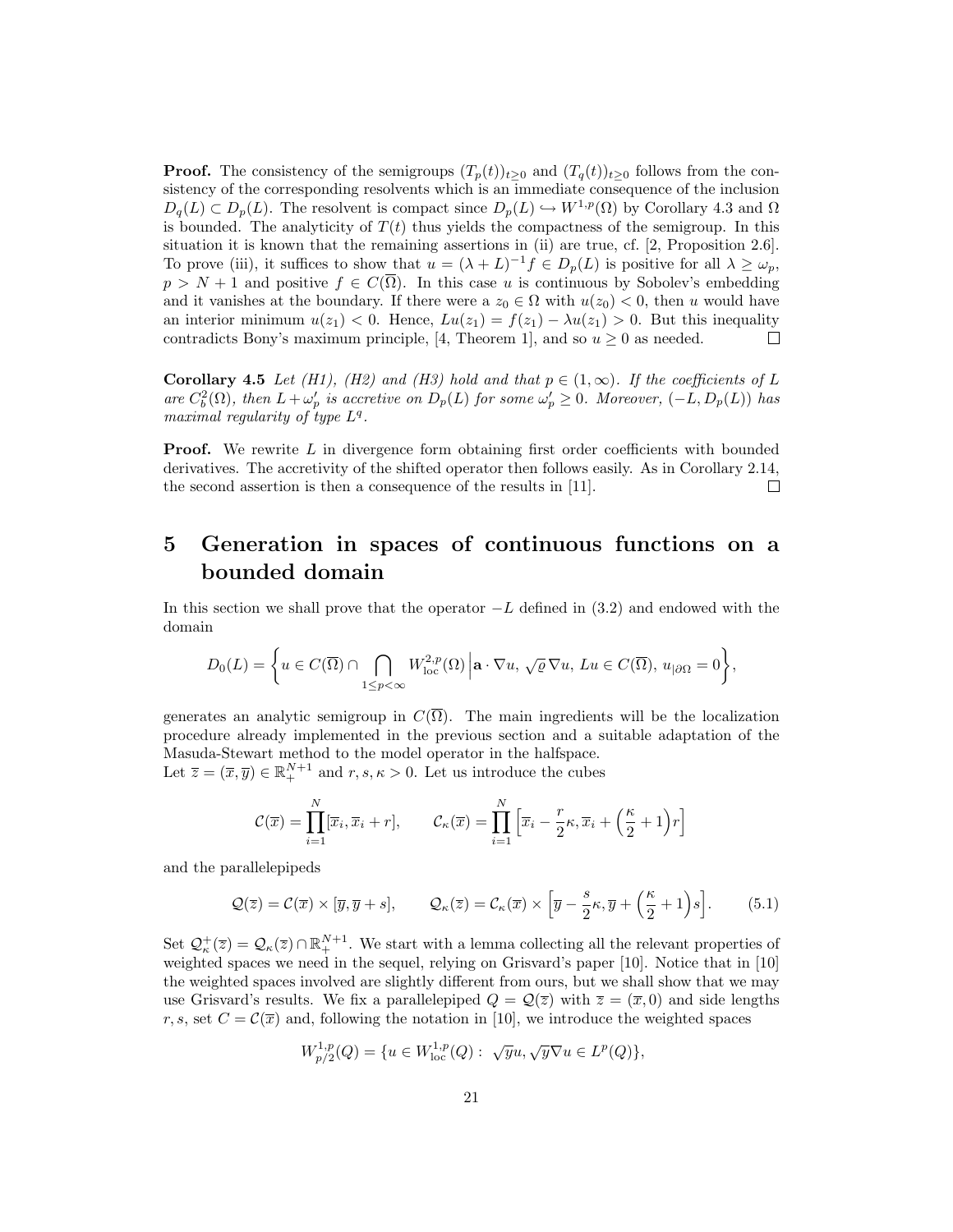$$
\overset{\circ}{W}{}^{1,p}_{p/2}(Q) = \{ u \in W^{1,p}_{p/2}(Q) : \gamma u = 0 \},
$$

endowed with the obvious norm, where  $\gamma$  is the trace operator defined according to Lemma  $5.1(i)$  below.

**Lemma 5.1** Let  $p > 2$  and  $Q = \mathcal{Q}(\overline{z})$  be a parallelepiped with  $\overline{z} = (\overline{x}, 0)$  and side lengths  $r, s > 0$ . The following statements hold:

- (i) the space  $C^{\infty}(\overline{Q})$  is dense in  $W^{1,p}_{n/2}$  $\Gamma^{1,p}_{p/2}(Q)$  ;
- (*ii*) the trace operator  $\gamma: W^{1,p}_{n/2}$  $L^{1,p}_{p/2}(Q) \rightarrow L^p(C)$  is well-defined and continuous;
- (iii) the following Hardy-type inequality holds in  $\mathring{W}_{p/2}^{1,p}$  $_{p/2}^{\scriptscriptstyle{1,p}}(Q)$  :

$$
\left\|\frac{w}{\sqrt{y}}\right\|_{L^p(Q)} \le \frac{2p}{p-2} \|\sqrt{y}\,\partial_y w\|_{L^p(Q)};
$$

(iv)

$$
W^{1,p}_{p/2}(Q) = \{ u \in W^{1,p}_{loc}(Q): u, \sqrt{y} \nabla u \in L^p(Q) \}.
$$

**Proof.** Observe that (i) follows from Théorème 1.4, (ii) from Propositions 1.1' and 1.2 and (iii) from Théorème 1.2 in [10]. Concerning (iv), we have only to show that if  $u \in W^{1,p}_{n/2}$  $_{p/2}^{1,p}(Q),$ then u belongs to  $L^p(Q)$  or, using (i), that there exists  $C > 0$  such that for every  $u \in C^{\infty}(\overline{Q})$ 

$$
||u||_{L^p(Q)} \leq C||u||_{W^{1,p}_{p/2}(Q)}.
$$

Splitting  $u = u_1 + u_2$  with  $u_1, u_2$  vanishing for y close to 0, s, respectively, and noticing that the assertion is trivial for  $u_1$ , we may confine to functions  $u \in C^{\infty}(\overline{Q})$  vanishing for  $y = s$ . Hence

$$
u(x,y) = \int_s^y \partial_y u(x,\tau) d\tau = \int_s^y \partial_y u(x,\tau) \tau^{-1/2} \tau^{1/2} d\tau
$$

and using Hölder's inequality

$$
|u(x,y)|^p \le \int_0^s |\partial_y u(x,\tau)|^p \tau^{p/2} d\tau \left(\int_0^s \tau^{-p'/2} d\tau\right)^{p-1}
$$

Integrating with respect to x we obtain  $||u||_{L^p(Q)} \leq C_s ||\sqrt{y} \partial_y u||_{L^p(Q)}$ .

**Lemma 5.2** Let  $p > 2(N + 1)$  and  $\varphi \in W^{1,p}_{n/2}$  $p_{p/2}^{(1,p)}(\mathcal{Q}(\overline{z}))$  where  $\overline{z} = (\overline{x},0)$  and  $\mathcal{Q}(\overline{z})$  with side lengths r, s > 0. Then  $\varphi \in C(\mathcal{Q}(\overline{z}))$  and there is  $C_{r,s} > 0$  such that

$$
\|\varphi\|_{L^{\infty}(\mathcal{Q}(\overline{z}))} \leq C_{r,s} \Big( \|\varphi\|_{L^{p}(\mathcal{Q}(\overline{z}))} + \|\sqrt{y} \,\nabla \varphi\|_{L^{p}(\mathcal{Q}(\overline{z})))} \Big).
$$

Moreover, there is  $C > 0$  such that

$$
\|\varphi\|_{L^{\infty}(\mathcal{Q}(\overline{z}))} \leq C r^{-\frac{N}{p}} s^{-\frac{1}{p}} \Big( \|\varphi\|_{L^{p}(\mathcal{Q}(\overline{z}))} + s \|\partial_y \varphi\|_{L^{p}(\mathcal{Q}(\overline{z}))} + \frac{r}{\sqrt{s}} \|\sqrt{y} \nabla_x \varphi\|_{L^{p}(\mathcal{Q}(\overline{z}))} \Big), \quad (5.2)
$$

if  $∂<sub>y</sub>ϕ$  is p-summable-

 $\Box$ 

.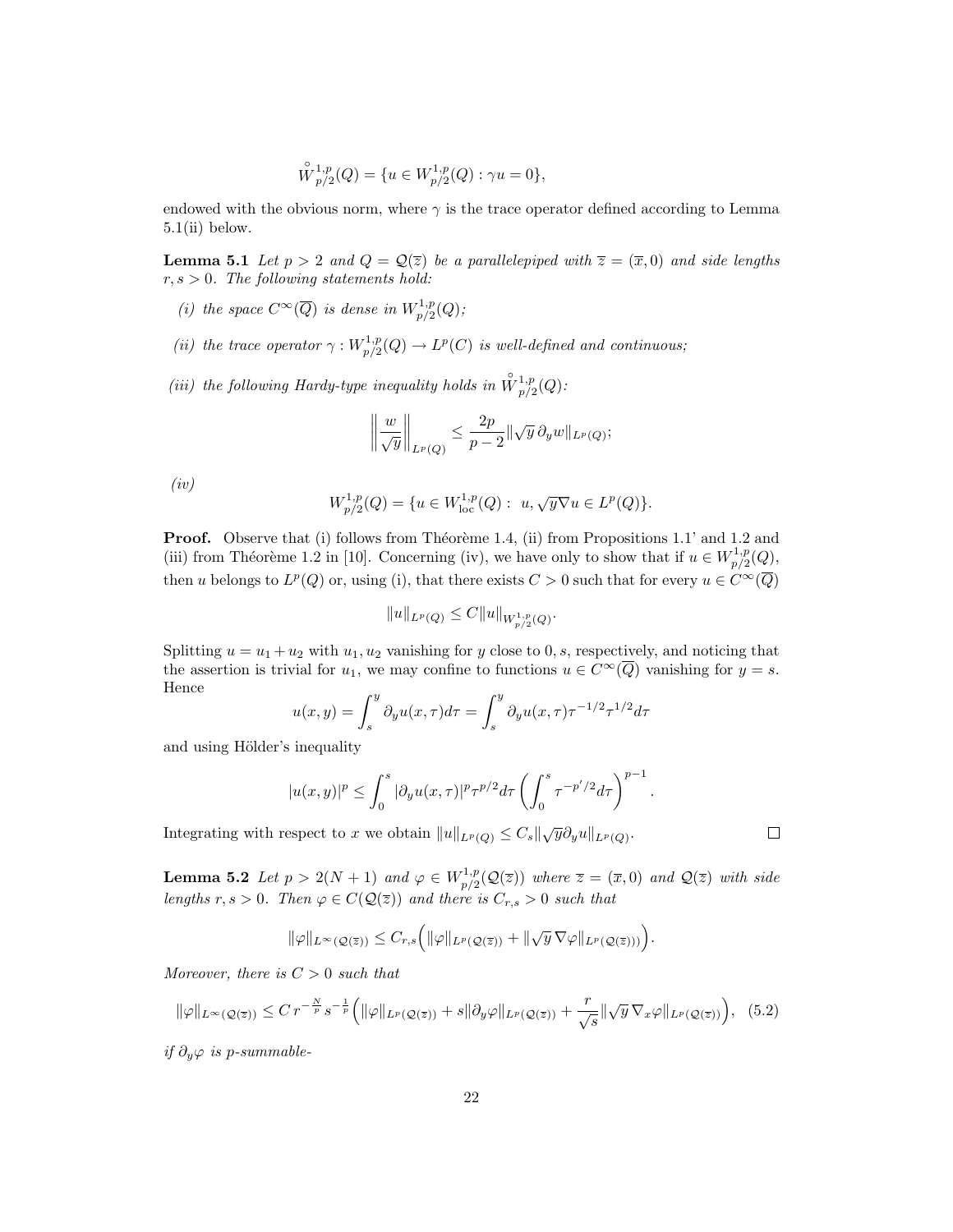**Proof.** First we prove that there exists  $C > 0$  such that for any  $\varphi \in C^1(\mathcal{Q}_1)$ 

$$
|\varphi(0,0)| \le C \left( \|\varphi\|_{L^p(\mathcal{Q}_1)} + \|\sqrt{y} \,\nabla \varphi\|_{L^p(\mathcal{Q}_1)} \right),\tag{5.3}
$$

where  $\mathcal{Q}_1$  denotes the unit cube  $[0, 1]^{N+1}$ . Integrating the identity

$$
\varphi(x,y) - \varphi(0,0) = \int_0^1 \nabla \varphi(tx,ty) \cdot (x,y) dt
$$

over  $\mathcal{Q}_1$ , we have

$$
\left| \iint_{\mathcal{Q}_1} \varphi(x, y) dx dy - \varphi(0, 0) \right| \le \sqrt{N+1} \int_0^1 \iint_{\mathcal{Q}_1} |\nabla \varphi(tx, ty)| dx dy dt
$$
  
\n
$$
= \sqrt{N+1} \int_0^1 t^{-N-1} \iint_{t\mathcal{Q}_1} |\nabla \varphi(\xi, \eta)| d\xi d\eta dt
$$
  
\n
$$
\le \sqrt{N+1} \bigg( \iint_{\mathcal{Q}_1} |\sqrt{\eta} \nabla \varphi(\xi, \eta)|^p d\xi d\eta \bigg)^{\frac{1}{p}} \int_0^1 t^{-N-1} \bigg( \iint_{t\mathcal{Q}_1} \frac{1}{\eta^{q/2}} d\xi d\eta \bigg)^{\frac{1}{q}} dt
$$
  
\n
$$
\le C \|\sqrt{y} \nabla \varphi\|_{L^p(\mathcal{Q}_1)}
$$

since  $p > 2(N + 1)$ , where  $\frac{1}{p} + \frac{1}{q} = 1$ . Therefore (5.3) follows. By a standard shifting and rescaling argument estimate (5.3) takes the following form

$$
|\varphi(x_0, y_0)| \leq C\sigma^{-\frac{N+1}{p}} \left( \|\varphi\|_{L^p(\mathcal{Q}_{\sigma}(x_0, y_0))} + \sqrt{\sigma} \|\sqrt{y} \,\nabla \varphi\|_{L^p(\mathcal{Q}_{\sigma}(x_0, y_0))} \right) \tag{5.4}
$$

in the cube  $\mathcal{Q}_{\sigma}(x_0, y_0) = (x_0, y_0) + \sigma \mathcal{Q}_1$  for any  $(x_0, y_0) \in \mathbb{R}^{N+1}_+$ . Of course, on the left hand side of (5.4) we may write the values of the function  $\varphi$  in the other vertices of  $Q_{\sigma}(x_0, y_0)$ , keeping the right hand side unchanged.

We next divide  $Q_1$  in  $2^{N+1}$  cubes with side length  $\frac{1}{2}$  and let  $Q^i$  be any of these cubes. Therefore every  $(x, y) \in \mathcal{Q}^i$  is the vertex of a cube  $\mathcal{Q}^*$  of side length  $\frac{1}{2}$  contained in  $\mathcal{Q}_1$ . Applying estimate  $(5.4)$  in  $\mathcal{Q}^*$  we obtain

$$
|\varphi(x,y)|\leq C\Big(\|\varphi\|_{L^p(\mathcal{Q}_1)}+\|\sqrt{y}\,\nabla\varphi\|_{L^p(\mathcal{Q}_1)}\Big).
$$

Since  $(x, y)$  and  $\mathcal{Q}^i$  are arbitrary, we have

$$
\|\varphi\|_{L^{\infty}(\mathcal{Q}_{1})} \leq C\Big(\|\varphi\|_{L^{p}(\mathcal{Q}_{1})}+\|\sqrt{y}\,\nabla\varphi\|_{L^{p}(\mathcal{Q}_{1})}\Big)
$$

for  $\varphi \in C^1(\mathcal{Q}_1)$  and, using Lemma 5.1(i), (iv), for every  $\varphi \in W^{1,p}_{n/2}$  $p_1^{(1,p)}(Q_1)$ . Hence

$$
\|\varphi\|_{L^{\infty}(\mathcal{Q}_1)} \leq C \Big( \|\varphi\|_{L^p(\mathcal{Q}_1)} + \|\sqrt{y} \,\nabla \varphi\|_{L^p(\mathcal{Q}_1)} \Big) \leq C \Big( \|\varphi\|_{L^p(\mathcal{Q}_1)} + \|\partial_y \varphi\|_{L^p(\mathcal{Q}_1)} + \|\sqrt{y} \,\nabla_x \varphi\|_{L^p(\mathcal{Q}_1)} \Big)
$$

if  $\varphi \in W^{1,p}_{n/2}$  $\Box$  $p_{p/2}^{(1,p)}(Q_1)$ . Estimate (5.2) then follows by shifting and rescaling the cube  $Q_1$ . We are ready to state and prove the main result of the section.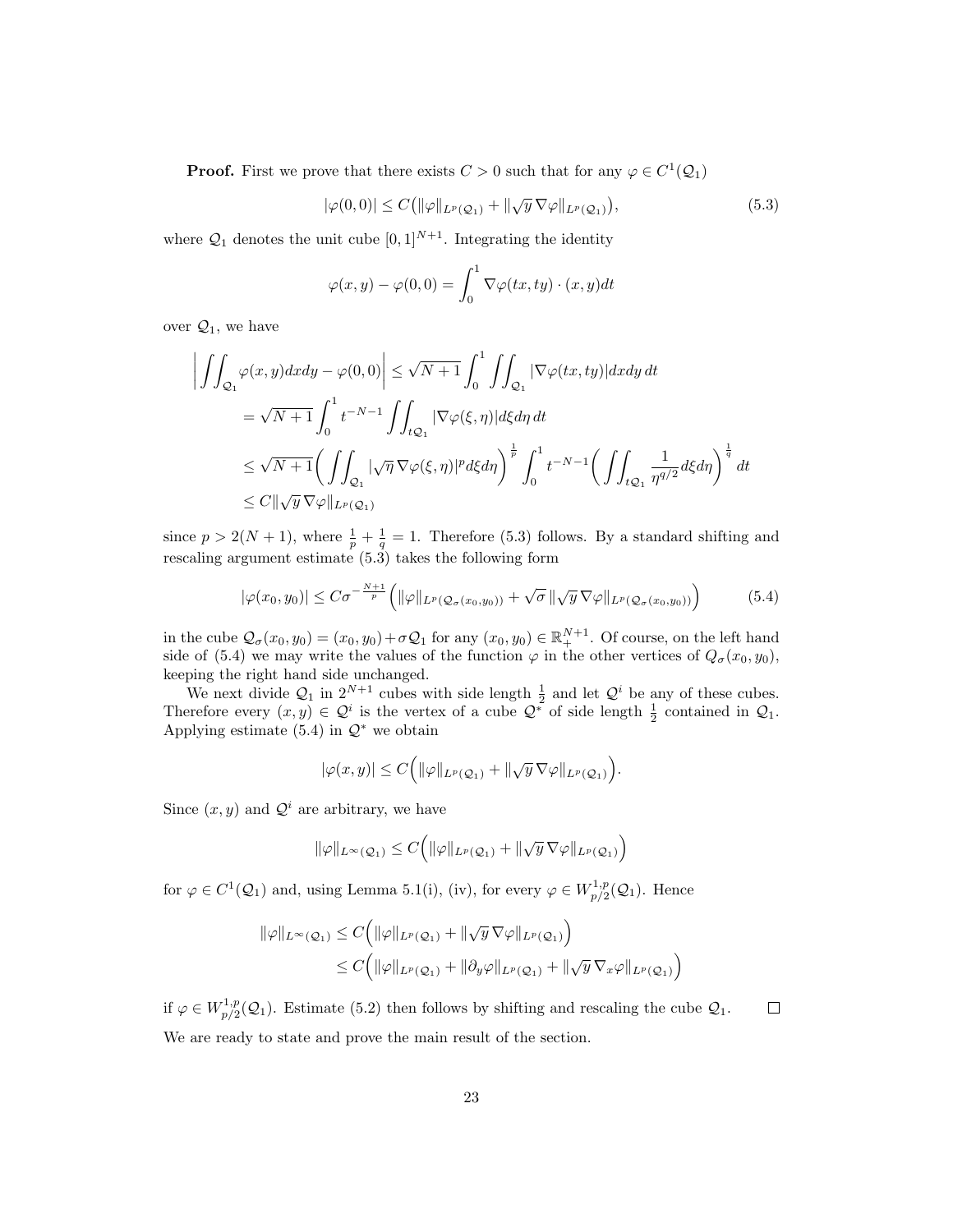**Theorem 5.3** Assume that (H1), (H2) and (H3) hold. Then the operator  $(-L, D_0(L))$ generates an analytic semigroup  $T(\cdot)$  in  $C(\overline{\Omega})$ . It further holds

$$
\|\mathbf{a} \cdot \nabla u\|_{L^{\infty}(\Omega)} + \|\sqrt{\varrho} \nabla u\|_{L^{\infty}(\Omega)} \le C|\lambda|^{-\frac{1}{2}} \|f\|_{L^{\infty}(\Omega)}
$$
(5.5)

for every  $Re \lambda > \omega_0$ ,  $f \in C(\overline{\Omega})$ ,  $u = (\lambda + L)^{-1}f$ , and some  $\omega_0 \geq 0$ . Moreover this semigroup is contractive, positive, compact, exponentially stable, and it is the restriction of the semigroups on  $L^p(\Omega)$  obtained in Theorem 4.1.

**Proof.** Let  $\{U_1, \ldots, U_m\}$  be a covering of  $\partial\Omega$  satisfying  $(3.12)$  with  $\varepsilon > 0$  to be chosen. Let  $U_0 \subset\subset \Omega$  be an open set with boundary of class  $C^2$  such that  $\{U_0, U_1, \ldots, U_m\}$  is a covering of  $\overline{\Omega}$ . Finally, let  $\{\eta_i\}_{i=0,\dots,m}$  be a partition of unity corresponding to this covering.

Take  $f \in C(\overline{\Omega})$ . Fix  $p > 3N + 2$  and choose  $\lambda \in \mathbb{C}$  with  $\text{Re }\lambda \geq \omega_p$ , where  $\omega_p$  is given by Theorem 4.1. Let u be the unique solution in  $D_p(L)$  of the equation  $\lambda u + Lu = f$ . By straightforward computations one can check that  $u_i := \eta_i u$  solves the equation

$$
\lambda u_i + L u_i = \eta_i f - h_i \tag{5.6}
$$

with

$$
h_i = \text{tr}(\mathbf{a} \otimes \mathbf{a} D^2 \eta_i) u + \varrho \bigg( \sum_{j,k=1}^{N+1} a_{jk} \partial_{jk} \eta_i \bigg) u + \sum_{k=1}^{N+1} b_k \partial_k \eta_i u
$$
  
+ 2(\mathbf{a} \cdot \nabla \eta\_i) (\mathbf{a} \cdot \nabla u) + 2\varrho \sum\_{j,k=1}^{N+1} a\_{jk} \partial\_j \eta\_i \partial\_k u. \tag{5.7}

Let us first deal with the case  $i = 0$ . Since L is nondegenerate in  $U_0$ , Theorem 3.1.19 in [15] gives constants  $K_p, \lambda_p > 0$  such that

$$
|\lambda| \|u_0\|_{L^{\infty}(U_0)} + |\lambda|^{\frac{1}{2}} \|\nabla u_0\|_{L^{\infty}(U_0)} \le K_p |\lambda|^{\frac{N+1}{2p}} \sup_{\xi \in \overline{U}_0} \|\eta_0 f - h_0\|_{L^p(B_{\xi})}
$$

if Re $\lambda \geq \lambda_p$ , where  $B_{\xi} = U_0 \cap B(\xi, |\lambda|^{-\frac{1}{2}})$ . Using also  $\|\eta_0 f\|_{L^p(B_{\xi})} \leq \|f\|_{L^p(B(\xi, |\lambda|^{-\frac{1}{2}})} \leq$  $|\lambda|^{-\frac{N+1}{2p}} \|f\|_{L^{\infty}(\Omega)}$ , we derive

$$
\begin{aligned} |\lambda| \|u_0\|_{L^{\infty}(U_0)} + |\lambda|^{\frac{1}{2}} \|\nabla u_0\|_{L^{\infty}(U_0)} &\leq K_p \|f\|_{L^{\infty}(\Omega)} + K_p |\lambda|^{\frac{N+1}{2p}} \|h_0\|_{L^p(\Omega)} \\ &\leq K_p \|f\|_{L^{\infty}(\Omega)} + C|\lambda|^{\frac{N+1}{2p}} (\|u\|_{L^p(\Omega)} + \|\nabla u\|_{L^p(\Omega)}) \\ &\leq K_p \|f\|_{L^{\infty}(\Omega)} + C|\lambda|^{\frac{N+1}{2p}} (\|\lambda|^{-1} \|f\|_{L^p(\Omega)} + |\lambda|^{-\frac{1}{4}} \|f\|_{L^p(\Omega)}) \end{aligned}
$$

from Theorem 4.1 and Corollary 4.3. Choosing  $|\lambda| \ge 1$  and estimating  $||f||_{L^p(\Omega)}$  by  $||f||_{L^{\infty}(\Omega)}$ , we are led to

$$
|\lambda| \|u_0\|_{L^{\infty}(U_0)} + |\lambda|^{\frac{1}{2}} \|\nabla u_0\|_{L^{\infty}(U_0)} \le C \|f\|_{L^{\infty}(\Omega)}.
$$
\n(5.8)

Let  $i \geq 1$  and set  $w_i = T_i(u_i)$ ,  $T_i$  being the operator defined in (4.2). Then  $w_i \in D_p^{\circ}$  and  $\sup_{u_i \in U_i} w_i \subset \widetilde{U}_i \cap \mathbb{R}^{N+1}_{+}$ . Lemma 5.2 implies that  $w_i, \partial_y w_i, \sqrt{y} \nabla_x w_i \in C(\mathbb{R}^{N+1}_{+})$ . Moreover, (5.6) is transformed into

$$
\lambda w_i + \mathcal{L}_i w_i = T_i(\eta_i f) - T_i(h_i),
$$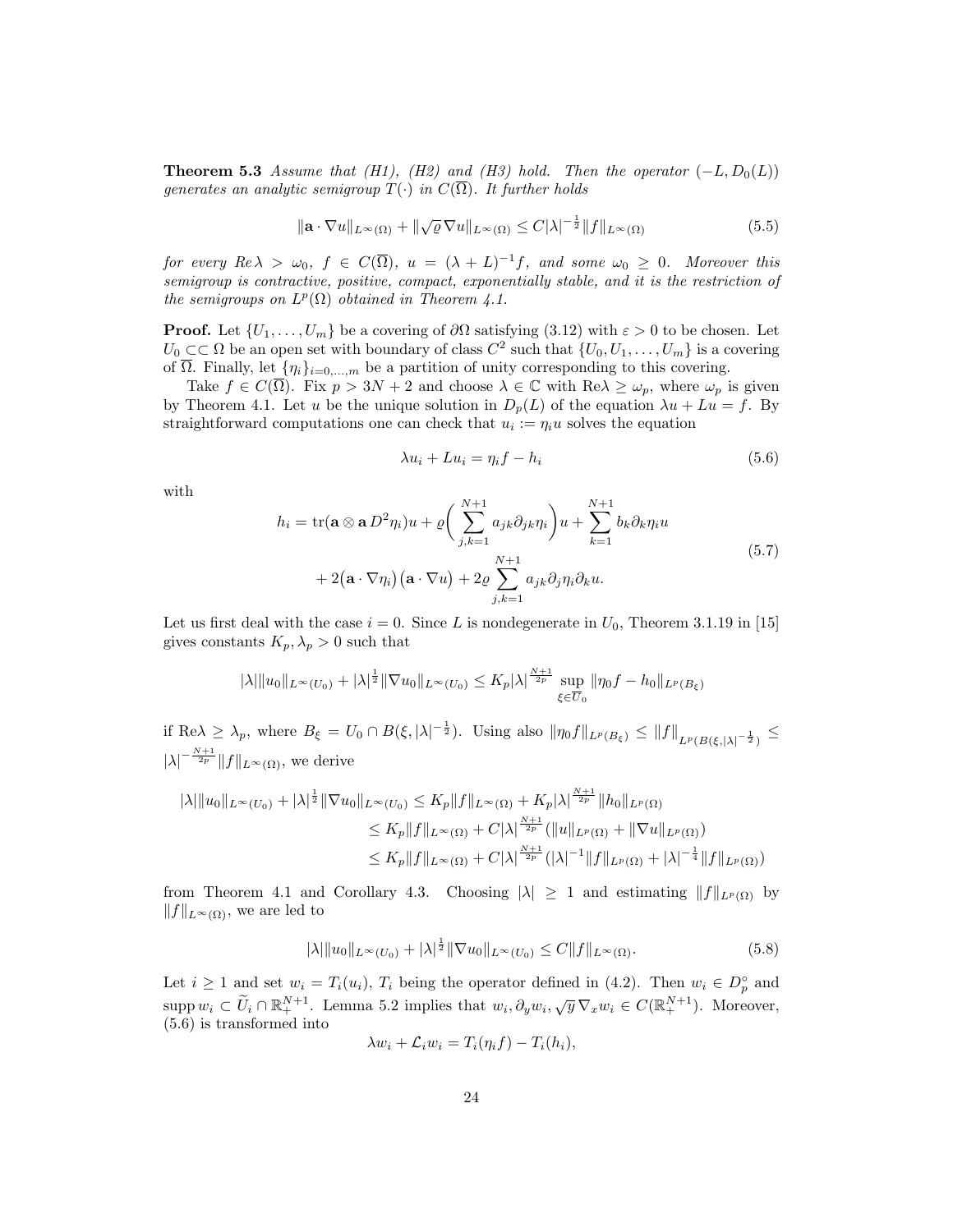where the transformed operator  $\mathcal{L}_i$  is given in formula (3.9) adapted to the local chart  $(U_i, J_i)$ . Therefore

$$
\lambda w_i + \mathcal{L}_i^{\circ} w_i = (\mathcal{L}_i^{\circ} - \mathcal{L}_i) w_i + T_i(\eta_i f) - T_i(h_i),
$$
\n(5.9)

where  $\mathcal{L}_i^{\circ}$  is the operator obtained by freezing the coefficients of  $\mathcal{L}_i$  according to (3.11).

Let  $\bar{z} \in \mathbb{R}^{N+1}_+$  and consider the parallelepipeds introduced in (5.1), with  $r, s, \kappa$  to be chosen below. Take a smooth cutoff function  $\theta$  such that  $\theta = 1$  on  $\mathcal{Q}(\overline{z})$ ,  $\theta = 0$  on  $\mathbb{R}^{N+1} \setminus$  $\mathcal{Q}_{\kappa}(\overline{z}), 0 \le \theta \le 1$  and

$$
\|\partial_y \theta\|_{\infty} \leq \frac{C}{\kappa s}, \quad \|\partial_y^2 \theta\|_{\infty} \leq \frac{C}{\kappa^2 s^2}, \quad \|\nabla_x \theta\|_{\infty} \leq \frac{C}{\kappa r}, \quad \|D_x^2 \theta\|_{\infty} \leq \frac{C}{\kappa^2 r^2}
$$

for a constant  $C > 0$  independent of  $\overline{z}$  and  $r, s, \kappa$ . From now on, for the sake of simplicity, we write Q and  $\mathcal{Q}_{\kappa}$  instead of  $\mathcal{Q}(\overline{z})$  and  $\mathcal{Q}_{\kappa}(\overline{z})$ , respectively. Set  $v_i = \theta w_i$ . It is easily seen that  $v_i \in D_p^{\circ}$  and solves the equation

$$
\lambda v_i + \mathcal{L}_i^\circ v_i = \theta(\lambda w_i + \mathcal{L}_i^\circ w_i) - g_i
$$

where

$$
g_i = \alpha^i(z_i) w_i \partial_y^2 \theta + y w_i \sum_{h,k=1}^N \alpha_{hk}^i(z_i) \partial_{x_h x_k} \theta + w_i \sum_{k=1}^{N+1} \gamma_k^i(z_i) \partial_k \theta
$$

$$
+ 2\alpha^i(z_i) \partial_y \theta \partial_y w_i + 2y \sum_{h,k=1}^N \alpha_{hk}^i(z_i) \partial_{x_h} \theta \partial_{x_k} w_i.
$$

If  $\text{Re}\lambda \geq \Lambda_p$ , we can apply the estimates of Theorem 2.15 to  $v_i$  (recalling Remark 3.2) and obtain

$$
|\lambda| \|w_i\|_{L^p(\mathcal{Q})} + |\lambda|^{\frac{1}{2}} \Big( \| \partial_y w_i \|_{L^p(\mathcal{Q})} + \| \sqrt{y} \nabla_x w_i \|_{L^p(\mathcal{Q})} \Big) + |\lambda|^{\frac{1}{4}} \| \nabla w_i \|_{L^p(\mathcal{Q})}
$$
(5.10)  
+ 
$$
\| \partial_y^2 w_i \|_{L^p(\mathcal{Q})} + \| y D_x^2 w_i \|_{L^p(\mathcal{Q})} + \| \sqrt{y} \nabla_x \partial_y w_i \|_{L^p(\mathcal{Q})}
$$
  

$$
\leq C \Big( \| \lambda w_i + \mathcal{L}_i^{\circ} w_i \|_{L^p(\mathcal{Q}_n^+)} + \frac{1}{\kappa^2 s^2} \| w_i \|_{L^p(\mathcal{Q}_n^+)} + \frac{1}{\kappa^2 r^2} \| y w_i \|_{L^p(\mathcal{Q}_n^+)} + \frac{1}{\kappa r} \| w_i \|_{L^p(\mathcal{Q}_n^+)} \Big)
$$
  
+ 
$$
\frac{1}{\kappa s} \| w_i \|_{L^p(\mathcal{Q}_n^+)} + \frac{1}{\kappa s} \| \partial_y w_i \|_{L^p(\mathcal{Q}_n^+)} + \frac{1}{\kappa r} \| y \nabla_x w_i \|_{L^p(\mathcal{Q}_n^+)} \Big)
$$
  

$$
\leq C \| \lambda w_i + \mathcal{L}_i^{\circ} w_i \|_{L^p(\mathcal{Q}_n^+)} + C(\kappa + 1)^{\frac{N+1}{p}} r^{\frac{N}{p}} s^{\frac{1}{p}} \Big( \frac{1}{\kappa^2 s^2} \| w_i \|_{L^{\infty}(\mathcal{Q}_n^+)} + \frac{1}{\kappa^2 r^2} \| y w_i \|_{L^{\infty}(\mathcal{Q}_n^+)} \Big)
$$
  
+ 
$$
\frac{1}{\kappa r} \| w_i \|_{L^{\infty}(\mathcal{Q}_n^+)} + \frac{1}{\kappa s} \| w_i \|_{L^{\infty}(\mathcal{Q}_n^+)} + \frac{1}{\kappa s} \| \partial_y w_i \|_{L^{\infty}(\mathcal{Q}_n^+)} + \frac{1}{\kappa r} \| y \nabla_x w_i \|_{L^{\infty}(\mathcal{Q}_n^+)} \Big).
$$

Let  $|\lambda|, \kappa \geq 1$ . We consider the subsets of  $\mathbb{R}^{N+1}_+$  given by

$$
\mathbf{A} = \{ (x, 0) : x \in \mathbb{R}^N \} \text{ and } \mathbf{B} = \{ (x, y) : x \in \mathbb{R}^N, y \ge | \lambda |^{-\frac{1}{2}} \}.
$$

If  $\overline{z} \in \mathbf{A}$ , we choose

$$
s = |\lambda|^{-\frac{1}{2}}, \quad r = |\lambda|^{-\frac{3}{4}}.
$$

Notice that the previous choice implies  $r = s^{\frac{3}{2}}$ , according to the characteristics of the Tricomi equation in two variables. Since  $w_i$ ,  $\partial_y w_i$ ,  $\sqrt{y} \nabla_x w_i$  belong to  $W_{n/2}^{1,p}$  $\binom{1,p}{p/2}(Q)$ , we can use Lemma 5.2 to estimate

$$
|\lambda| \|w_i\|_{L^{\infty}(\mathcal{Q})} + |\lambda|^{\frac{1}{2}} \left( \|\partial_y w_i\|_{L^{\infty}(\mathcal{Q})} + \|\sqrt{y} \nabla_x w_i\|_{L^{\infty}(\mathcal{Q})} \right) \tag{5.11}
$$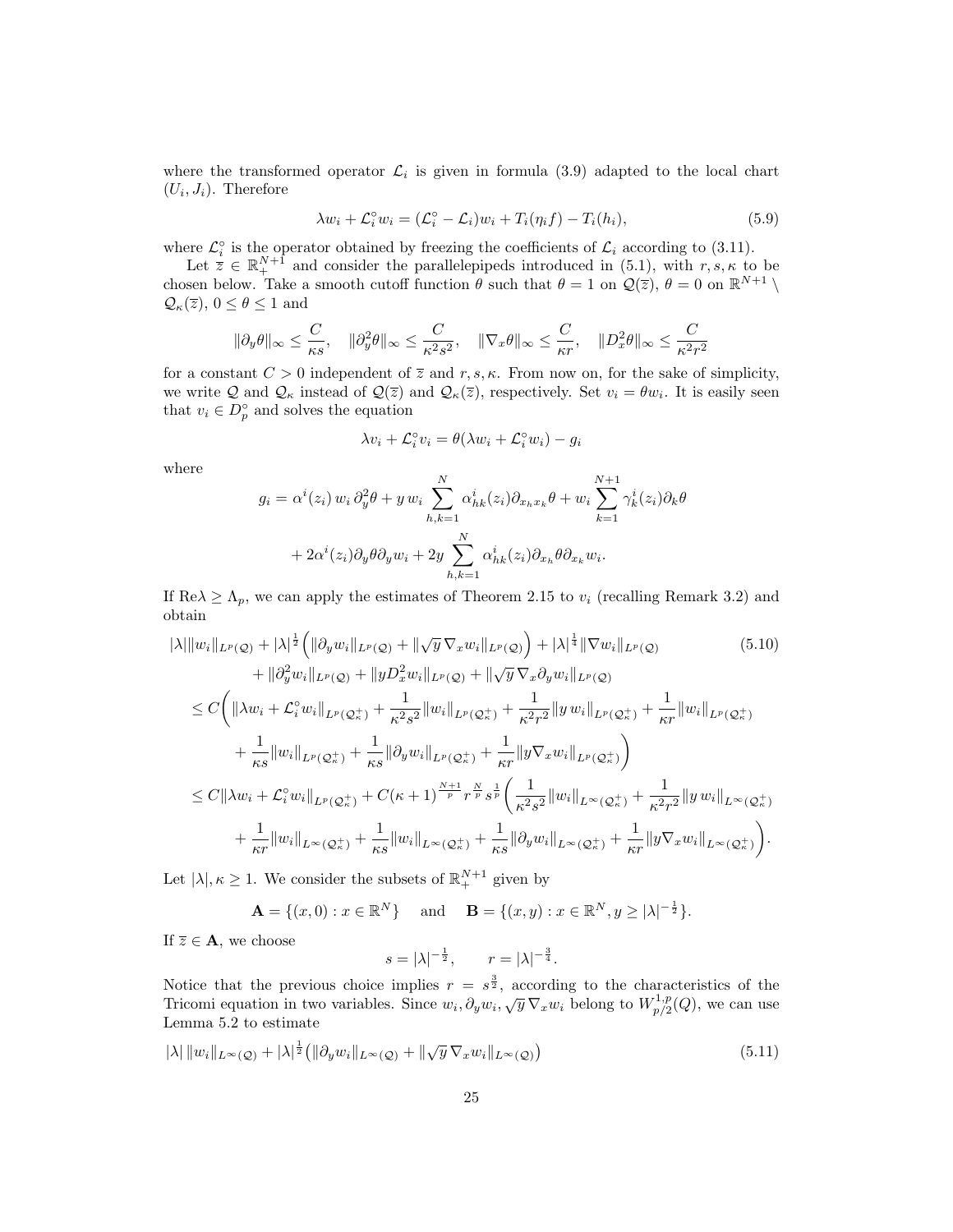$$
\leq C r^{-\frac{N}{p}} s^{-\frac{1}{p}} \left( |\lambda| \|w_i\|_{L^p(\mathcal{Q})} + |\lambda|^{\frac{1}{2}} \left( \|\partial_y w_i\|_{L^p(\mathcal{Q})} + \|\sqrt{y} \nabla_x w_i\|_{L^p(\mathcal{Q})} \right) + \|\partial_y^2 w_i\|_{L^p(\mathcal{Q})} + \|y D_x^2 w_i\|_{L^p(\mathcal{Q})} + \|\sqrt{y} \nabla_x \partial_y w_i\|_{L^p(\mathcal{Q})} + \|y^{-\frac{1}{2}} \nabla_x w_i\|_{L^p(\mathcal{Q})} \right).
$$

We have to estimate the last term in the inequality above. Since  $w_i \in D_p^{\circ}$ , by Lemma 2.3 we have to estimate the last term in the mequality above. Since  $w_i \in D_p$ , by Lemma 2.5<br>there are  $w_i^n \in \mathcal{D}$  such that  $w_i^n \to w_i$  in  $D_p$ . In particular  $\nabla w_i^n \to \nabla w_i$  and  $\sqrt{y} \nabla_x \partial_y w_i^n \to$ <br> $\sqrt{y} \nabla_x \partial_y w_i$  in  $L^p$ 

$$
\left\| \frac{\nabla_x w_i^n}{\sqrt{y}} \right\|_{L^p(\mathcal{Q})} \leq \frac{2p}{p-2} \|\sqrt{y} \nabla_x \partial_y w_i^n\|_{L^p(\mathcal{Q})}.
$$

Letting  $n \to \infty$  and using Fatou's lemma on the left hand side we see that the above estimate holds for  $w_i$ . Combining  $(5.11)$  with  $(5.10)$ , we thus find

$$
\begin{split}\n&\|\lambda\| \|w_i\|_{L^{\infty}(\mathcal{Q})} + |\lambda|^{\frac{1}{2}} \left( \|\partial_y w_i\|_{L^{\infty}(\mathcal{Q})} + \|\sqrt{y} \, \nabla_x w_i\|_{L^{\infty}(\mathcal{Q})} \right) + \\
&+ r^{-\frac{N}{p}} s^{-\frac{1}{p}} \left( \|\partial_y^2 w_i\|_{L^p(\mathcal{Q})} + \|y D_x^2 w_i\|_{L^p(\mathcal{Q})} + \|\sqrt{y} \, \nabla_x \partial_y w_i\|_{L^p(\mathcal{Q})} \right) \\
&\leq C \, r^{-\frac{N}{p}} s^{-\frac{1}{p}} \|\lambda w_i + \mathcal{L}_i^{\circ} w_i\|_{L^p(\mathcal{Q}_\kappa^+)} + C(\kappa + 1)^{\frac{N+1}{p}} \left( \frac{1}{\kappa^2 s^2} \|w_i\|_{L^{\infty}(\mathcal{Q}_\kappa^+)} + \frac{1}{\kappa^2 r^2} \|y \, w_i\|_{L^{\infty}(\mathcal{Q}_\kappa^+)} \right) \\
&+ \frac{1}{\kappa r} \|w_i\|_{L^{\infty}(\mathcal{Q}_\kappa^+)} + \frac{1}{\kappa s} \|w_i\|_{L^{\infty}(\mathcal{Q}_\kappa^+)} + \frac{1}{\kappa s} \|\partial_y w_i\|_{L^{\infty}(\mathcal{Q}_\kappa^+)} + \frac{1}{\kappa r} \|y \nabla_x w_i\|_{L^{\infty}(\mathcal{Q}_\kappa^+)} \right).\n\end{split}
$$

Since  $y \leq (\frac{\kappa}{2} + 1)|\lambda|^{-\frac{1}{2}}$  in  $\mathcal{Q}_{\kappa}^+$  and  $|\lambda|, \kappa \geq 1$ , we arrive at

$$
|\lambda| \|w_i\|_{L^{\infty}(\mathcal{Q})} + |\lambda|^{\frac{1}{2}} (\|\partial_y w_i\|_{L^{\infty}(\mathcal{Q})} + \|\sqrt{y} \nabla_x w_i\|_{L^{\infty}(\mathcal{Q})})
$$
\n
$$
+ r^{-\frac{N}{p}} s^{-\frac{1}{p}} \Big( \|\partial_y^2 w_i\|_{L^p(\mathcal{Q})} + \|yD_x^2 w_i\|_{L^p(\mathcal{Q})} + \|\sqrt{y} \nabla_x \partial_y w_i\|_{L^p(\mathcal{Q})} \Big)
$$
\n
$$
\leq C r^{-\frac{N}{p}} s^{-\frac{1}{p}} \|\lambda w_i + \mathcal{L}_i^{\circ} w_i\|_{L^p(\mathcal{Q}^+_k)}
$$
\n
$$
+ C(\kappa + 1)^{\frac{N+1}{p}} \Big( \frac{|\lambda|}{\kappa} \|w_i\|_{L^{\infty}(\mathcal{Q}^+_k)} + \frac{|\lambda|^{\frac{1}{2}}}{\sqrt{\kappa}} \Big( \|\partial_y w_i\|_{L^{\infty}(\mathcal{Q}^+_k)} + \|\sqrt{y} \nabla_x w_i\|_{L^{\infty}(\mathcal{Q}^+_k)} \Big) \Big).
$$
\n
$$
(5.12)
$$

If  $\overline{z} \in \mathbf{B}$ , we choose

$$
s = |\lambda|^{-\frac{1}{2}}, \quad r = |\lambda|^{-\frac{1}{2}} \overline{y}^{\frac{1}{2}}.
$$

The classical Sobolev embedding yields

$$
\|\phi\|_{L^{\infty}(\mathcal{Q})} \leq C r^{-\frac{N}{p}} s^{-\frac{1}{p}} \Big( \|\phi\|_{L^p(\mathcal{Q})} + s \|\partial_y \phi\|_{L^p(\mathcal{Q})} + r \|\nabla_x \phi\|_{L^p(\mathcal{Q})} \Big)
$$

for any  $\phi \in W^{1,p}(\mathcal{Q})$ . Recalling that  $y \geq \overline{y}$  in  $\mathcal Q$  and the choice of r, we infer

$$
\|\phi\|_{L^{\infty}(\mathcal{Q})}\leq C r^{-\frac{N}{p}}s^{-\frac{1}{p}}\Big(\|\phi\|_{L^{p}(\mathcal{Q})}+s\|\partial_y\phi\|_{L^{p}(\mathcal{Q})}+|\lambda|^{-\frac{1}{2}}\|\sqrt{y}\,\nabla_x\phi\|_{L^{p}(\mathcal{Q})}\Big).
$$

We apply these estimates to  $w_i, \partial_y w_i$  and  $\sqrt{y} \partial_{x_k} w_i$ ,  $k = 1, ..., N$  and obtain

$$
|\lambda| \|w_i\|_{L^{\infty}(\mathcal{Q})} + |\lambda|^{\frac{1}{2}} \left( \|\partial_y w_i\|_{L^{\infty}(\mathcal{Q})} + \|\sqrt{y} \nabla_x w_i\|_{L^{\infty}(\mathcal{Q})} \right)
$$
  

$$
\leq C r^{-\frac{N}{p}} s^{-\frac{1}{p}} \left( |\lambda| \|w_i\|_{L^p(\mathcal{Q})} + |\lambda|^{\frac{1}{2}} \left( \|\partial_y w_i\|_{L^p(\mathcal{Q})} + \|\sqrt{y} \nabla_x w_i\|_{L^p(\mathcal{Q})} \right) \right)
$$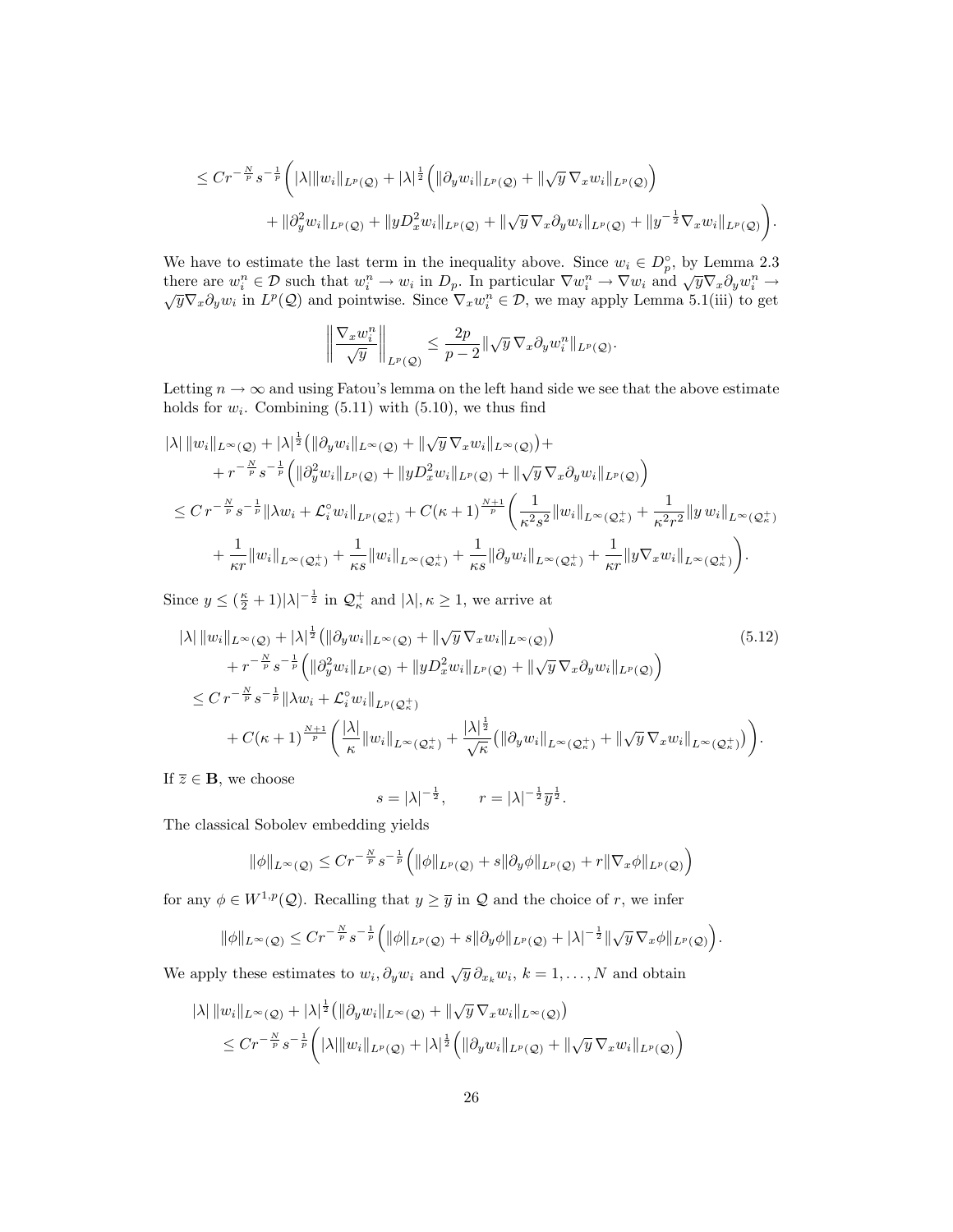$$
+ \|\partial_y^2 w_i\|_{L^p(\mathcal{Q})} + \|yD_x^2 w_i\|_{L^p(\mathcal{Q})} + \|\sqrt{y}\,\nabla_x\partial_y w_i\|_{L^p(\mathcal{Q})} + \|y^{-\frac{1}{2}}\nabla_x w_i\|_{L^p(\mathcal{Q})}\bigg).
$$

Here, the last term can be absorbed since

$$
||y^{-\frac{1}{2}}\nabla_x w_i||_{L^p(\mathcal{Q})} \leq |\lambda|^{\frac{1}{4}} ||\nabla_x w_i||_{L^p(\mathcal{Q})} \leq |\lambda|^{\frac{1}{2}} ||\sqrt{y} \nabla_x w_i||_{L^p(\mathcal{Q})}
$$

because of  $y \geq \overline{y} \geq s = |\lambda|^{-\frac{1}{2}}$ . Therefore we can continue as before. Noticing that  $\overline{y} \ge s = |\lambda|^{-\frac{1}{2}}$  and  $y \le \overline{y} + \frac{\kappa+2}{2}s \le \frac{\kappa+4}{2}\overline{y}$  in  $\mathcal{Q}_{\kappa}^+$  we derive again (5.12). Now (5.9) and (5.12) lead to

$$
|\lambda| \|w_i\|_{L^{\infty}(\mathcal{Q})} + |\lambda|^{\frac{1}{2}} (\|\partial_y w_i\|_{L^{\infty}(\mathcal{Q})} + \|\sqrt{y} \nabla_x w_i\|_{L^{\infty}(\mathcal{Q})}) +
$$
  
+  $r^{-\frac{N}{p}} s^{-\frac{1}{p}} (\|\partial_y^2 w_i\|_{L^p(\mathcal{Q})} + \|yD_x^2 w_i\|_{L^p(\mathcal{Q})} + \|\sqrt{y} \nabla_x \partial_y w_i\|_{L^p(\mathcal{Q})})$   
 $\leq C r^{-\frac{N}{p}} s^{-\frac{1}{p}} (\|(\mathcal{L}_i^{\circ} - \mathcal{L}_i) w_i\|_{L^p(\mathcal{Q}_n^+)} + \|T_i(h_i)\|_{L^p(\mathcal{Q}_n^+)})$   
+  $C(\kappa + 1)^{\frac{N+1}{p}} (\|T_i(\eta_i f)\|_{L^{\infty}(\mathcal{Q}_n^+)} + \frac{|\lambda|}{\kappa} \|w_i\|_{L^{\infty}(\mathcal{Q}_n^+)} + \frac{|\lambda|^{\frac{1}{2}}}{\sqrt{\kappa}} (\|\partial_y w_i\|_{L^{\infty}(\mathcal{Q}_n^+)} + \|\sqrt{y} \nabla_x w_i\|_{L^{\infty}(\mathcal{Q}_n^+)}))$ \n(5.13)

for all  $\overline{z} \in A \cup B$ . Taking in (5.13) the supremum over  $\overline{z} \in A \cup B$  and fixing a sufficiently large  $\kappa \geq 1$ , we get

$$
|\lambda| \|w_i\|_{L^{\infty}(\mathbb{R}^{N+1}_{+})} + |\lambda|^{\frac{1}{2}} (\|\partial_y w_i\|_{L^{\infty}(\mathbb{R}^{N+1}_{+})} + \|\sqrt{y} \nabla_x w_i\|_{L^{\infty}(\mathbb{R}^{N+1}_{+})}) +
$$
\n
$$
+ r^{-\frac{N}{p}} s^{-\frac{1}{p}} \left( \|\partial_y^2 w_i\|_{L^p(\mathbb{R}^{N+1}_{+})} + \|yD_x^2 w_i\|_{L^p(\mathbb{R}^{N+1}_{+})} + \|\sqrt{y} \nabla_x \partial_y w_i\|_{L^p(\mathbb{R}^{N+1}_{+})} \right)
$$
\n
$$
\leq C \left( r^{-\frac{N}{p}} s^{-\frac{1}{p}} \| (\mathcal{L}_i^{\circ} - \mathcal{L}_i) w_i\|_{L^p(\widetilde{U}_i \cap \mathbb{R}^{N+1}_{+})} + |\lambda|^{\frac{3N+2}{4p}} \|T_i(h_i)\|_{L^p(\mathbb{R}^{N+1}_{+})} + \|f\|_{L^{\infty}(\Omega)} \right).
$$
\n(5.14)

Let us study the right hand side of (5.14). Recalling (4.5) and (3.12) we have

$$
\begin{split} \left\| (\mathcal{L}_{i}^{\circ} - \mathcal{L}_{i}) w_{i} \right\|_{L^{p}(\widetilde{U}_{i} \cap \mathbb{R}_{+}^{N+1})} &\leq C \varepsilon \Big( \left\| \partial_{y}^{2} w_{i} \right\|_{L^{p}(\widetilde{U}_{i} \cap \mathbb{R}_{+}^{N+1})} + \left\| yD_{x}^{2} w_{i} \right\|_{L^{p}(\widetilde{U}_{i} \cap \mathbb{R}_{+}^{N+1})} \\ &+ \left\| \sqrt{y} \, \nabla_{x} \partial_{y} w_{i} \right\|_{L^{p}(\widetilde{U}_{i} \cap \mathbb{R}_{+}^{N+1})} + \left\| \nabla w_{i} \right\|_{L^{p}(\widetilde{U}_{i} \cap \mathbb{R}_{+}^{N+1})} \Big). \end{split}
$$

Hence, choosing a small  $\varepsilon > 0$ , we can get rid of the terms with the second order derivatives in (5.14). Moreover, Corollary 4.3 yields

$$
\|\nabla w_i\|_{L^p(\mathbb{R}^{N+1}_+)} \leq C(\|u_i\|_{L^p(\Omega)} + \|\nabla u_i\|_{L^p(\Omega)}) \leq C_i(\|u\|_{L^p(\Omega)} + \|\nabla u\|_{L^p(\Omega)})
$$
  

$$
\leq \frac{C}{|\lambda|^{1/4}} \|f\|_{L^p(\Omega)} \leq \frac{C}{|\lambda|^{1/4}} \|f\|_{L^\infty(\Omega)}.
$$

Because of (5.7), we can estimate

$$
||T_i(h_i)||_{L^p(\mathbb{R}^{N+1}_+)} \leq C|\lambda|^{-1/4}||f||_{L^{\infty}(\Omega)}
$$

in the same way. Since  $p > 3N + 2$ , we can now deduce from (5.14) that

$$
|\lambda| \|w_i\|_{L^{\infty}(\mathbb{R}^{N+1}_+)} + |\lambda|^{\frac{1}{2}} (\|\partial_y w_i\|_{L^{\infty}(\mathbb{R}^{N+1}_+)} + \|\sqrt{y}\nabla_x w_i\|_{L^{\infty}(\mathbb{R}^{N+1}_+)} ) \leq C \|f\|_{L^{\infty}(\Omega)}.
$$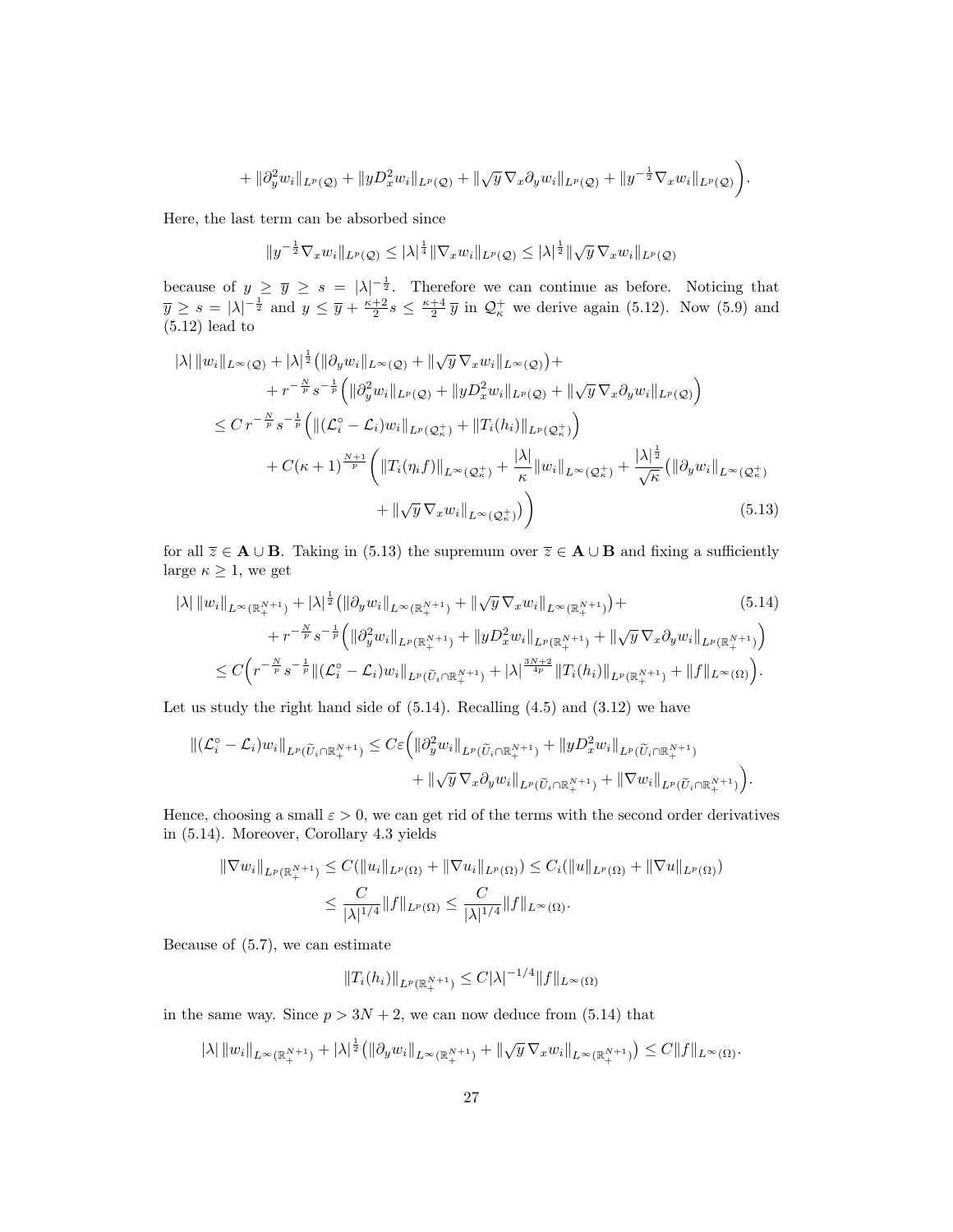It follows that

$$
|\lambda| \|u_i\|_{L^{\infty}(\Omega \cap U_i)} + |\lambda|^{\frac{1}{2}} (\|\mathbf{a} \cdot \nabla u_i\|_{L^{\infty}(\Omega \cap U_i)} + \|\sqrt{\varrho} \nabla u_i\|_{L^{\infty}(\Omega \cap U_i)}) \leq C \|f\|_{L^{\infty}(\Omega)}.
$$

Recalling (5.8), we conclude that  $u, \mathbf{a} \cdot \nabla u, \sqrt{\varrho} \nabla u \in C(\overline{\Omega})$  and

$$
|\lambda| \|u\|_{L^{\infty}(\Omega)} + |\lambda|^{\frac{1}{2}} (\|\mathbf{a} \cdot \nabla u\|_{L^{\infty}(\Omega)} + \|\sqrt{\varrho} \nabla u\|_{L^{\infty}(\Omega)}) \leq C \|f\|_{L^{\infty}(\Omega)}.
$$

Finally, since  $u, Lu \in L^q(\Omega)$  for every  $1 < q < \infty$  and L is nondegenerate in the interior, local elliptic regularity implies that  $u \in W^{2,q}_{loc}(\Omega)$ , see e.g. [9, Lemma 9.16].

We have established that there is  $\omega_0$  such that for every Re $\lambda \geq \omega_0$  and  $f \in C(\Omega)$ , there exists a solution  $u \in D_0(L)$  of  $\lambda u + Lu = f$  satisfying  $||u||_{L^{\infty}(\Omega)} \leq C|\lambda|^{-1}||f||_{L^{\infty}(\Omega)}$ and (5.5). Now assume that  $\lambda u + Lu = f$  holds for some  $\lambda > 0$ ,  $u \in D_0(L)$  and a real  $f \in C(\overline{\Omega})$ . Set  $v = u - \lambda^{-1} ||f||_{\infty}$ . Then  $\lambda v + Lv = f - ||f||_{\infty} \leq 0$  on  $\Omega$  and  $v \leq 0$  on  $\partial\Omega$ . If  $v(z_0) > 0$  for some  $z_0 \in \Omega$ , then v has a maximum  $v(z_1) > 0$  in  $\Omega$ . Since  $v \in W^{2,q}_{loc}(\Omega)$ for any  $q \in (1,\infty)$ , we can apply Bony's maximum principle, [4, Theorem 1], which implies that  $Lv(z_1) \geq 0$ . This is impossible, and thus  $u \leq \lambda^{-1} ||f||_{\infty}$ . The same argument works for  $-u$  and thus  $|u| \leq \lambda^{-1} ||f||_{\infty}$  on  $\Omega$ . This means that  $(-L, D_0(L))$  is dissipative in  $C(\overline{\Omega})$ . Hence,  $\lambda + L : D_0(L) \to C(\overline{\Omega})$  is invertible for all Re  $\lambda > 0$  and  $(-L, D_0(L))$  generates a contractive analytic semigroup  $T_{\infty}(\cdot)$  on  $C(\overline{\Omega})$ .

By construction, the resolvents of  $(-L, D_0(L))$  and  $(-L, D_p(L))$  coincide on  $C(\overline{\Omega})$  for all  $p > 3N + 2$  and sufficiently large  $\lambda > 0$ . Taking into account Corollary 4.4, we conclude that  $T_{\infty}(\cdot)$  is the restriction of the semigroups  $T_p(\cdot)$  on  $L^p(\Omega)$  generated by  $(-L, D_p(L))$  for each  $p \in (1,\infty)$ . In particular,  $T_{\infty}(\cdot)$  is positive. We further have seen that  $D_0(L) \subset D_p(L)$ for  $p > 3N + 2$  so that  $D_0(L)$  is embedded into  $W^{1,p}(\Omega)$  for these p by Corollary 4.3, which in turn is compactly embedded into  $C(\Omega)$ . Hence,  $T_{\infty}(t)$  is compact for each  $t > 0$  because the semigroup is analytic.

Since  $T_{\infty}(\cdot)$  is compact, positive and bounded, the exponential stability of  $T_{\infty}(\cdot)$  is equivalent to the injectivity of  $(-L, D_0(L))$ . (Use e.g. Theorem VI.1.10 and Corollary IV.3.12 of [7].) Let  $Lu = 0$  for some  $u \in D_0(L)$ . Take  $\varepsilon > 0$  and a smoooth function  $v > 0$ on  $\overline{\Omega}$  such that  $-Lv > 0$  on  $\Omega$  (e.g.,  $v(z) = e^{sx_1} + \cdots + e^{sx_N} + e^{sy}$  for a large  $s > 0$ ). If  $u + \varepsilon v$ had a maximum  $z_0 \in \Omega$ , then  $-L(u + \varepsilon v)(z_0) \leq 0$  by [4] which is impossible. Hence,  $u + \varepsilon v$ takes its maximum at the boundary. The same holds for the minimum. Letting  $\varepsilon \to 0$ , we deduce  $u = 0$ .  $\Box$ 

Corollary 5.4 Assume that (H1), (H2) and (H3) hold. Then the semigroup  $T(\cdot)$  in  $L^p(\Omega)$ for  $p \in (1,\infty)$  constructed in Theorem 4.1 is exponentially stable and has the same spectrum and eigenspaces as its restriction to  $C(\overline{\Omega})$ .

Proof. The second assertion can be shown as in Corollary 4.4. Thus the first assertion follows from Theorem 5.3. □

Corollary 5.5 Assume that (H1), (H2) and (H3) hold. Then the semigroup  $T(\cdot)$  in  $C(\Omega)$ constructed in Theorem 5.3 leaves invariant  $C_0(\Omega)$  and its restriction to  $C_0(\Omega)$  is an analytic  $C_0$ –semigroup. Moreover, the restriction is contractive, positive, compact and exponentially stable.

**Proof.** Since  $C_c^{\infty}(\Omega) \subset D_0(L) \subset C_0(\Omega)$ , the closure of  $D_0(L)$  is  $C_0(\Omega)$ . Hence,  $T(\cdot)$  leaves invariant  $C_0(\Omega)$  and is strongly continuous on  $C_0(\Omega)$ . The other claims are then clear.  $\square$